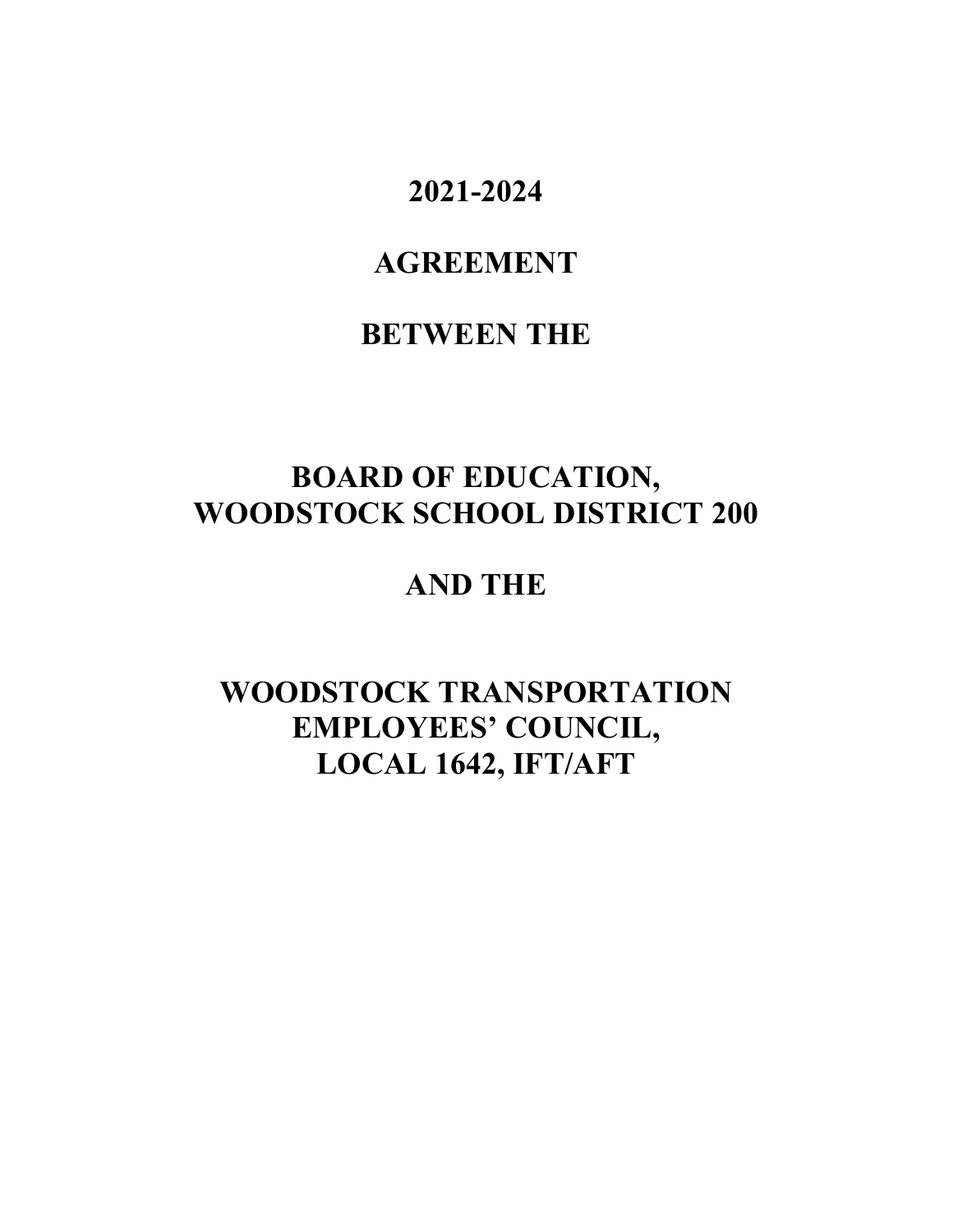# **TABLE OF CONTENTS**

| <b>ARTICLE 7 - JOB DESCRIPTION PROCEDURES/EVALUATION PROCEDURES 11</b> |  |
|------------------------------------------------------------------------|--|
|                                                                        |  |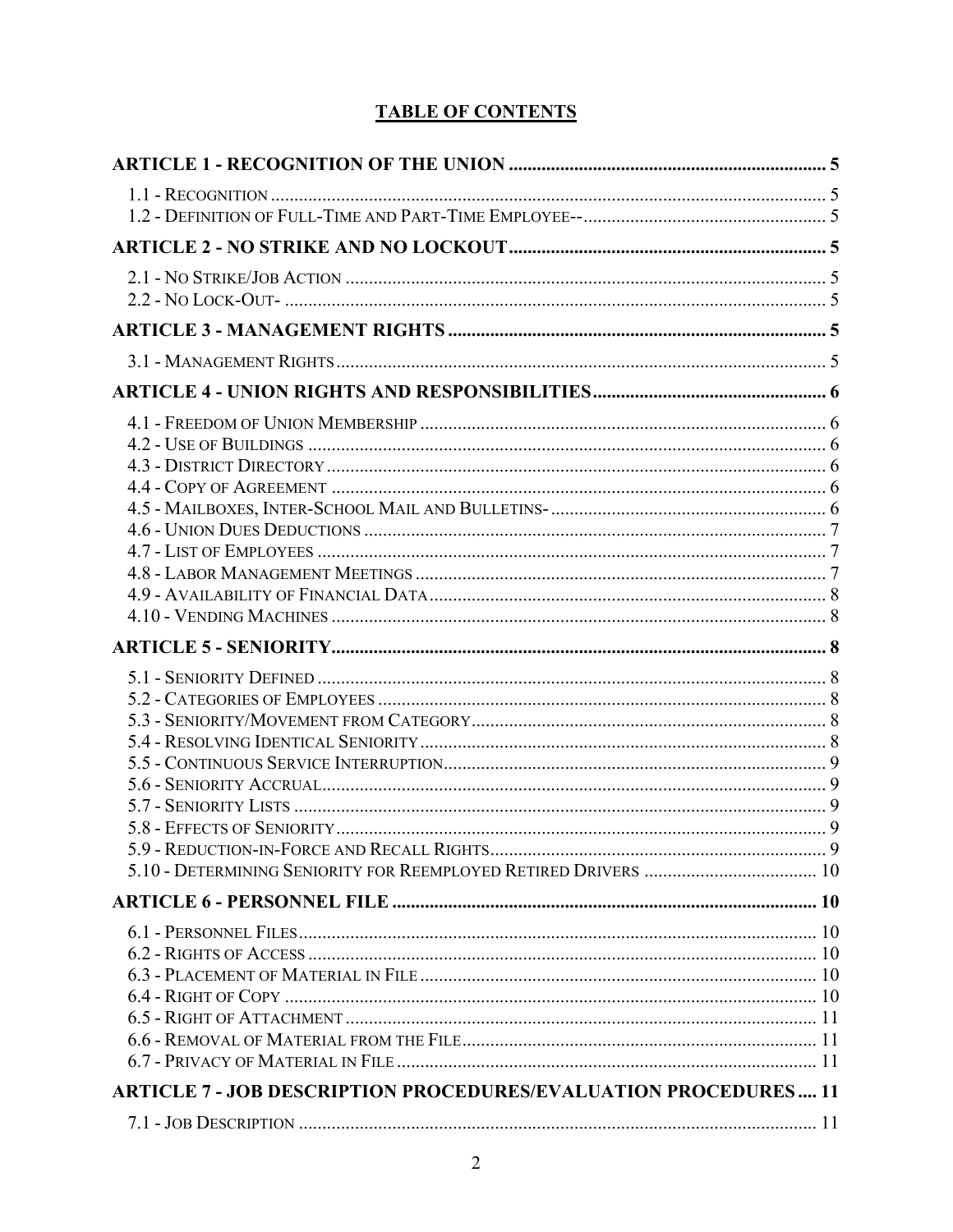| 24 |
|----|
|    |
|    |
|    |
|    |
|    |
|    |
|    |
|    |
|    |
|    |
|    |
|    |
|    |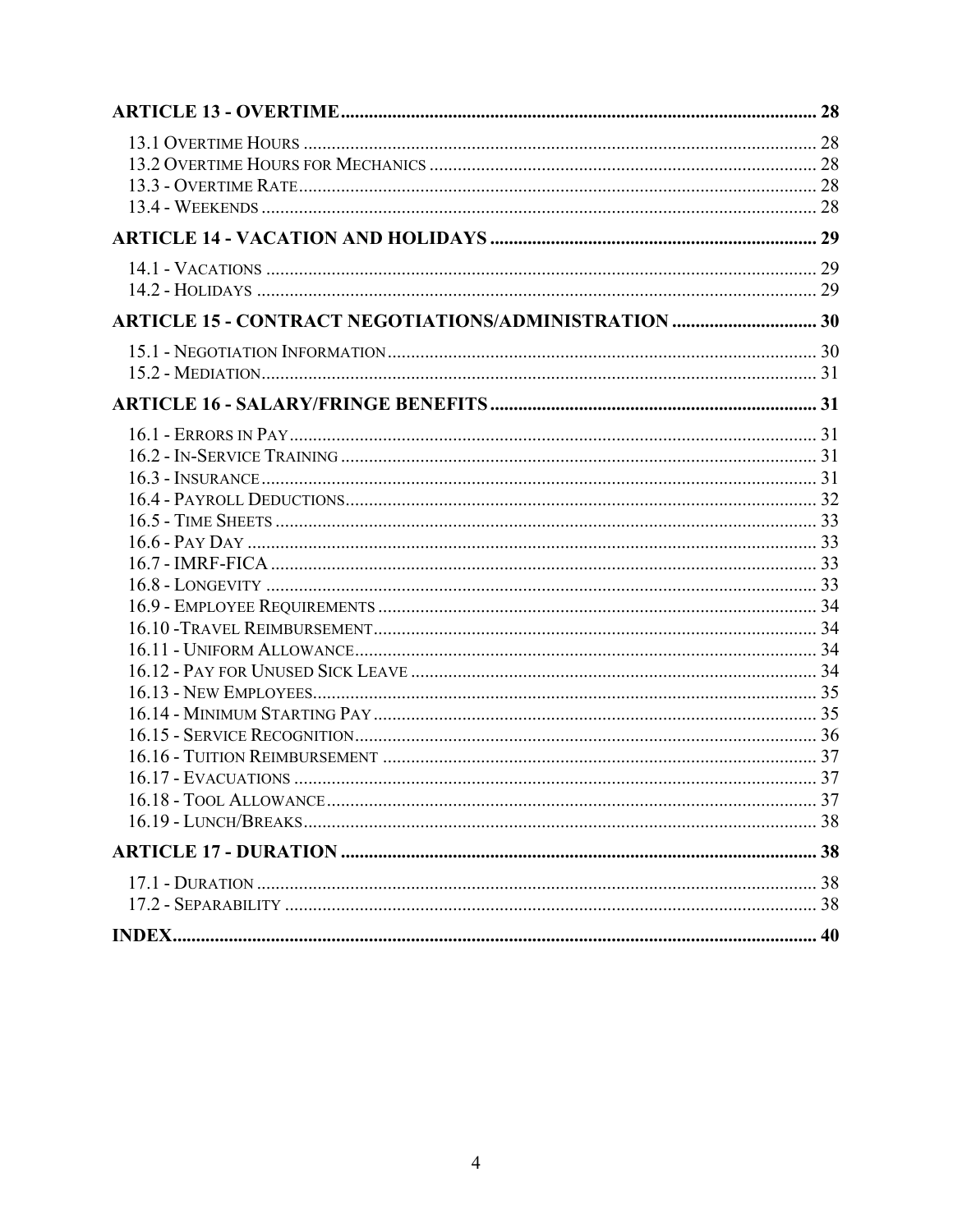## **ARTICLE 1 - RECOGNITION OF THE UNION**

#### 1.1 - Recognition

The Board of Education of Woodstock Community Unit School District No. 200, Woodstock, Illinois, hereinafter referred to as the "Board," hereby recognizes the Woodstock Transportation Employees' Council, Local 1642, IFT/AFT, hereinafter referred to as the "Union," as the sole and exclusive bargaining representative with respect to wages, hours, terms and conditions of employment for all full-time and part-time bus drivers, mechanics, mechanics assistant(s), head mechanic/shop foreman, (hereinafter referred to as "Employees"), excluding the Superintendent of Schools, Associate Superintendent, Assistant Superintendents, Chief Financial Officer, Transportation Coordinator, Special Education Coordinators, Principals, Assistant Principals, Director of Transportation, Route Supervisor, the transportation secretary, dispatcher, dispatcher assistant(s), Building Trades employees, all certified employees, custodians, and maintenance employees, secretaries, aides, cafeteria workers, and all other confidential managerial, supervisory and short-term employees as defined by the *Illinois Educational Labor Relations Act*.

#### 1.2 - Definition of Full-Time and Part-Time Employee--

A full-time employee shall be defined as an employee who works thirty-five (35) hours or more per week.

A part-time employee shall be defined as an employee who works less than thirty-five (35) hours per week.

## **ARTICLE 2 - NO STRIKE AND NO LOCKOUT**

#### 2.1 - No Strike/Job Action

During the term of this Agreement and any written mutual agreement for the specific extension thereof, no employee covered by this Agreement nor the Union nor any person acting on behalf of the Union shall engage in a strike, mass sick call, concerted slow down, any other concerted refusal to render full and complete services to the Board or any other concerted activity designed to disrupt the operation of the District. The Union shall not impose any duty or obligation upon any employee to conduct, assist or participate in the, aforementioned activities.

#### 2.2 - No Lock-Out-

No lockout of employees shall be instituted by the Board during the term of this Agreement.

## **ARTICLE 3 - MANAGEMENT RIGHTS**

#### 3.1 - Management Rights

It is expressly understood and agreed that all management functions, rights, powers or authority of the District and the Board are retained by the Board, provided, however, that no such rights shall be exercised as to violate any of the provisions of this Agreement.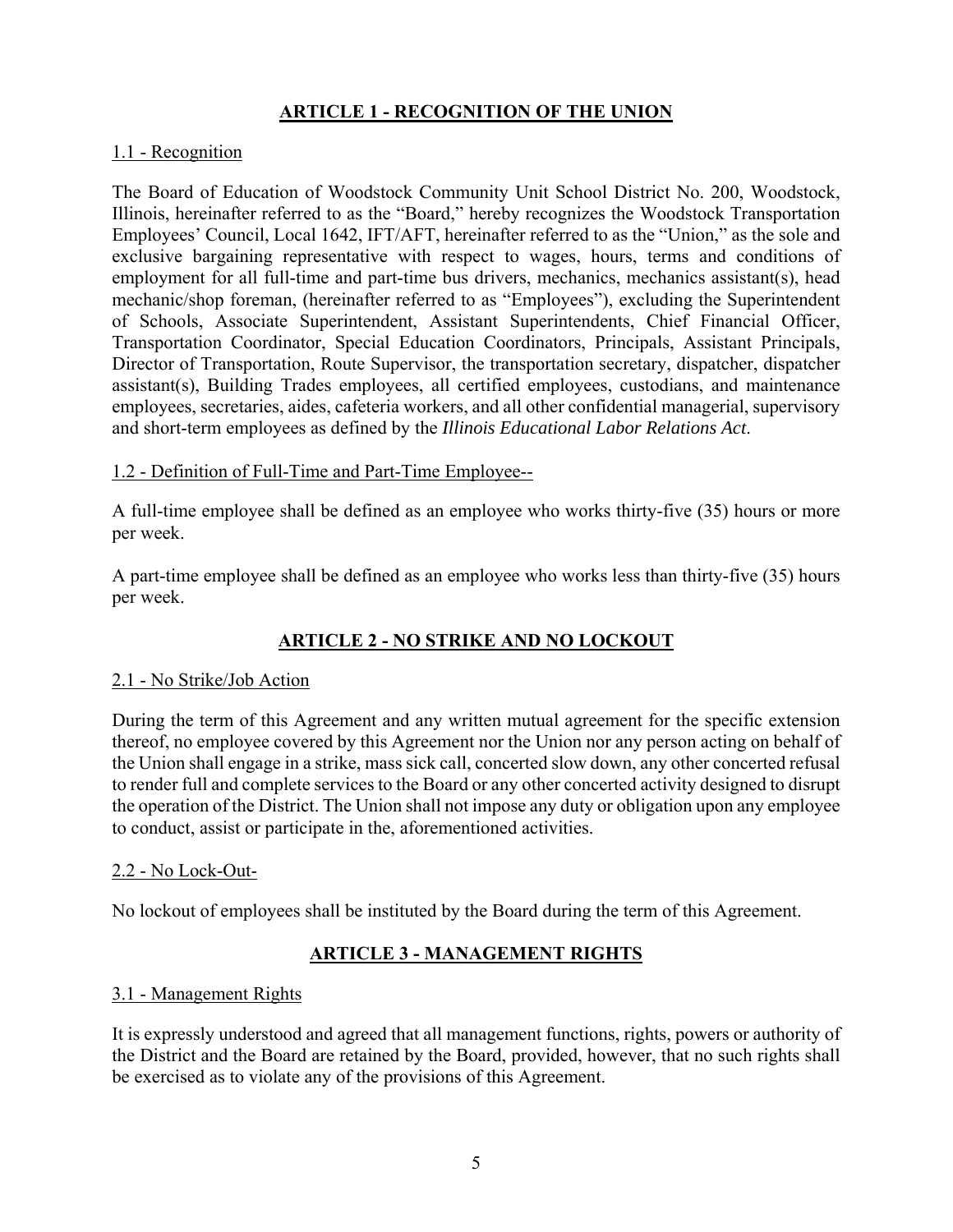# **ARTICLE 4 - UNION RIGHTS AND RESPONSIBILITIES**

#### 4.1 - Freedom of Union Membership

Employees shall be free to join or not to join the Union without interference or penalty.

## 4.2 - Use of Buildings

The Union shall have the right to use school buildings for meetings for the purpose of conducting Union business provided:

- A. A Union request is made to the Superintendent or designee at least one (1) business day in advance of the meeting and such is approved by the Superintendent or designee.
- B. Such meeting space is available.
- C. Such meeting neither interferes with educational programs of the District, nor conflicts with school events or employee assignments.
- D. The Union promptly reimburses the Board for any damage, reasonable maintenance cost and any other expense incurred by the District as a result of the meeting.
- E. At least sixty percent  $(60\%)$  of those attending a meeting of ten  $(10)$  or more persons shall be members of the bargaining unit.

## 4.3 - District Directory

The names of Union officers and representatives shall be listed in the District 200 Directory. **The Directory will be published on the District 200 website and available for access by all district employees.** Employees with unlisted telephone numbers who do not wish to have their telephone numbers listed in the directory, shall so notify the Human Resources Administrative Assistant in writing within the first seven (7) days of the school year.

## 4.4 - Copy of Agreement

The District shall provide each employee with a copy of this Agreement and any changes or amendments.

## 4.5 - Mailboxes, Inter-School Mail and Bulletins-

The Union shall have the right to communicate with its members by means of employee mailboxes, inter-school mail, District e-mail, and a designated bulletin board in the employees' lounge for announcements of the Union (to the extent such are available) provided:

- A. Such announcements do not involve endorsements of political candidates (excluding routinely published Union newsletters); and
- B. All such announcements shall be identified as Union material. The Union President shall be the authorizing official and shall notify the Board of any changes in such authorizations.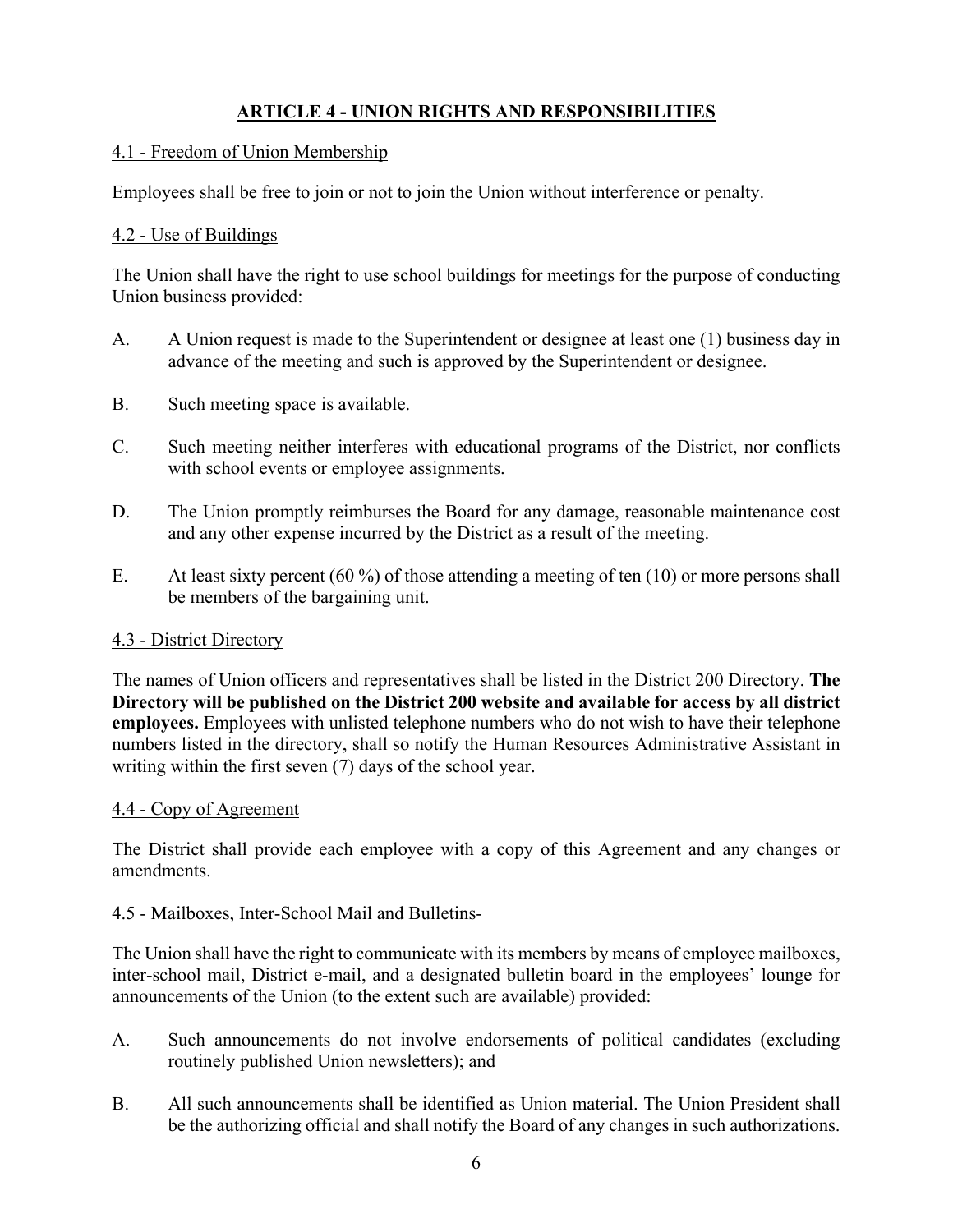C. Use of school mail service shall be without U.S. Postage unless otherwise required by the U.S. Postal Service or other appropriate agency or court. Furthermore, the Union shall indemnify and hold harmless the Board from liability, damages, fines, or other costs arising from the Union's use of such mail service.

### 4.6 - Union Dues Deductions

The Board shall deduct from the pay of each employee, who has provided written authorization to do so, current membership dues of the Union, provided that such deductions shall not vary in amount from paycheck to paycheck during any single school term. Deductions shall commence the first payroll period of the month following notification. If the Board is unable to make the initial deduction on the first payday of such month, the sole remedy shall be a lump sum deduction made on the second pay day of the month. Termination of employment for any reason shall constitute revocation of authorization for dues deduction. Any other revocation of authorization for dues deduction shall be made in accordance with the terms set forth in the authorization currently in use. All dues deducted by the Board shall be remitted to the Union no later than ten (10) calendar days after such deductions are made provided the Union shall, in accepting such dues, agree to hold harmless the Board for all actions pursuant to this Section, provided that the Board shall comply therewith.

#### 4.7 - List of Employees

The Union shall be supplied with information regarding of all bargaining unit employees within ten (10) calendar days from the beginning of every school term and every thirty (30) calendar days thereafter in the school term, in a file format agreed to by the Union. Such list shall include each employee's name, home address, job title, worksite location, work and home telephone number, any personal cellular telephone numbers or e-mail addresses on file, if available. Upon request and at a convenient time, the Union shall also have the right to examine from time to time the address file of the District for updating its own list of employees. The information listed above and starting rate of pay and official date of hire (as defined in Article 5.1 of this Agreement) of new employees shall be given to the Union President or designee within five (5) business days following Board action or within ten (10) calendar days from the date of hire, whichever is sooner. The Union President shall receive the time sheets and trip sheets of all drivers on or before the Wednesday following each workweek.

#### 4.8 - Labor Management Meetings

The Union President or designee shall have the right to meet monthly with the Superintendent or designee to discuss this Agreement or other matters of Union concern. Union representatives shall have the right to meet weekly if necessary with the Director of Transportation to discuss any possible changes in working conditions of employees, implementation of this Agreement and other matters of Union concern. Any agreement reached at such meetings shall be consistent with the terms of this Agreement, unless the Union and Board mutually agree otherwise.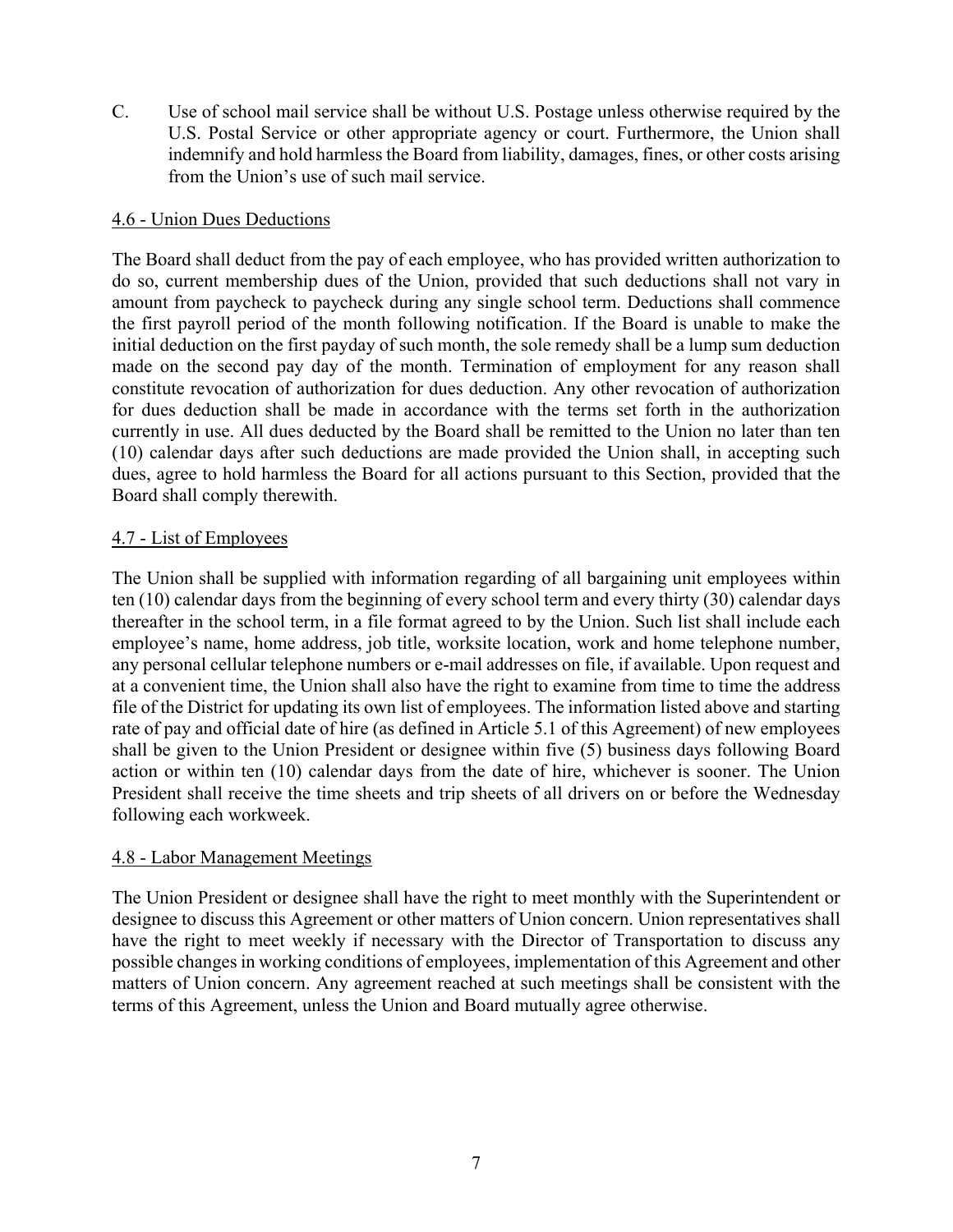#### 4.9 - Availability of Financial Data

Upon written request, the Union shall be supplied public information concerning the financial position of the District, including, when prepared, a copy of the current annual audit report, monthly financial statements and the tentative and final budgets. The Union shall also have the right to make appointments to examine the financial records of the District at reasonable times and in the company of the Superintendent or designee.

#### 4.10 - Vending Machines

The proceeds from the vending machines in the transportation facility shall be given to the Union to administer for the benefit of all the members of the Transportation Department.

## **ARTICLE 5 - SENIORITY**

#### 5.1 - Seniority Defined

Seniority shall be defined as the length of continuous service as an employee within a specific job category. The effective date of hire for mechanics shall be defined as the first day on the job for which the employee is compensated at his/her regular rate of pay. For drivers hired prior to December 21, 2001, the effective date of hire shall be defined as the first day on the job for which the driver is compensated at his/her regular rate of pay, or the date on which the driver received his/her valid school bus driver permit, whichever is later.

For drivers hired on or after December 21, 2001, the effective date of hire shall be defined as the date on which the driver accepted the Transportation Director's offer of employment, or the date on which the driver received his/her valid school bus driver permit, whichever is later.

#### 5.2 - Categories of Employees

All employees covered by this Agreement shall be divided into four (4) categories: (1) Driver, (2) Head Mechanic/Shop Foreman, (3) Mechanic, (4) Mechanic's Assistant.

#### 5.3 - Seniority/Movement from Category

An employee who moves from one category to another shall not suffer a loss in seniority.

#### 5.4 - Resolving Identical Seniority

If total years of continuous service within a job category are equal between two (2) or more employees, then seniority shall be determined by: A) For drivers hired prior to December 21, 2001, the driver who has held a valid driver's permit for the longest consecutive period followed by lottery, if necessary. B) For drivers hired on or after December 21, 2001, the driver who had the earliest interview with the Transportation Director, followed by lottery, if necessary. C) For all other positions, total service with the District in any capacity, followed by lottery, if necessary. The lottery shall be witnessed by the Union President and the administration.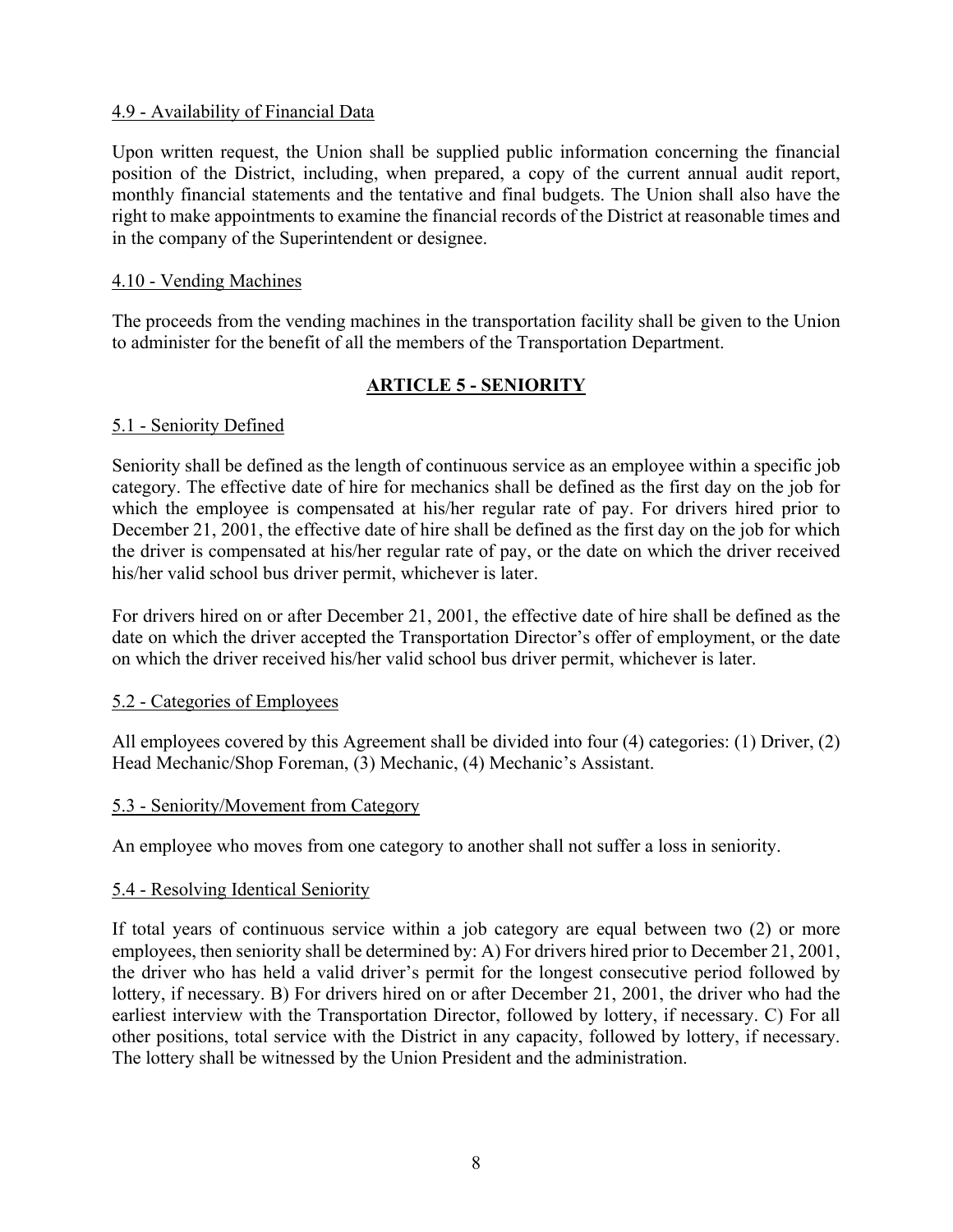### 5.5 - Continuous Service Interruption

Continuous service shall be interrupted by resignation, retirement or termination.

#### 5.6 - Seniority Accrual

Seniority shall not accrue during any unpaid approved leave of absence of thirty (30) consecutive employment days or more, excluding any job related disability/injury. Employees who are transferred to District positions outside of the bargaining unit and who are later transferred back to the bargaining unit shall have their seniority computed on the basis of the period of time previously worked in the position covered by this Agreement. Drivers shall accrue one half (1/2) year seniority by driving at least twenty-five (25) employment days per semester.

#### 5.7 - Seniority Lists

The Board shall furnish the Union with annual seniority lists by November 1 and such lists shall show the names of employees in order of their seniority. The lists shall be posted in the transportation center for twenty (20) school days during which time an employee or the Union may object to the computation of his/her seniority. After expiration of the posting period, the seniority lists shall be considered final as of that date for all prior years. The Union president shall be notified of any revision in the original lists.

#### 5.8 - Effects of Seniority

If there are layoffs or decreases in the number of employees covered by this Agreement, the least senior employee(s) in the affected category shall be laid off first.

#### 5.9 - Reduction-in-Force and Recall Rights

Any employee dismissed as the result of the decision of the Board to reduce the number of staff or to discontinue some particular type of educational support staff service shall be given written notice by mail and also provided written notice either by certified mail, return receipt requested, or personal delivery at least thirty (30) days before the date the employee is dismissed, together with a statement of honorable dismissal and the reason therefor. Employees receiving written notice of dismissal for reduction in force within their respective job category, shall have a right of recall if a vacancy or a newly created position occurs within such job category, for which such employees are qualified to perform, within one (1) calendar year from the beginning of the following school term. Recall shall be in inverse order of reduction in force within the respective job category. To be eligible for recall, the honorably dismissed employee must provide the Board, in writing prior to the last day of the school term of dismissal, with the address where the employee may be reached. The employee must notify the Board in writing, within fourteen (14) calendar days of mailing or within seven (7) calendar days of receipt of the offer, whichever shall first occur, of the acceptance or rejection of any vacant position offered to the employee during the recall period to remain eligible for recall. Any employee who fails to notify the Board of his/her acceptance or, rejection of a tendered position within the time lines set forth shall be deemed to have waived his/her recall rights and shall no longer be eligible for any other vacant positions that become available within the recall time period. Any recalled employee shall retain his/her accrued seniority: however, any period after the honorable dismissal during which the employee did not work shall not be counted towards seniority.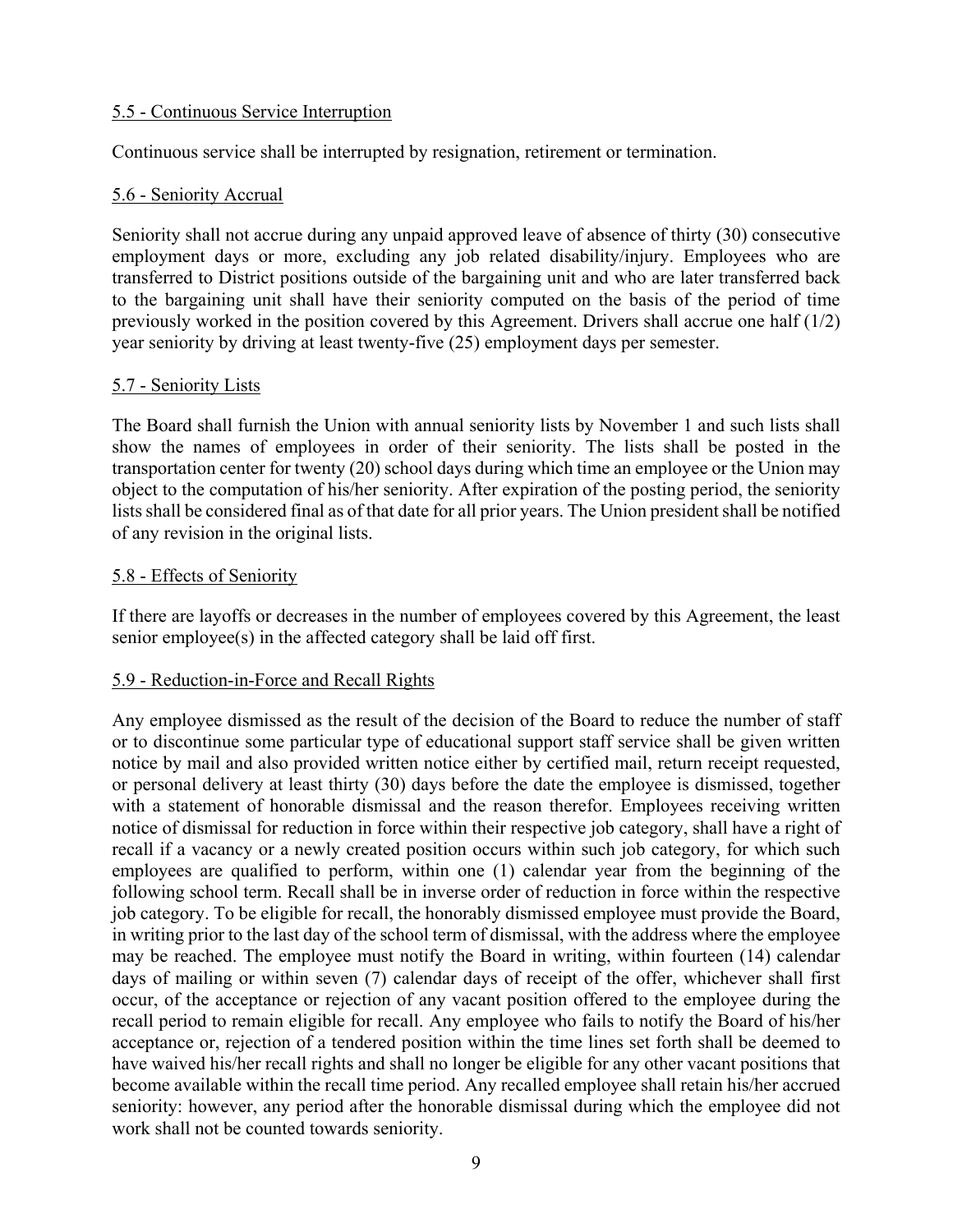## 5.10 - Determining Seniority for Reemployed Retired Drivers

Bargaining unit members wishing to retire should submit their letter of intent to retire following the appropriate guidelines set forth in Article 15 Section 16 of this Agreement. Bargaining unit members requesting re-employment post-retirement should submit an employment application to the district no sooner than the first date following the effective date of their retirement. The retiree will participate in an interview process with the Transportation Director following the receipt of their application for employment. If re-employed, the bargaining unit member may serve in a position with work hours limited per Illinois Municipal Retirement Fund guidelines for retirees receiving a pension. The seniority date for retired members who return to employment postretirement shall be defined as the date on which the driver accepted the Transportation Director's offer of employment, or the date his/her valid school bus driver permit was re-issued (if applicable), whichever is later.

## **ARTICLE 6 - PERSONNEL FILE**

#### 6.1 - Personnel Files

Only one official personnel file shall be maintained by the Board, which shall be the property of the Board. However, all documents, communications and records dealing with the processing of grievances and Immigration Form 1-9 shall be filed separately from the personnel file of the employee.

#### 6.2 - Rights of Access

Upon written request, each employee shall have access, for examination purposes, to all of the material in his/her personnel file, excluding confidential records as defined by the *Personnel Records Review Act*, 820 ILCS 40/1 *et. seq.* The examination of the personnel file shall occur during regular business hours, and during a time when the employee is not otherwise assigned and in a manner which shall not interfere with the operation of the transportation office. Such examination shall be in the presences of a designated employee of the Board. This Section shall not be applicable to any evaluative or reference information received by the Board prior to the employee's first employment day with the District.

#### 6.3 - Placement of Material in File

Any evaluative or disciplinary material placed in the file shall be signed and dated by the Director of Transportation and acknowledged by the employee, with a copy of such material to be given to the employee.

#### 6.4 - Right of Copy

Each employee shall have the right to be furnished, at his/her expense, with copies of any or all file material, exclusive of confidential material named in Section 2, within two (2) work days after the employee requests such material.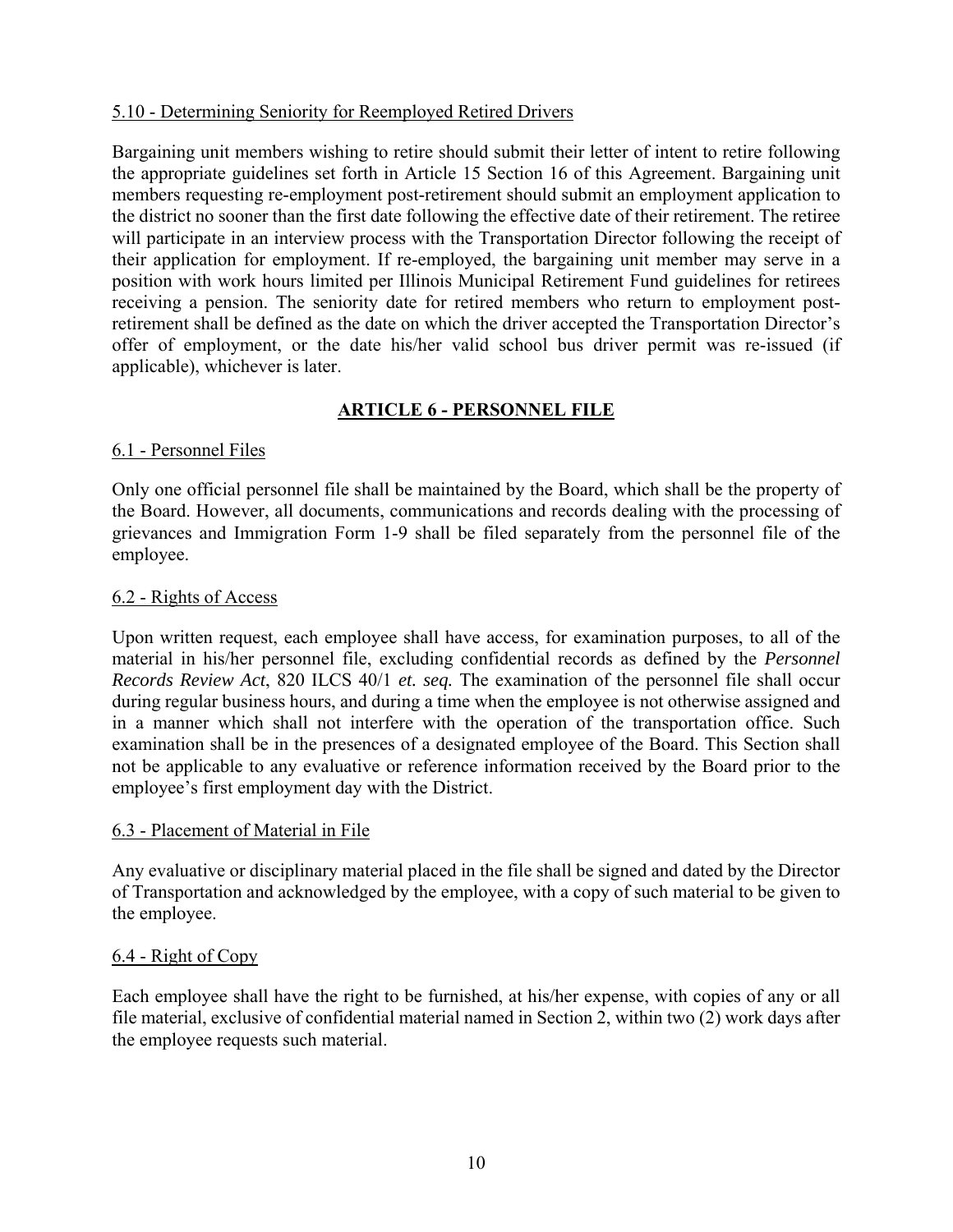## 6.5 - Right of Attachment

Each employee shall have the right to have dissenting or explanatory material attached to any document on file with a note to "See attached material" on the original document, provided such shall be filed within thirty (30) calendar days of the date the employee is notified that the original document was placed in his/her file. The attachment and notation shall be the responsibility of the employee subject to Sections 6.3 and 6.6.

### 6.6 - Removal of Material from the File

No employee or administrator shall remove any material from the Board's official file of the employee, except by mutual consent.

#### 6.7 - Privacy of Material in File

Neither an employee's file nor any of its contents shall be copied or otherwise made known to anyone without the permission of the employee, provided, however, such file shall be available to the Board and its agents, the administration or any court or other hearing, or any third party as required by law. The employee and Union President will be notified in writing (email is acceptable) upon fulfillment of the request, if permitted by law. Such notification will not impair the District's ability to respond as required by law.

## **ARTICLE 7 - JOB DESCRIPTION PROCEDURES/EVALUATION PROCEDURES**

## 7.1 - Job Description

The Superintendent or his designee shall develop a job description for each position covered by this Agreement. The Superintendent or designee, the employee's immediate supervisor and the Union President shall review the job descriptions for content from time to time. The Superintendent or his designee shall provide each employee with a copy of his/her job description and all amendments. Upon the written request of the employee, the employee's immediate supervisor shall meet with the employee annually to review the employee's job description. When a job description is changed to require a new skill or technological knowledge which the incumbent does not possess, the incumbent shall be offered the first opportunity to gain the necessary training at the Board's expense not to exceed two hundred and fifty dollars (\$250.00) per fiscal year, provided the incumbent shall be provided only one such opportunity to acquire said new skill or technology within a reasonable period of time. This provision shall not apply to elimination of positions or combined positions.

## 7.2 - Evaluation Schedule and Conference

The Director of Transportation, or designee, may evaluate all employee(s) in writing at least once per year, which may include an "on route" evaluation for drivers. An "on route" evaluation shall be conducted a minimum of once per year for first year drivers. The first such "on route" evaluation shall be conducted within a reasonable period following the first year driver's completion of ninety (90) driving days with the District. Within seven (7) calendar days following the evaluation, the evaluator shall have a meeting with the employee to discuss the evaluation. The evaluation of the employee's performance shall be based on the employee's job description and other standards and criteria, which have been established by the employer and made known to the employee prior to evaluation.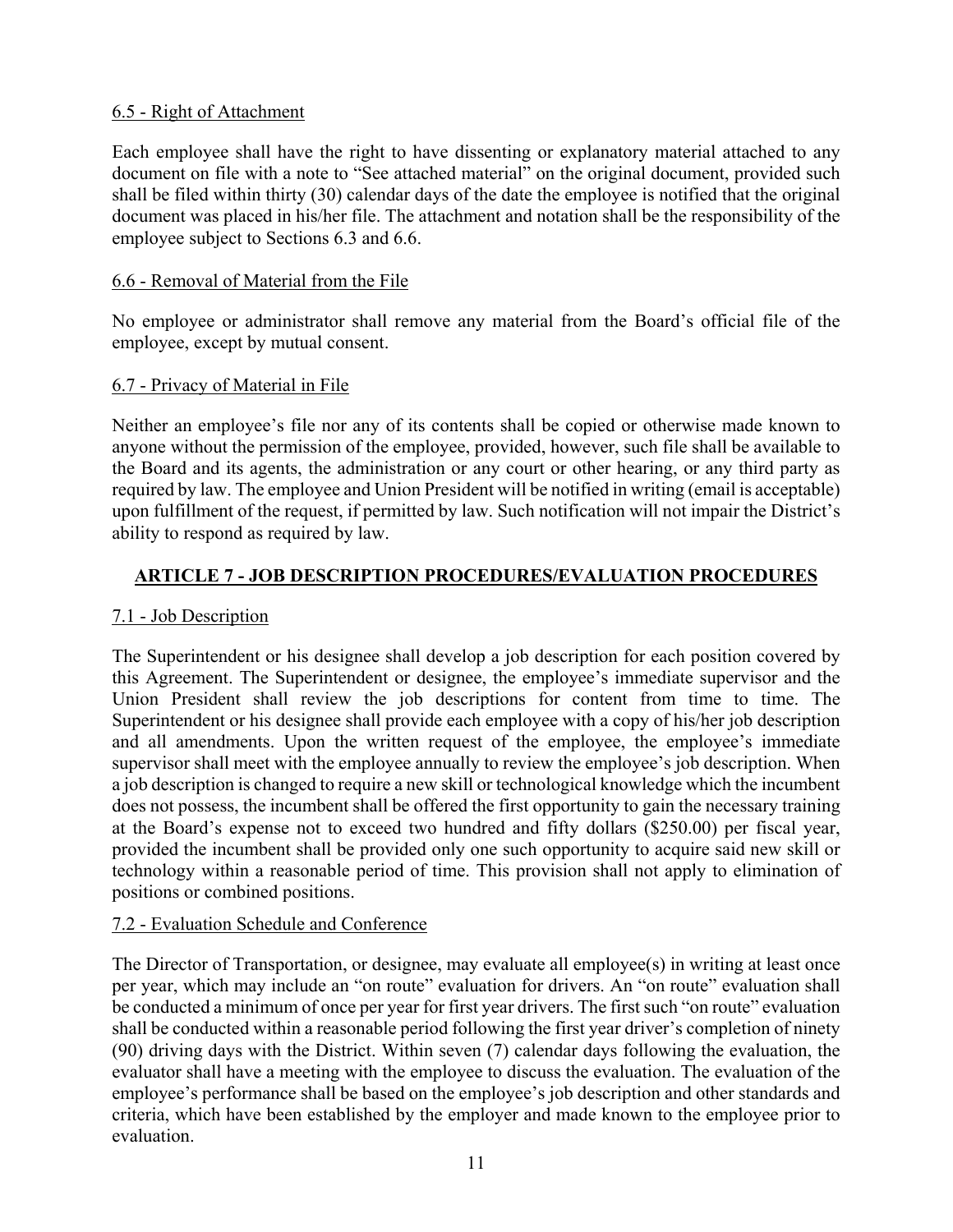## 7.3 - Evaluation Receipt and Signature

The evaluator shall furnish the employee with a copy of the written evaluation. Both the evaluator and employee shall date and sign all copies of the written evaluation. The signature of the employee shall not indicate agreement with the written evaluation, but rather shall indicate that the conference and discussion have been held and that the employee is in receipt of a copy of the written evaluation.

### 7.4 - Evaluation Rebuttal

If the employee feels his/her formal written evaluation is incomplete, inaccurate or unjust, the employee may put his/her objections in writing within thirty (30) days after receipt of said evaluation. Both the employee and evaluator shall date and sign all copies of the written objection. The signature of the evaluator shall not indicate agreement with the written objection, but rather shall indicate that the evaluator is in receipt of a copy of the written objection. A copy of the written objection shall be attached to the written evaluation.

#### 7.5 - Personnel File Copy

A copy of all formal written evaluations and any attached written objections shall be placed in the employee's official personnel file.

#### 7.6 - Evaluation Committee

A committee not to exceed four (4) in number shall review the evaluation criteria and procedures used in the District. The Committee, one half  $(1/2)$  of which shall be members of the bargaining unit designated by the Union President, and one half (1/2) appointed by the Superintendent or designee, shall submit its recommendations in writing to the Board and the Union by April 1" each year only if deemed necessary by mutual agreement.

## **ARTICLE 8 - GRIEVANCE PROCEDURE**

#### 8.1 - Grievance Definition

Any claim by the Union or an employee that there has been a violation, misinterpretation or misapplication of the terms of this Agreement shall be considered a grievance.

#### 8.2 - Grievance Process

The parties hereto acknowledge that it is usually most desirable for an employee and the employee's immediately involved supervisor to resolve problems through free and informal communication. If, however, the informal process fails to satisfy the employee or the Union, a grievance may be processed as follows: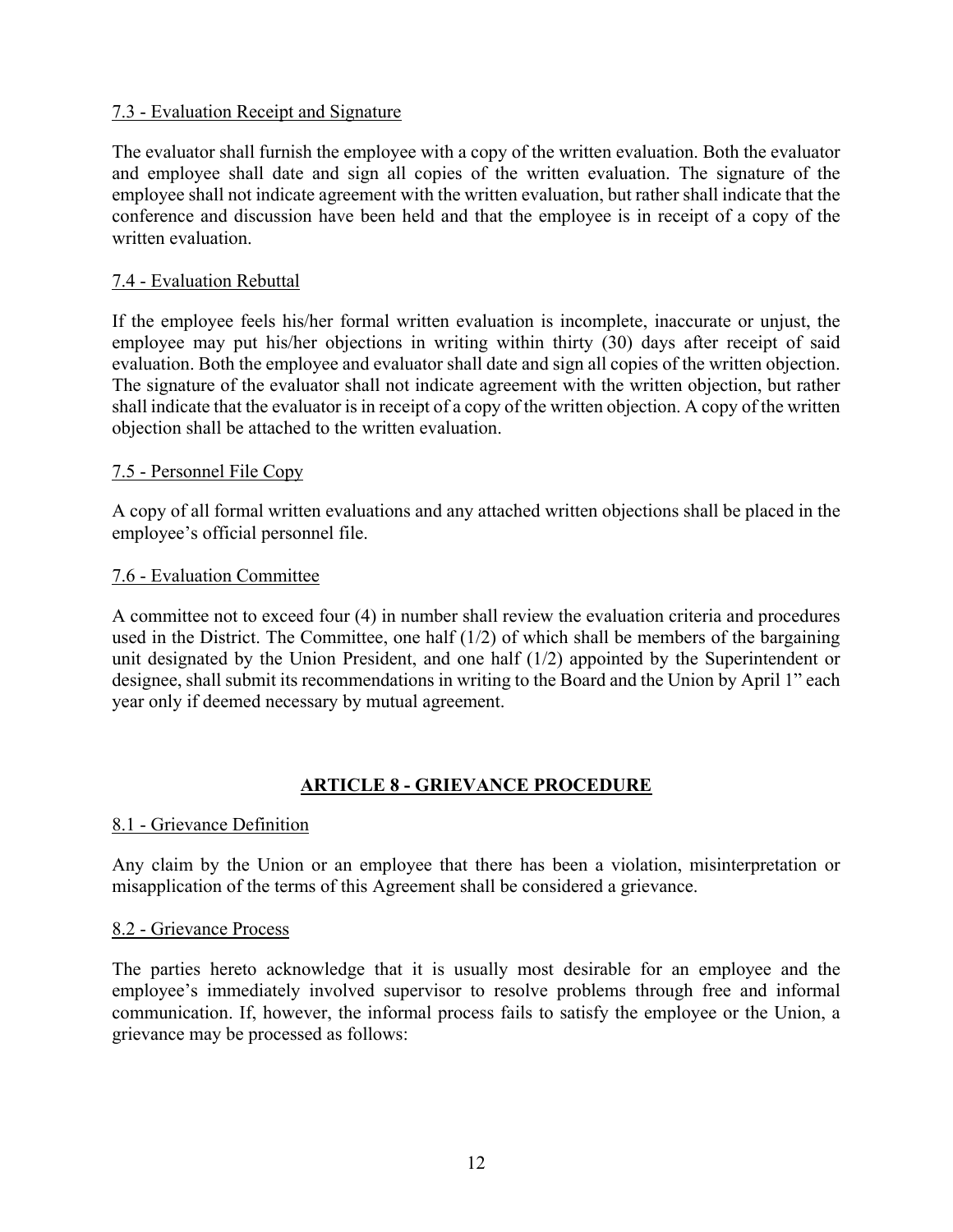## Step 1 - Supervisor Level**:**

The employee and/or the Union may present the grievance in writing to the immediately involved supervisor. The grievance shall set forth the facts in the grievance, the section or sections in the Agreement allegedly violated and the remedy requested. Such grievance shall be submitted within twenty (20) days of the occurrence of the grievance or within twenty (20) days of when such occurrence should reasonably have become known. The supervisor shall arrange for a meeting to take place within ten (10) days after report of the grievance. Within ten (10) days after completion of the conference, the immediate supervisor shall give his/her decision to the grievant/Union in writing.

## Step 2 - Superintendent Level**:**

If the grievance is not resolved at Step 1, the employee and/or the Union may refer the grievance in writing to the Superintendent or designee within ten (10) days after receipt of the Step 1 answer. The Superintendent or designee shall arrange for a meeting to take place within ten (10) days of receipt of the appeal. Within ten (10) days after completion of the conference, the Superintendent shall give his/her decision to the grievant/Union in writing.

## Step 3 - Arbitration:

If the Union is not satisfied with the disposition of the grievance at Step 2, the Union may submit the grievance to binding arbitration. The American Arbitration Association (AAA) shall act as administrator of the proceedings. If the written demand for arbitration is not filled within twenty (20) days of the date of the Step 2 answer, then the grievance shall be deemed withdrawn.

## 8.3 - General Provisions

- A. In all steps of the grievance procedure, if the Board requires such steps to be held during the working hours of the grievant and/or the grievant's representative, such employees shall be excused with pay for that purpose. If the Board requires an employee to attend arbitration as a witness, he/she shall be excused without loss of pay or leave for that purpose. An arbitration hearing shall not be held during the working hours of the Union witnesses without the mutual agreement of the Board and the Union.
- B. If a grievance arises from the action of an authority higher than the immediate supervisor, the Union may present such a grievance at the appropriate steps of the grievance procedure with approval of the appropriate authority.
- C. An employee who participates in the grievance procedure shall not be subject to disciplinary action or reprisal by the Board or Union because of such participation.
- D. The employee and his/her Union representative have the right to be present at all steps of the grievance process.
- E. At the request of the grievant or his/her Union representative, the Board shall provide copies of all documents submitted by the Board at Steps 1 and 2 of the grievance procedure upon receipt of the cost of producing the documents.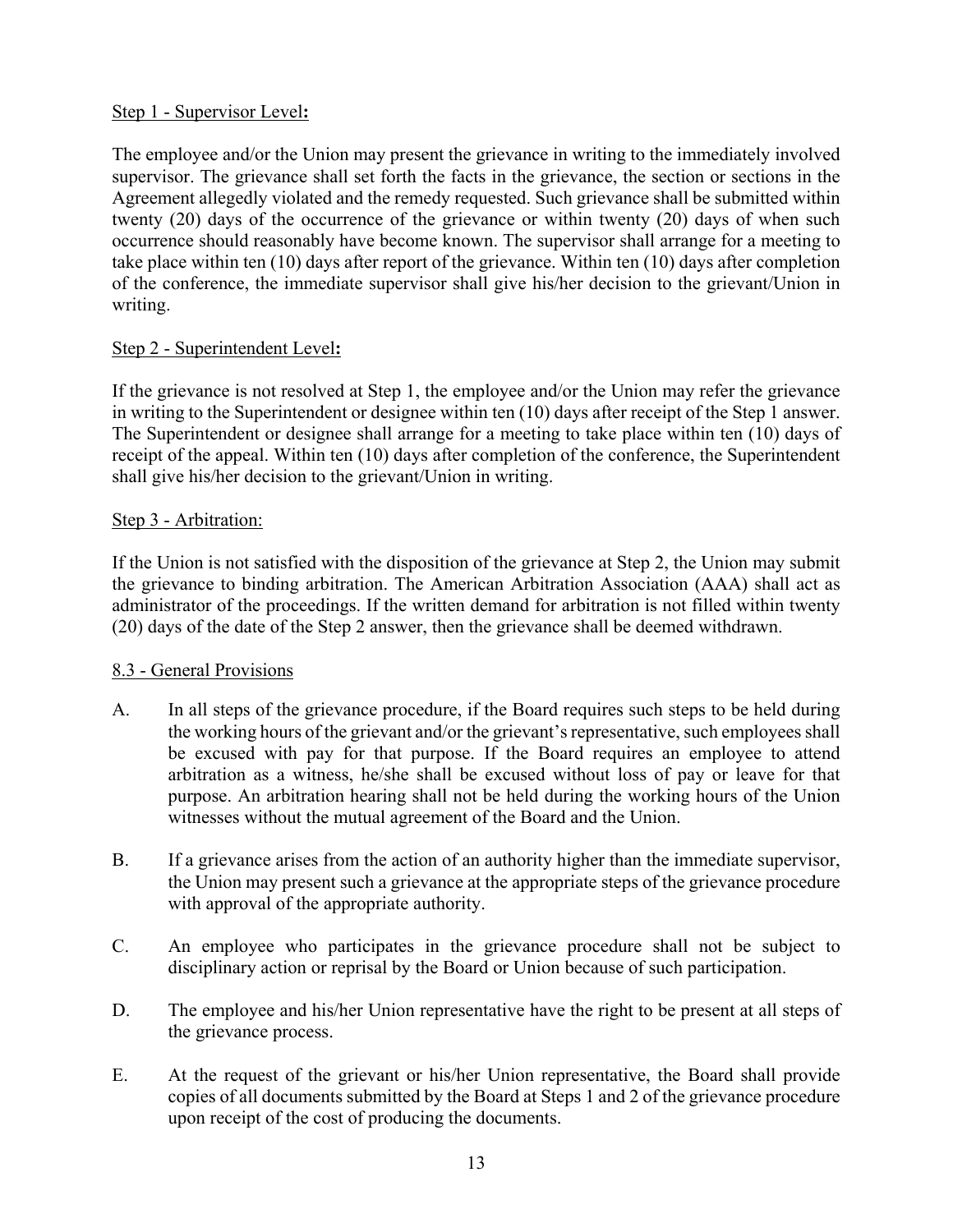- F. The failure of the grievant or the Union to act within the time limits set forth shall preclude further appeal of the grievance. Upon failure of the Board to meet the time limits prescribed in this Article, the grievance shall be advanced to the next higher level.
- G. In any instance where the Union is not representing the grievant, the administrator or supervisor receiving the grievance or making the decisions shall notify the Union in writing of all meetings, of any hearing and, of the resolution of the grievance at any level. However, in no event shall the grievance be resolved in a matter inconsistent with the terms of this Agreement unless with the approval of the Union.
- H. The term "days" as used herein shall mean days in which school is scheduled to be in session. When school is not in session, the term "days" shall mean workdays.
- I. All time limits may be extended by mutual agreement between the parties.
- J. A grievance may be withdrawn in writing at any level without establishing precedent and, if withdrawn, shall be treated as though never having been filed.

## 8.4 - Scope of Arbitration

The arbitrator shall act in a judicial, not legislative capacity and shall have no right to recommend to amend, modify, nullify, ignore, add to, or subtract from the provisions of this Agreement. The arbitrator shall consider and decide only the specific issue submitted to him/her in writing and shall base the decision upon his/her interpretation of the meaning or the application of the terms of this Agreement. In the event the arbitrator finds a violation of the terms of this Agreement, he or she shall fashion an appropriate remedy. The arbitrator shall be without power to make a decision contrary to or inconsistent with or modifying or varying in any way from this Agreement. The arbitrator shall submit in writing his or her decision within thirty (30) calendar days following the close of the hearing or the submission of briefs by the parties, whichever is later, unless the parties agree to a written extension thereof. The decision shall be based solely upon his or her interpretation of the meaning or application of the express terms of this Agreement to the facts of the grievance presented. A decision rendered consistent with the terms of this Agreement shall be final and binding.

## 8.5 - Cost of Arbitration

Each party shall bear the full cost of its representation. The cost of the arbitrator and AAA shall be divided equally between the parties. The Board shall retain a certified shorthand reporter to prepare an official transcript of the proceedings. The cost of such services shall be borne equally between the Board and the Union. If either party requests a transcript of the proceedings, that party shall bear the full cost of the transcript. If both parties order a transcript, the cost of the transcript shall be divided equally between the Board and the Union. If the arbitrator requests a copy of the transcript, the cost shall be divided equally between the Board and the Union.

## 8.6 - Location of Arbitration

All arbitration hearings shall be held at a location situated within the boundaries of the Woodstock Community Unit School District No. 200, unless the parties mutually agree to hold a hearing elsewhere.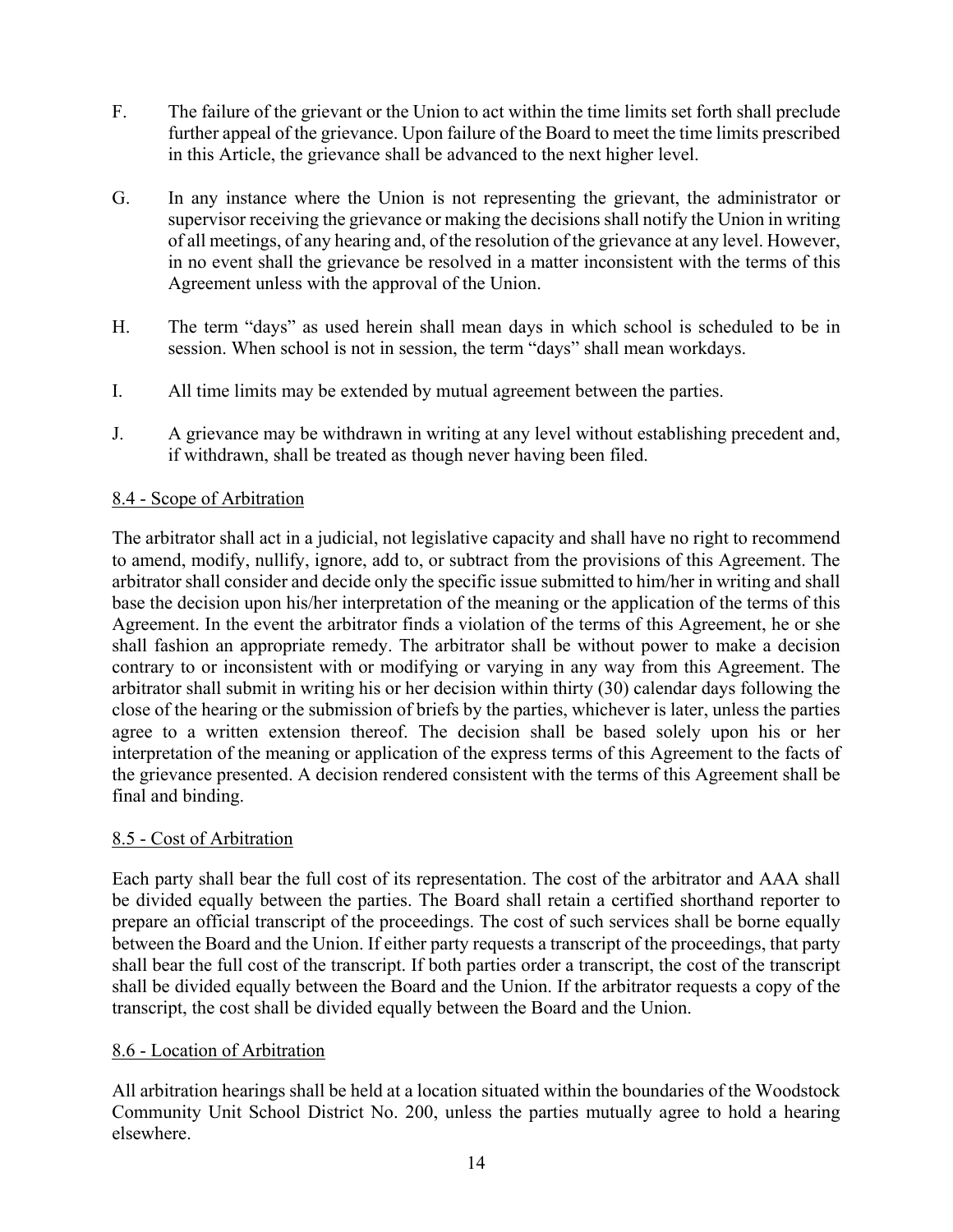# **ARTICLE 9 - DISCIPLINARY ACTION**

#### 9.1 - Disciplinary Notice

No employee covered by this Agreement and employed by the District for more than thirty (30) consecutive workdays shall be disciplined, including but not limited to reprimand, suspension with or without pay, withholding compensation or discharge without:

- A. Notice of the Reasons in writing; and
- B. The right to a Union representative at the employee disciplinary conference.

This section is not meant to prevent the Board from taking immediate action for unusual or severe circumstances nor shall this provision pertain to evaluation conferences unless the employee has received an unsatisfactory evaluation and the Board has decided to discipline the employee at that conference.

## 9.2 - Disciplinary Appearance

When an employee is required to appear before the Administration and/or the Board regarding the discipline or dismissal of an employee, the employee and Union shall be given a written notice forty-eight (48) hours prior to any meeting, except in cases related to safety issues or conduct with students, and be entitled to have a representative of the Union present.

#### 9.3 - Disciplinary Procedure

Any disciplinary action shall be progressive and corrective unless the cause for discipline is so serious as to require immediate dismissal.

## 9.4 - Failure to Report

Regardless of the length of continuous employment in District, any employee who fails to report to work for three (3) consecutive work days and also fails to notify the District that he/she will be absent by telephoning his/her supervisor, or any other individual designated by the employer to receive reports of absence, shall be considered to have resigned from employment with the District unless the employee can demonstrate that he/she was unable to call due to total incapacitation (*e.g.,* coma, amnesia, etc.). Any employee who has been granted a leave of absence under Article 11 shall be exempt from this section. Notwithstanding the preceding exemption, any employee granted a leave of absence under Article 11 shall be required to provide his/her supervisor with the expected date of return to work at the beginning of his/her leave and shall also be required to provide prompt notification to his/her supervisor if unable to return on the expected date.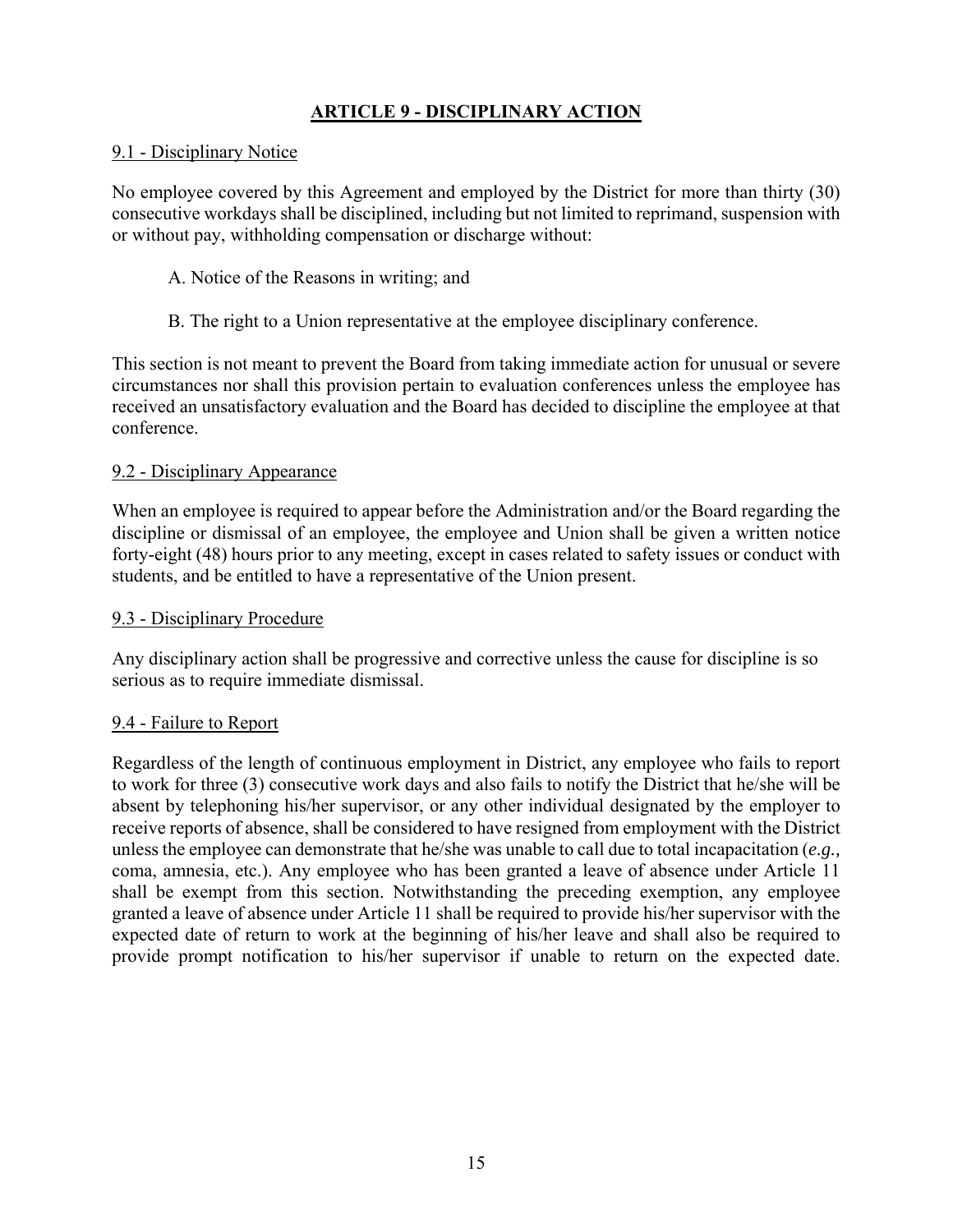## **ARTICLE 10 - ROUTES/TRIPS**

#### 10.1 - Definition

Regular Scheduled Routes shall be defined as transportation of students to and/or from school at regular scheduled times as designated by the Director of Transportation. All routes shall be considered separate with the exception of kindergarten routes that transport thirty (30) or more students which shall have the same driver transport students both to and from school.

Extension routes shall be defined as transportation of students to and/or from school, between schools or to and/or from other school-related activities which may or may not be temporary and that occur at times other than previously scheduled route times. For all extension routes that overlap with a driver's regular scheduled route, the driver will be paid for actual time worked in completing the extension route. If a driver completes an extension route independent of a regular scheduled route, that route shall be guaranteed a minimum of one (1) hour of pay at the driver's rate of pay. The transportation of student(s) to and/or from school(s) or other school-related activities other than those on the original posting sheet may be included in the extension route at a later date if the Director determines the needs exist, and transporting student(s) to and/or from those additional school(s) or other school-related activities fits within the extension's route and original posted time frame.

Sign-up trips shall be defined as trips between or after weekday route hours, weekends and holidays.

Assigned trips shall be defined as trips that leave, return or occur during route hours.

Add-on extension runs shall be defined as the temporary transportation of students to and/or from school at the beginning or ending times of an existing regular scheduled route. Such runs are added to a route that can best accommodate the student/students time line and is already in the area of proximity of the student that needs to be transported. The additional time to perform such run is added to the existing time of the regular scheduled route. After following the posting procedure as stated in Article 10.5, if no one has signed the posting, the run will be added to the route with the least senior driver.

#### 10.2 - Route Scheduling

All scheduling of routes shall be completed as soon as practical prior to registration. All routes and extension routes shall be posted for review prior to the first selection day in the driver's lounge. Extension and/or kindergarten routes shall only be available to drivers who concurrently hold a route. Routes and extension routes shall not be established solely for the purpose of minimizing the fringe benefits of the employee. During the school term, the Director of Transportation, or his/her designee, shall provide at least twenty-four (24) hours' notice, to both the affected driver and the Union president, before he/she alters a driver's route by ten (10) minutes or more (which shall be non-cumulative). All routes that are vacated during a school term shall be posted for bidding within forty-eight (48) hours.

By October 1st of each school year, the Union president shall receive a copy of all routes, which shall include the approximate times of departure and return. Updates shall be given to the Union president as new routes or extension routes are established during the school year. The Director of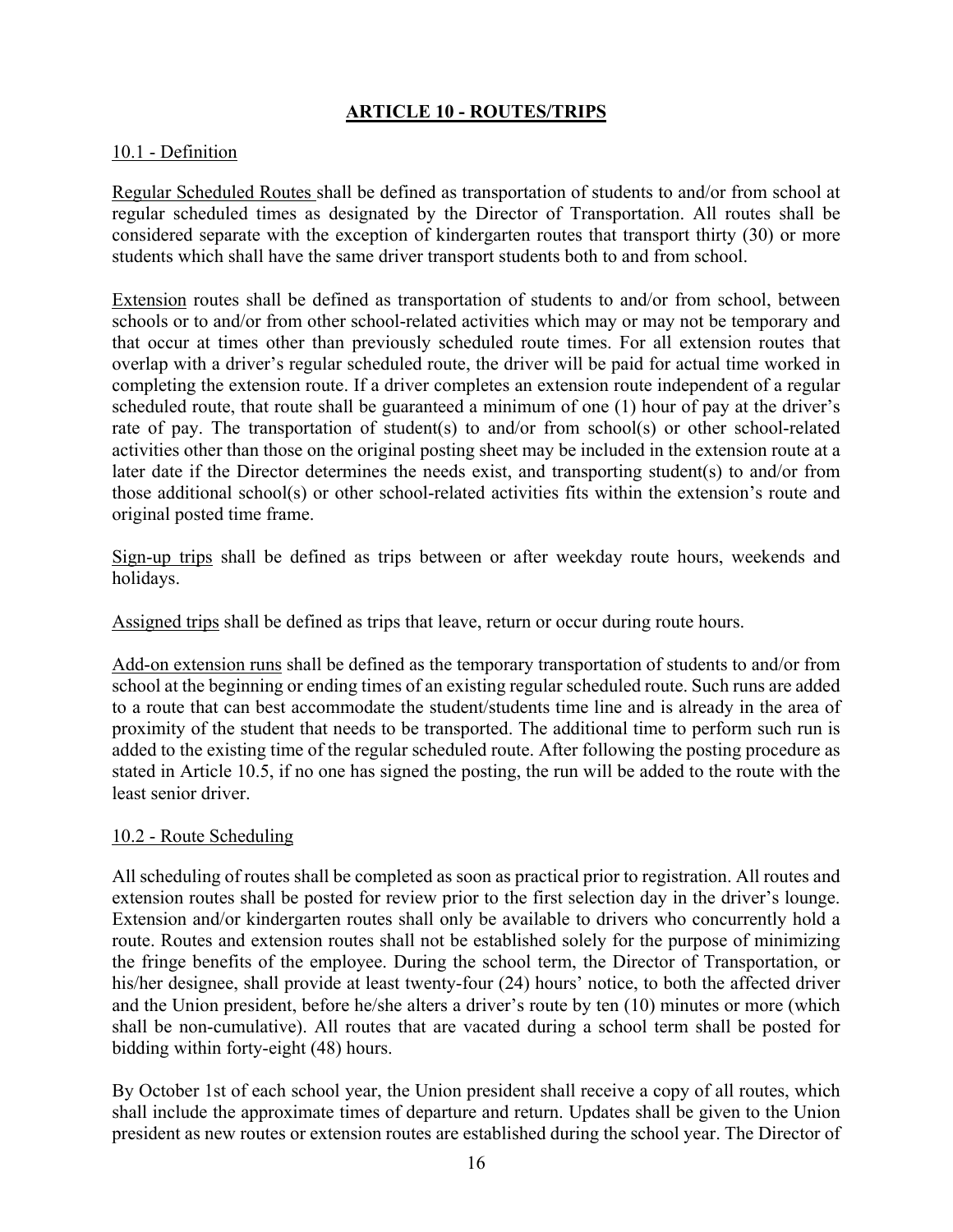Transportation, or his/her designee, shall provide the Union president with the name, address, and telephone number of any newly hired employees within ten (10) school days of said employee's first day on the job.

Notices of vacancies which occur during the summer shall be sent to employees who are not employed during the summer and who request such information in writing, by mail to the employee's last known address.

Effective June 1, 2007, a regular or extension route shall be considered vacant if the employee holding such route is unable to perform his/her job duties for a period of sixty (60) school days, at which time such vacancy shall be posted and employees will be given the opportunity to bid on such route. The Union president shall be notified of the vacancy.

Employees on leave as defined in Article 11 of this Agreement shall not be permitted to change, switch or extend routes while on leave.

Employees who have been on leave for sixty (60) or more school days preceding the assignment of summer school routes shall not be eligible to bid on summer routes.

## 10.3 - Route Selection

- A. Regular Scheduled Routes All route drivers who were continuously employed the last thirty (30) days of the previous school year, or who were on an approved leave of absence shall have the opportunity to bid on all regular scheduled routes based solely upon seniority. The Director of Transportation shall notify drivers of their designated date and time to select routes and a copy of those dates and times shall be given to the Union president. An authorized representative of the Union shall have the right to be present at the time such routes are selected.
- B. Extension Routes When it is necessary to create and fill an extension route, the Director of Transportation shall advise all drivers if they are eligible for an extension route. The route selection process as defined in Section A above shall also be used for purposes of selection of extension routes. The selection shall also be subject to Section 10.4, 10.5, and any other relevant sections of this Agreement.
- C. RIF Waiver and Hold Harmless If any driver suffers a reduction in work hours as a result of the route selection procedures described above, the Union and each individual employee hereby agree to waive any rights they may have to a thirty (30) day notice of reduction in force under such circumstances pursuant to the School Code and/or pursuant to Article 5 of this Agreement. Furthermore, the Union shall indemnify and hold harmless the Board, its members, officers, agents and employees from and against any and all claims, demands, actions, complaints, suits, costs, fees, back pay or other forms of liability which arise out of or by reason of the Board's reliance on the aforementioned waiver provision.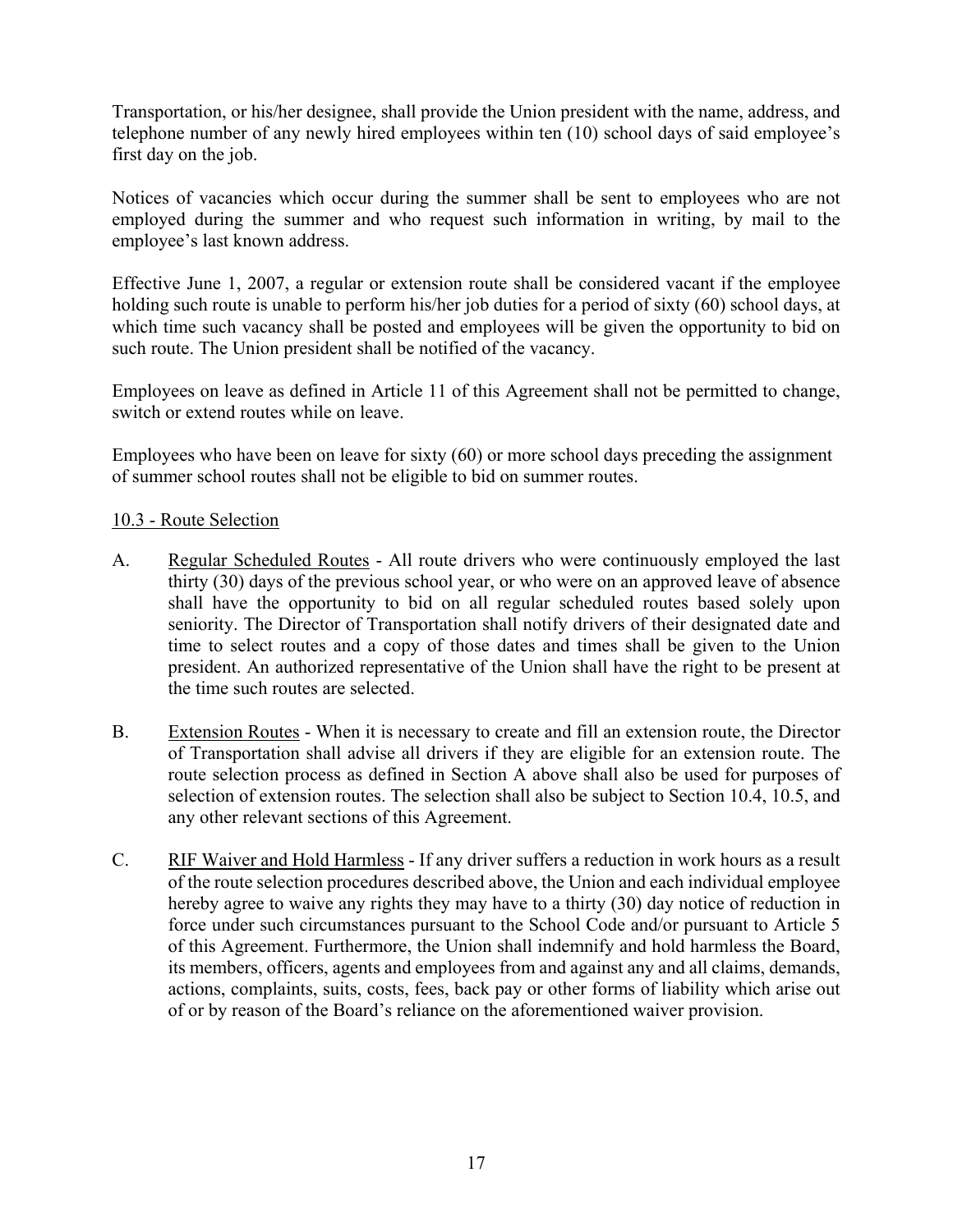### 10.4 - Canceled Routes and Canceled Extension Routes

#### A. Canceled Regular Scheduled Routes

Drivers shall be paid for canceled routes or any part of a canceled route provided they report to work and perform duties as assigned which shall not exceed the canceled route hours. Any student/students needing transportation during time previously covered by a canceled route or any part of a canceled route may be reassigned to that driver and returned to that route.

#### B. Canceled Extension Routes

A driver shall not be paid for a permanently canceled extension route. Extension routes shall be guaranteed the greater of one (1) hour or the actual drive time. In the event of a student absence that results in the temporary cancellation of an extension route, the driver shall be required to report to work (during the time that he/she is normally paid to drive the extension route) and perform such duties as may be assigned by the Director of Transportation, or his/her designee, for which the driver shall be compensated. However, if such driver and the Director of Transportation, or his/her designee, mutually agree otherwise, the driver shall not be required to report to work and shall not be entitled to receive such compensation.

#### 10.5 - Newly Created Routes and Extension Routes

Routes and extension routes which are created or vacated after the route selection process shall be posted for three (3) school days. Eligible drivers may bid on such routes and extension routes by seniority so long as the drivers' total hours would not exceed a forty (40) hour scheduled workweek and, in the case of extension routes, may not interfere with the driver's current route.

## 10.6 - Sign-up Trips-

- A. Eligibility All sign up trips shall be posted and available to any driver who registers his/her name in the "sign-up trip book." All drivers are eligible as long as the trip does not interfere with the driver's daily route.
- B. Posting of Assignments On Wednesday of each week, trip assignments for the following week, Sunday through Saturday shall be posted.
- C. Selection Route drivers shall be given first consideration for sign up trips based on the fewest trip hours. Such trip hours shall be totaled and posted by Monday at 5 p.m. of each week. If Monday falls on a holiday then the total shall be posted on the next school day. In the event two (2) or more Route Drivers have driven the same number of hours, seniority, as defined in Article 5, shall determine the assigned driver. If no Route drivers are eligible for the trip as defined above, then any other eligible driver who has registered his/her name shall be assigned based on the fewest accumulated trip hours. On the first day of each semester, all drivers will start with zero accumulated hours.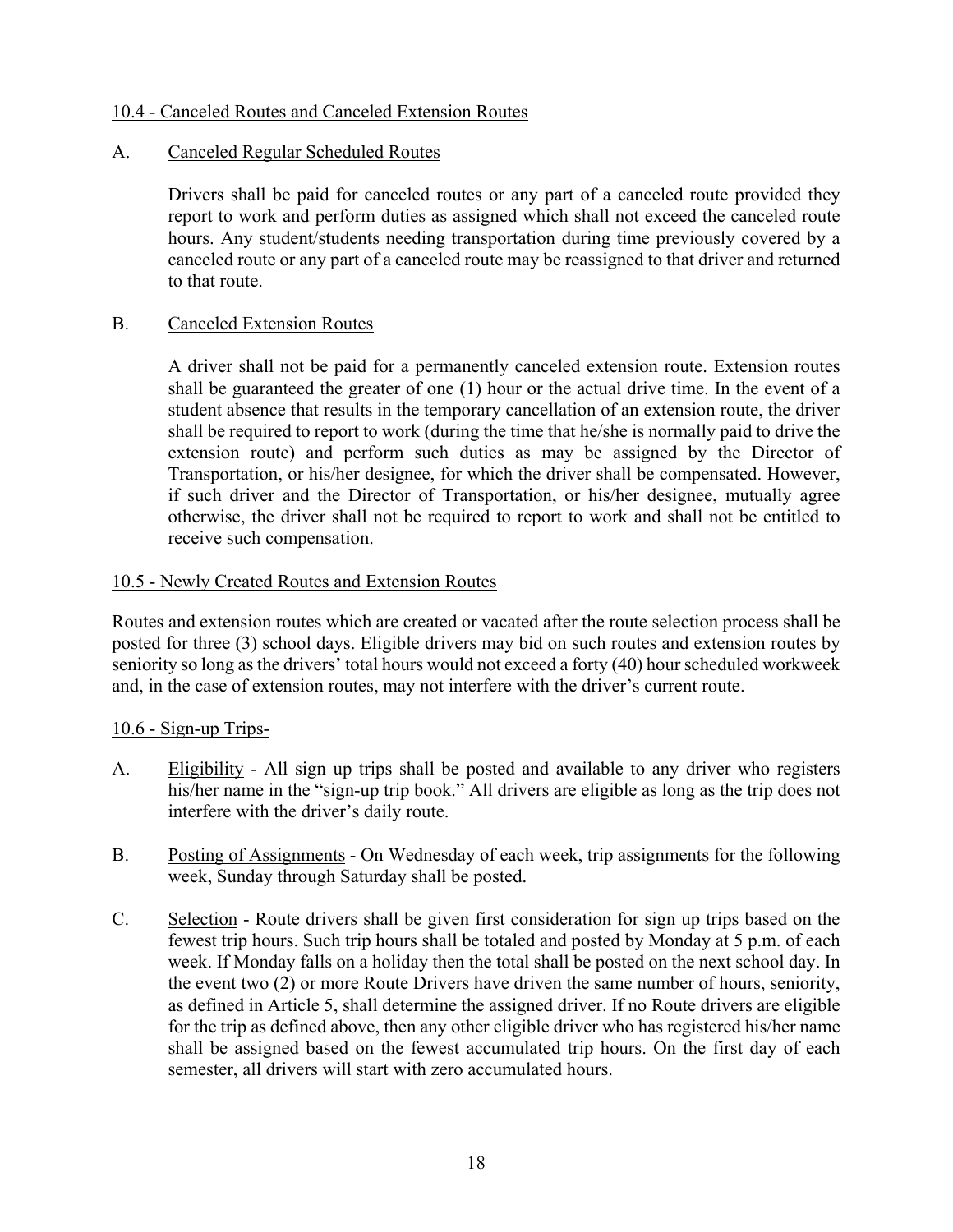- D. Compensation A driver shall be compensated at his/her normal rate of pay for the entire time of the trip from start (including wait time) to finish. Overnight trip drivers shall be guaranteed a minimum of eight (8) hours per day. Computation of said guaranteed hours shall not include any route time driven that day. However, only the actual hours worked shall be considered for purposes of overtime eligibility and compensation.
- E. Trip Cancellations A driver shall receive two  $(2)$  hours pay for any trip canceled less than four (4) hours prior to departure time. Such employee shall also be compensated by having two (2) hours subtracted from his/her accumulated trip hours. For all trips canceled four (4) or more hours prior to departure time, the employee shall be compensated by having two (2) hours subtracted from his/her accumulated trip hours.
- F. Postponed Trips If a trip is postponed and rescheduled to take place within seventy-two (72) hours of its original departure time, the assigned driver shall have the option of driving the trip on the new date, assuming all the provisions of Article 10.6 and 10.7 are followed. If the assigned driver does not exercise the above option, the trip shall be posted as a new trip.
- G. Refusal of Trip If a driver is unable to drive an assigned trip, and the driver notifies the transportation office of their refusal of the trip more than two (2) days prior to the trip, two (2) hours shall be added to the driver's total trip hours. If the employee refuses the trip less than two (2) days prior to the trip, five (5) hours will be added to the driver's total trip hours. Only eligible employees who have registered their names in the "sign up trip book" shall be notified that the trip has become available. If all such registered drivers are unable to accept the trip, the trip shall be posted so that all drivers are eligible in accordance with all provisions of Article 10, Section 6 of this Agreement.
- H. Correction of Errors All drivers shall be required to review their accumulated trip hours on a weekly basis and notify the Director of Transportation, or his/her designee, of any errors, in writing by 5 p.m. on Tuesday. Any driver who will have a change to his/her regular driving schedule that will affect his/her availability for trips during the following week, Sunday through Saturday, shall notify the dispatcher in writing by 5 p.m. on Monday.

Any driver who is denied a trip due to an error on the part of the Director of Transportation, or his/her designee, shall be paid for two (2) hours accumulated trip time, which shall be added to his/her accumulated trip time totals. To receive pay for the two (2) hours and accumulated trip time, such driver must submit a claim to the Director of Transportation no later than the Tuesday after the trip in question was assigned.

- I. Minimum Hours All sign-up trips shall be a minimum of two (2) hours unless the trip hours overlap with the driver's existing route time.
- J. New Employees New employees shall only be eligible for trips after completion of thirty (30) calendar days, unless no other alternative is available. Upon completion of thirty (30) calendar days his/her initial hours shall be calculated by the average hours of the fifth (5th) through and including the fifteenth (15th) highest accumulated hours employee(s) as appearing on the accumulated hours trip list.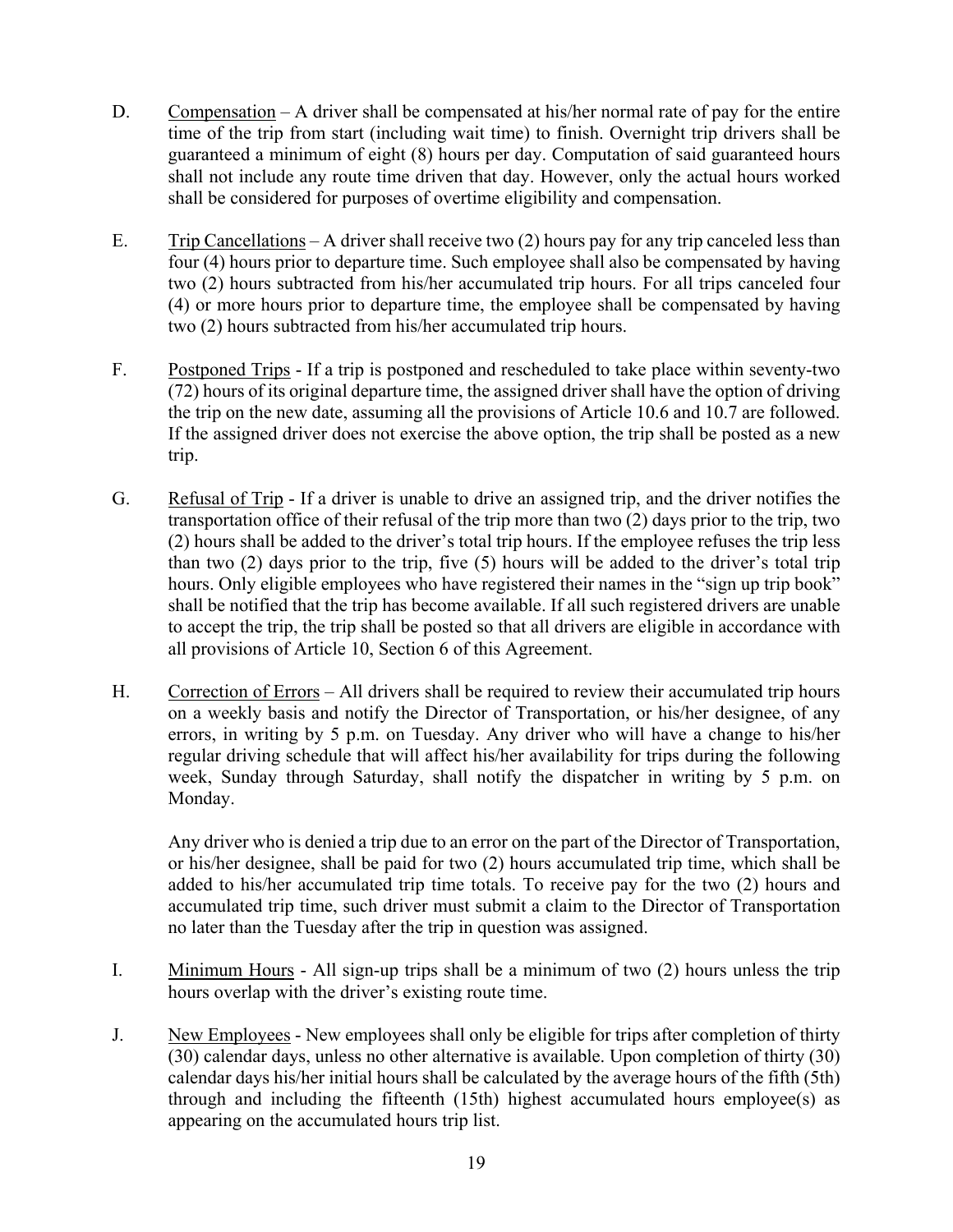- K. Reimbursements The party requesting a bus and driver for any overnight trip shall be required to pay for the driver's lodging and two (2) meals each day. Drivers shall be provided any and all entrance and/or parking fees. If the requesting party is unable to reimburse the driver, the district shall reimburse the employee for all pre-approved and receipt amount.
- L. Communications/Security Cellular telephones shall be provided for a driver when radio communication is not possible and on all overnight trips. When more than one bus is traveling to the same destination, at least one cellular telephone shall be provided for the group. If no district telephone is available, an employee may use his/her personal cellular telephone.
- M. Limitations Sign up trips do not accumulate toward the minimum of driving twenty-five (25) employment days per semester to maintain seniority. Employees shall not be eligible for trip hours if such hours cause the employee to exceed forty (40) hours per week; or if the trips start or finish time interferes with the driver's daily route; unless no other alternative is available.
- N. Drivers who also work in another district position (for example noon hour associate, bus associate, etc.) who accept a sign-up trip that overlaps with their other D200 position shall not be paid for both positions at the overlapping time. The non-driving position will take precedence due to the expectation that the driver will fulfill their other district position as assigned. The acceptance of a sign-up trip may not interfere with the employee's other district duties and responsibilities.

## 10.7 - Assigned Trips

- A. Eligibility All assigned trips shall be posted and available to all drivers who register his/her name in the "assigned trip book." All drivers are eligible as long as it does not interfere with the driver's daily route.
- B. Posting Trips shall be posted in the "assigned trip book." On Wednesday of each week, trips shall be assigned for the following week, Sunday through Saturday. Any trip that is received after the assignment process is complete, but that is scheduled to take place in the following week, or the week in which it was received, shall be posted as received, and shall be assigned as soon as possible prior to its scheduled date.
- C. Selection Assigned trips shall be assigned as evenly as possible on a weekly basis. Hours driven for each "sign up and assigned" trip shall accumulate for total trip hours. Each month all eligible drivers will start with zero trips. When two (2) or more drivers have driven the same number of trips, the driver with the least amount of accumulated trip hours shall be awarded the assigned trip. When two (2) or more employees have driven the same number of accumulated trip hours, the driver with greater seniority, as defined in Article 5, shall be awarded the assigned trip. Sign up and assigned trip hours will be accumulated on one (1) tabulation list and posted as defined in Article 10.6C above.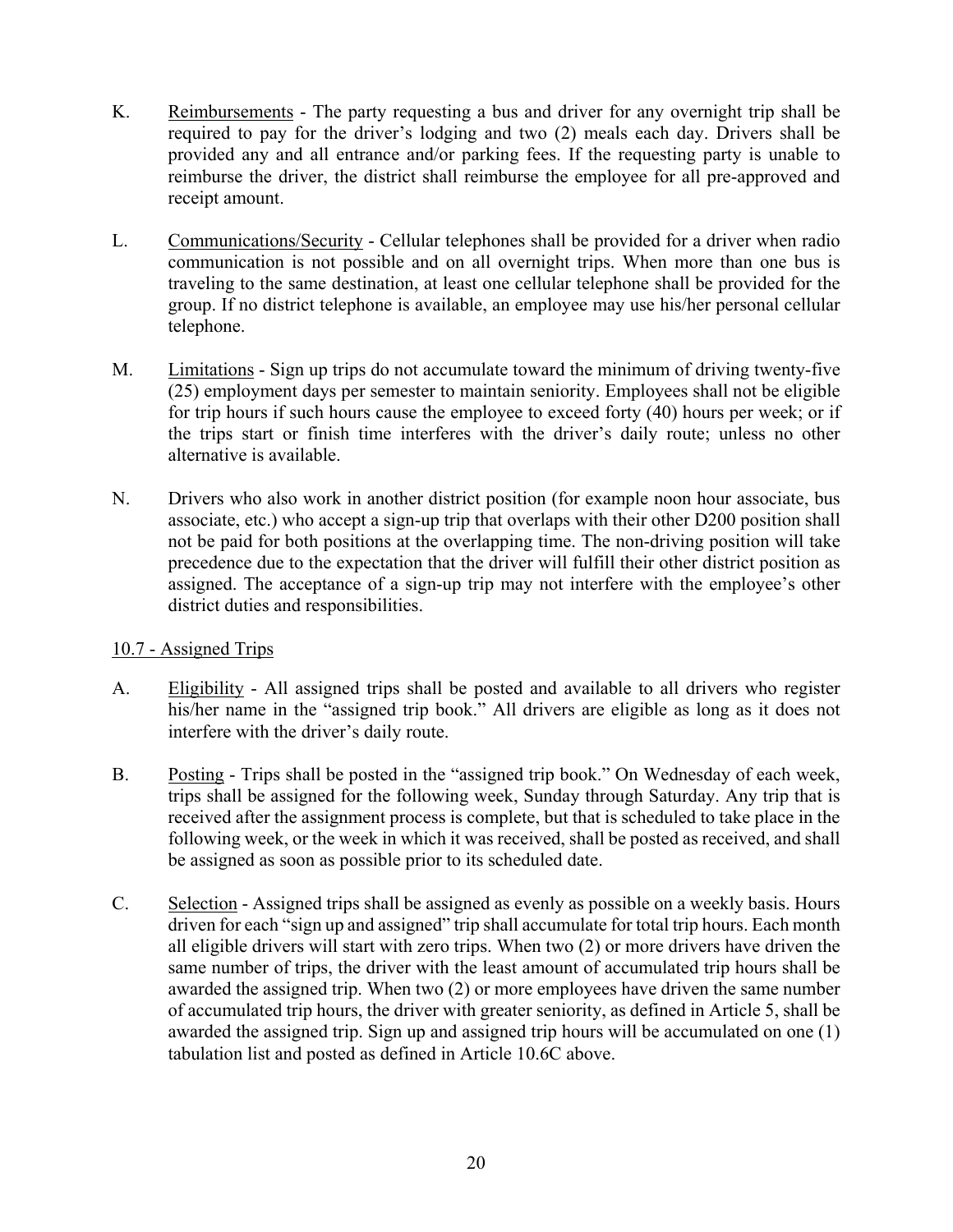- D. Compensation A driver shall be compensated at his/her normal rate of pay for the entire time of the trip from start (including wait time) to finish. Overnight trip drivers shall be guaranteed a minimum of eight (8) hours per day. Computation of said guaranteed hours shall not include any route time driven that day. However, only the actual hours worked shall be considered for purposes of overtime eligibility and compensation.
- E. Trip Cancellations- Employees shall receive two (2) hours pay for canceled trips scheduled to leave after 2:30 PM, provided the employee was not notified prior to 12:00 noon on the departure day of trip. Also, such employee shall have one (1) trip subtracted from his/her accumulated trips for that month. If the employee is notified by 12:00 noon or before on the departure day of trip, he/she shall be compensated by having one (1) trip subtracted from his/her total for that month.
- F. Postponed Trips If a trip is rescheduled to take place within seventy-two (72) hours of its original departure time, the assigned driver shall have the option of driving the trip on the new date, assuming all the provisions of Article 10.6 and 10.7 are followed. If the assigned driver does not exercise the above option, the non-athletic trip shall be posted as a new trip.
- G. Refusal of Trip If a driver signs up for the available trip and then refuses the trip, the driver must notify the transportation office of their refusal at least two (2) days prior to the trip. If the employee refuses the trip less than two (2) days prior to the trip, five (5) hours will be counted against the employee' s total trip hours and one (1) trip shall be added to his/her total trips for that month. Only eligible drivers who have registered their names in the "Assigned Trip Book" shall be notified that the trip has become available. If all such registered drivers are unable to accept the trip, the Director of Transportation may assign any driver who is available.
- H. Correction of Error All drivers shall be required to review their accumulated trip hours on a weekly basis and notify the Director of Transportation, or his/her designee, of any errors, in writing by 5 p.m. on Tuesday. Any driver who will have a change to his/her regular driving schedule that will affect his/her availability for trips during the following week, Sunday through Saturday, shall notify the dispatcher in writing by 5 p.m. on Monday.

Any driver who is denied a trip due to an error on the part of the Director of Transportation, or his/her designee, shall be paid for two (2) hours accumulated trip time, which shall be added to his/her accumulated trip time totals. To receive pay for the two (2) hours and accumulated trip time, such driver must submit a claim to the Director of Transportation no later than the Tuesday after the trip in question was assigned.

- I. Minimum Hours All assigned trips shall be paid a minimum of two (2) hours, unless the trip hours overlap with the driver's existing route time.
- J. New Employees New employees shall only be eligible for trips after completion of thirty (30) calendar days unless no other alternative is available. Upon completion of thirty (30) calendar days, his/her initial trips shall be calculated by the average number of trips of the first (1st) through and including the tenth (10th) employees on the accumulated assigned trip list.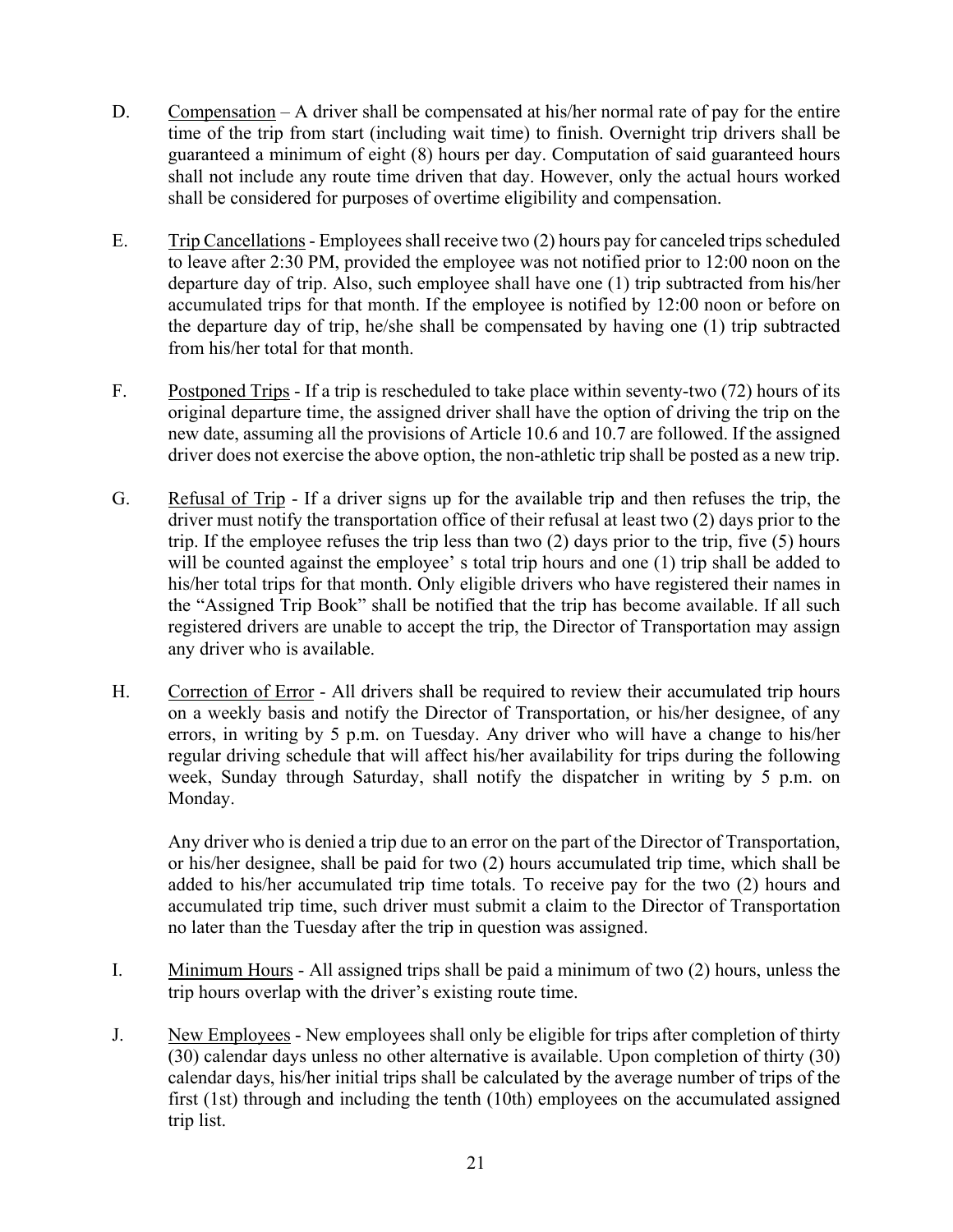- K. Reimbursements The party requesting a bus and driver for any overnight trip shall be required to pay for the drivers lodging and two (2) meals each day. Drivers shall be provided any and all entrance and/or parking fees. If the requesting party is unable to reimburse the driver, the district shall reimburse the employee for all pre-approved and receipt amount.
- L. Communications/Security Cellular telephones shall be provided for a driver when radio communication is not possible and on all overnight trips. When more than one bus is traveling to the same destination at least one cellular telephone shall be provided for the group. If no district phone is available, an employee may use his/her personal cellular telephone.
- M. Limitations Assigned trips shall accumulate toward the minimum of driving twenty-five (25) employment days per semester to maintain seniority, Employees shall not be eligible for trips if such trip causes the employee's hours to exceed forty (40) hours for the week; or if the trip start or finish time interferes with the driver's daily route; unless no other alternative is available.
- N. Drivers who also work in another district position (for example noon hour associate, bus associate, etc.) who accept an assigned trip that overlaps with their other D200 position shall not be paid for both positions at the overlapping time. The non-driving position will take precedence due to the expectation that the driver will fulfill their other district position as assigned. The acceptance of an assigned trip may not interfere with the employee's other district duties and responsibilities.

## 10.8 - Special Requests

All employees shall be allowed only one (1) special request trip per year. All special requests shall be granted on the basis of seniority. However, only one special request per day may take place during route times.

## 10.9 - Substitute Driver Scheduling

- A. Eligibility Drivers shall be eligible to substitute for any route, provided it does not interfere with his/her daily route and does not cause the driver's hours to exceed forty (40) hours for the week, unless no other alternative is available. For substitute driving assignments that overlap with a driver's regular scheduled route, the driver will be paid for actual time worked in completing the substitute route.
- B. Selection Employees shall be assigned to substitute routes as needed, based on driver availability. Driver availability shall be determined by a weekly sign up. Drivers available to substitute every workday of a given week shall be assigned first. When two (2) or more drivers have identical availability, seniority, as defined in Article 5 of this Agreement, shall determine the assigned driver. Substitute drivers assigned routes shall be subject to seniority, as defined in Article 5 of this Agreement. Failure to perform route assignments shall subject the driver to disciplinary action.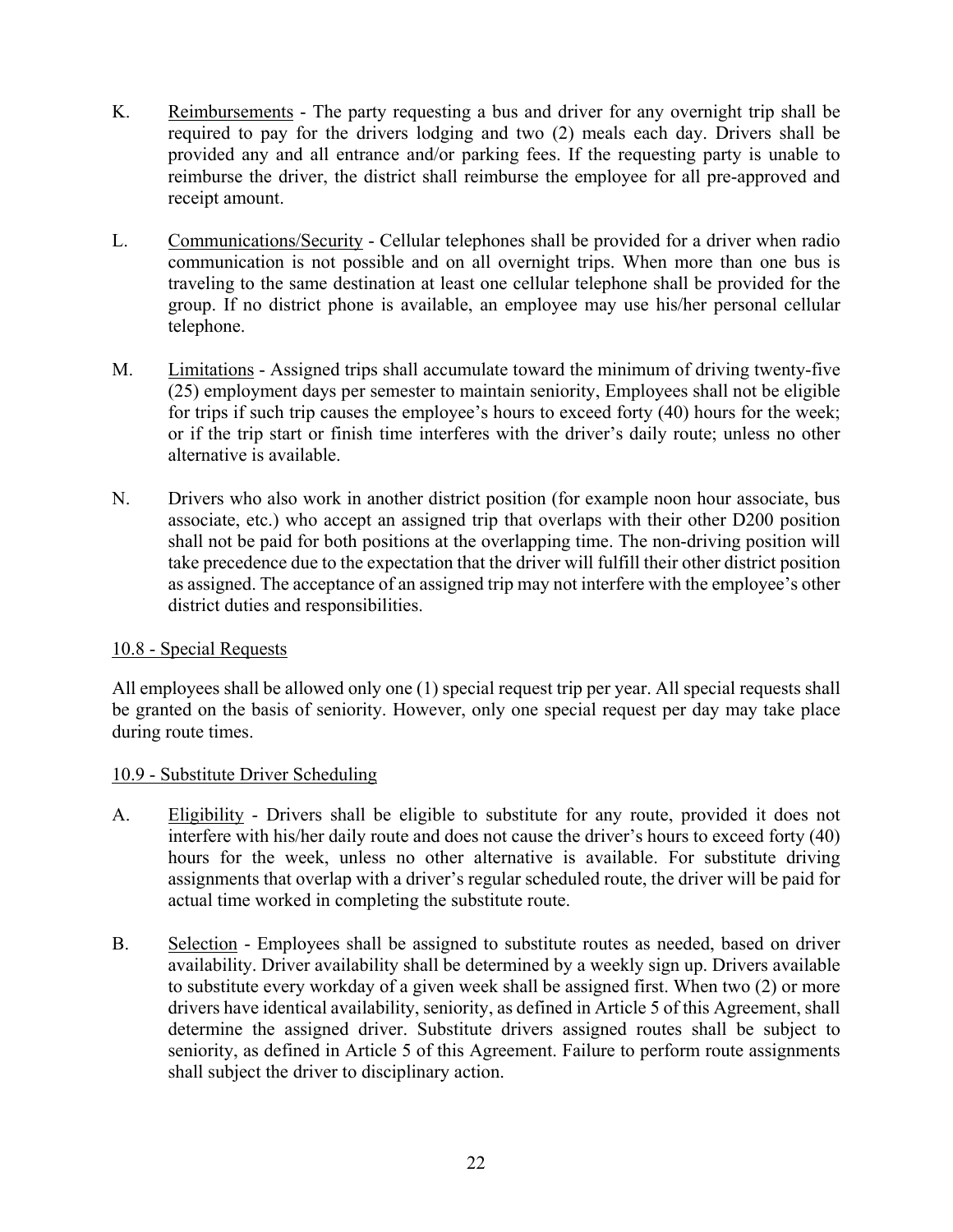- C. Minimum Hours Substitute drivers who accept driving assignments shall be guaranteed the following minimum hours: AM routes - two (2) hours; Mid-day Extension routes - one (1) hour; Kindergarten routes - one and one-half (1 1/2) hours; PM routes (1st and 2nd) two (2) hours; 1st PM only - one and one-half (1 1/2) hours; 2nd PM route (if driver comes in to do this portion only and needs to check out bus) - one and one-half (1 1/2) hours; 2nd PM route (if driver already has a 1st PM and is continuing on to a 2nd PM) - one (1) hour. The minimum guaranteed hours outlined in this Section only apply where the guaranteed minimum does not cause an overlap with the driver's regular scheduled route. If the substitute driving assignment overlaps with the driver's regular scheduled route, the driver will be paid for actual time worked in completing the substitute route.
- D. Minimum Work Hours Any substitute driver who fails to perform at least twenty (20) hours of substitute work normally performed by transportation employees (excluding any scheduled meeting / professional development training days) during the preceding school year, shall have their employment terminated by the Board of Education. The recommendation to the Board of Education for termination shall be made in the first month immediately following the school year wherein the minimum twenty (20) hour threshold was not met.

## 10.10 - "Hot Trip"

In the event that no driver signs up for a trip, or all drivers listed would exceed forty (40) hours in a work week, the trip shall be posted as a "hot trip." All drivers may sign up for said trip. From the "hot trip" sign up list, the driver with the least accumulated trip hours shall be assigned the trip.

#### 10.11 - Grievance Procedure

The parties acknowledge that this article represents the best efforts of the parties to articulate certain district practices regarding routes and trips. However, the parties also recognize that because this article represents a significant change in language from the 1994-1996 agreement, it is possible the parties may have misstated certain practices and/or overlooked other practices. Consequently, in the interest of labor peace and in order to allow flexibility regarding possible midterm changes in this Article, the parties agree that in the event the union and the district are unable to resolve a grievance which alleges a violation of Article X, the parties agree to submit such grievance to Grievance Mediation through the Federal Mediation and Conciliation Service prior to submitting the grievance to arbitration. Following a denial by the Superintendent and an indication by the Union that their intent is to proceed to arbitration, the Union and the Board shall request the assistance of FMCS and allow at least thirty (30) calendar days in an attempt to resolve the grievance. If a resolution is not reached within the allotted mediation period, the Union may proceed with the grievance to arbitration. Written demand for arbitration shall be filed within twenty (20) days from the conclusion of grievance mediation.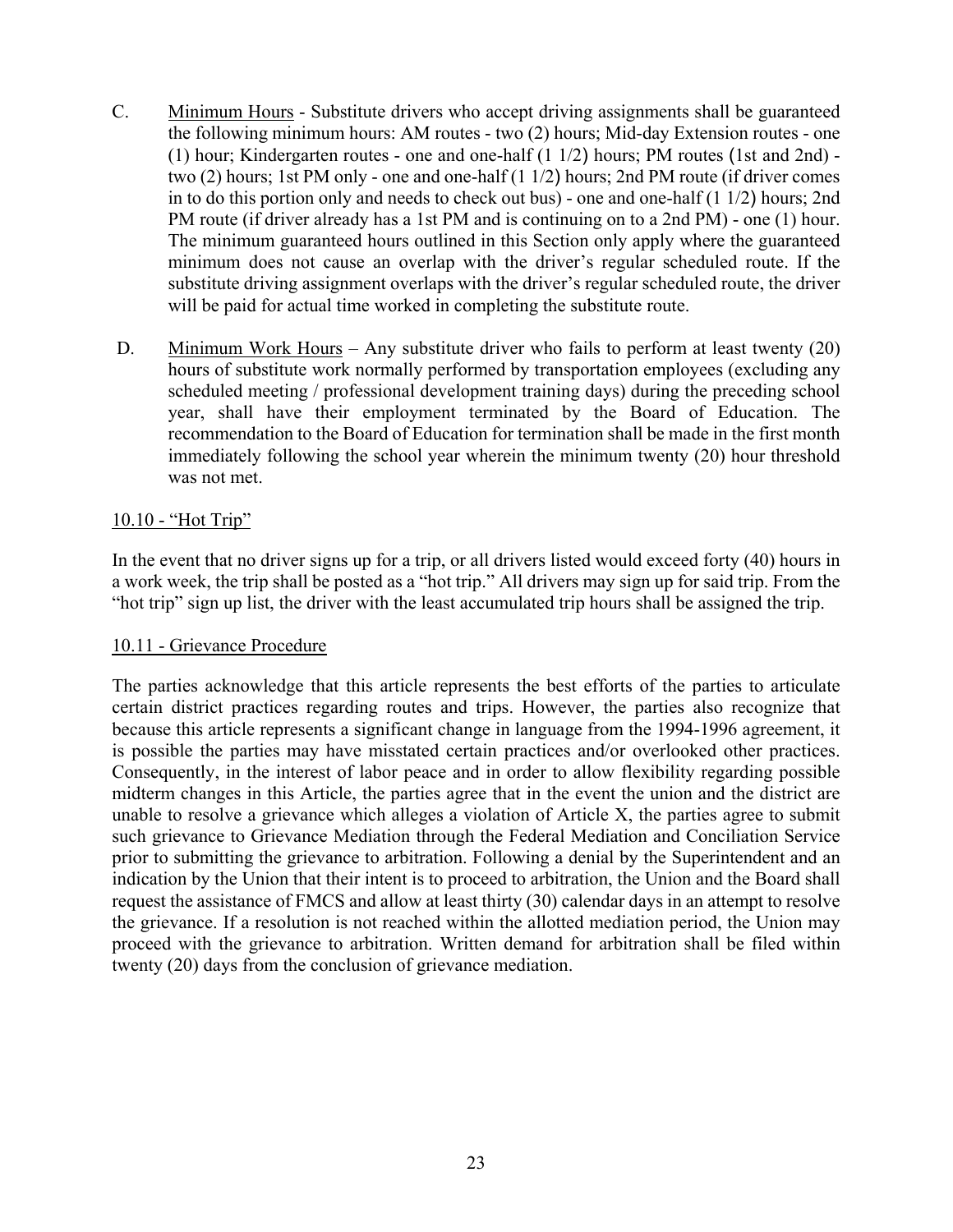## **ARTICLE 11 - LEAVES**

#### 11.1 - Sick Leave

A. All route drivers, head mechanics/shop foremen, mechanics and mechanic's assistants shall be entitled to sick leave as follows:

 9-month employees 12 accrued days annually, 3 days from the date of route selection for the current school year, 1 day per subsequent month of employment.

 12-month employees 15 accrued days annually, 4 days from July 1 of the current school year, 1 day per subsequent month of employment.

- B. Sick leave in the initial year of employment shall be prorated in accordance with the portion of the year remaining until the end of that school year (June 30).
- C. Sick leave shall be interpreted to mean personal illness, serious illness or death in the immediate family or household. The immediate family or household for purposes of this Article shall include parents, spouse, brothers, sisters, children, grandchildren, grandparents, parent-in-law, brothers-in-law, sisters-in-law, legal guardians and childrenin-law.
- D. Unused sick leave shall accumulate without limit.
- E. Before the start of the school year, each employee shall be notified of the total number of sick days accumulated. Such notices shall not be construed to preclude the Board from modifying said notice in the event of an error in computation.
- F. The Board shall provide an attendance incentive to all route drivers as follows:

#### **Days Absent Per Semester**

| $0 - 1.5$  | \$435.00 |
|------------|----------|
| $1.51 - 3$ | \$255.00 |

The Board shall provide an attendance incentive to all mechanics (12-month employees) as follows:

A perfect attendance bonus of \$200 per work year shall be paid to mechanics provided the following:

- no absences from work regardless of reasons (except personal, vacation and union leave.)
- continuous employment with the District for the applicable full work year.
- absences due to Bereavement Leave as defined in Section 3 of this Article, Jury Duty, or Military Leave, shall not count as absences for the purpose of the Perfect Attendance Bonus.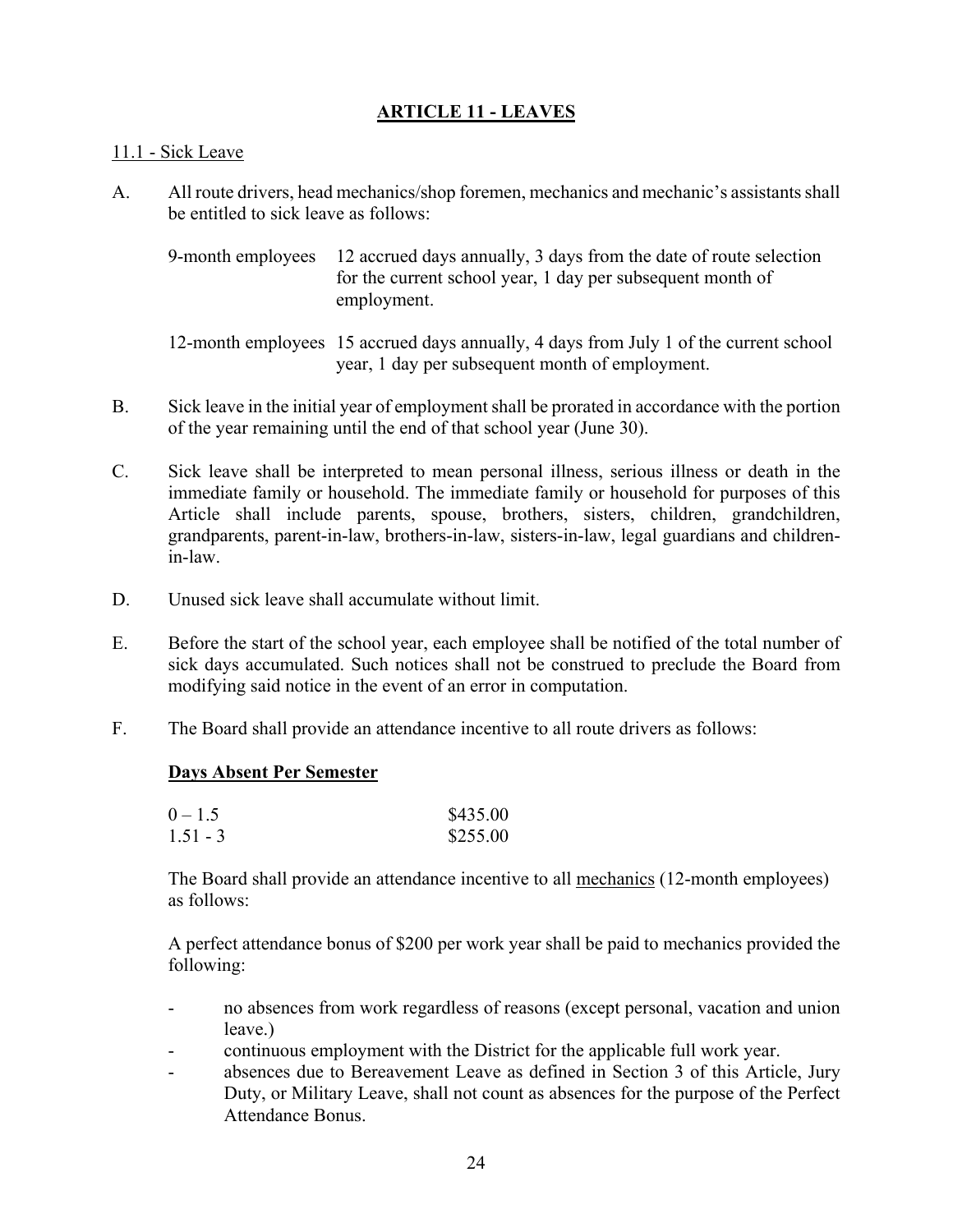- 1. For purposes of eligibility for the attendance incentive only, a driver shall not be considered absent if he or she is granted Union Leave (pursuant to Section 11.6); Personal Leave (pursuant to Section 11.2); Bereavement Leave (pursuant to Section 11.3); Jury Duty (pursuant to Section 11.4); Military Leave; or is required to appear in court to testify on behalf of the District; or, if approved by the Transportation Director, is required to appear in court to serve a civic duty (*i.e.,* to testify as a witness to a crime or a vehicular accident).
- 2. A driver is required to attend the scheduled trial run prior to the start of the new school year.
- 3. Continuous employment with the district shall be required.
- 4. Absences shall be computed on the basis of the actual driving time missed.
- 5. Any driver who does not maintain a regular route, but who drives a minimum of twentyfive (25) employment days per semester, shall be paid a sum of forty dollars (\$ 40.00). If such driver drives a minimum of thirty-five (35) employment days per semester, the sum paid shall be increased to a total of one hundred twenty-five dollars (\$ 125.00), provided that on at least fifteen (15) of said thirty-five (35) employment days, the driver drove a substitute route.

Employees shall receive attendance incentive payments for each semester on the second pay day in January and the last pay day in June.

(Note: In-Service absences shall be considered in accordance with F.4 above.)

If an employee is eligible for the Attendance Incentive during their final two (2) years of employment with the district, and they concurrently elect the Service Recognition Bonus for either or both of their final two (2) years of employment with the district as defined in Article 17 Section 16, such payment (including the Attendance Bonus) shall be made after the conclusion of the first calendar month following the month in which the employee's employment was terminated such that the payment will not constitute IMRF earnings (e.g. for an employee terminating employment on June 30, 2023, payment shall be paid on the first regularly scheduled payroll in August 2023).

## 11.2 - Personal Leave

All full-time (35 hours or more) employees may request three (3) personal leave days per year. Employees working twenty-five (25) to thirty-four (34) hours per week may request two (2) personal leave days per year. Employees working less than twenty-five (25) hours per week may request one (1) personal leave day per year. Personal leave is subject to the approval of the Superintendent or designee. Personal leave shall not be used on the first three (3) student attendance days of the school term or any day immediately preceding or following any school holiday, vacation or recess period. Such leave is for transacting business which can only be done during the employee's working hours. Such requests must be submitted to the Superintendent or designee forty-eight (48) hours in advance of the effective date, absent exceptional circumstances. Unused personal leave days are added to the employee's available sick leave on July 1.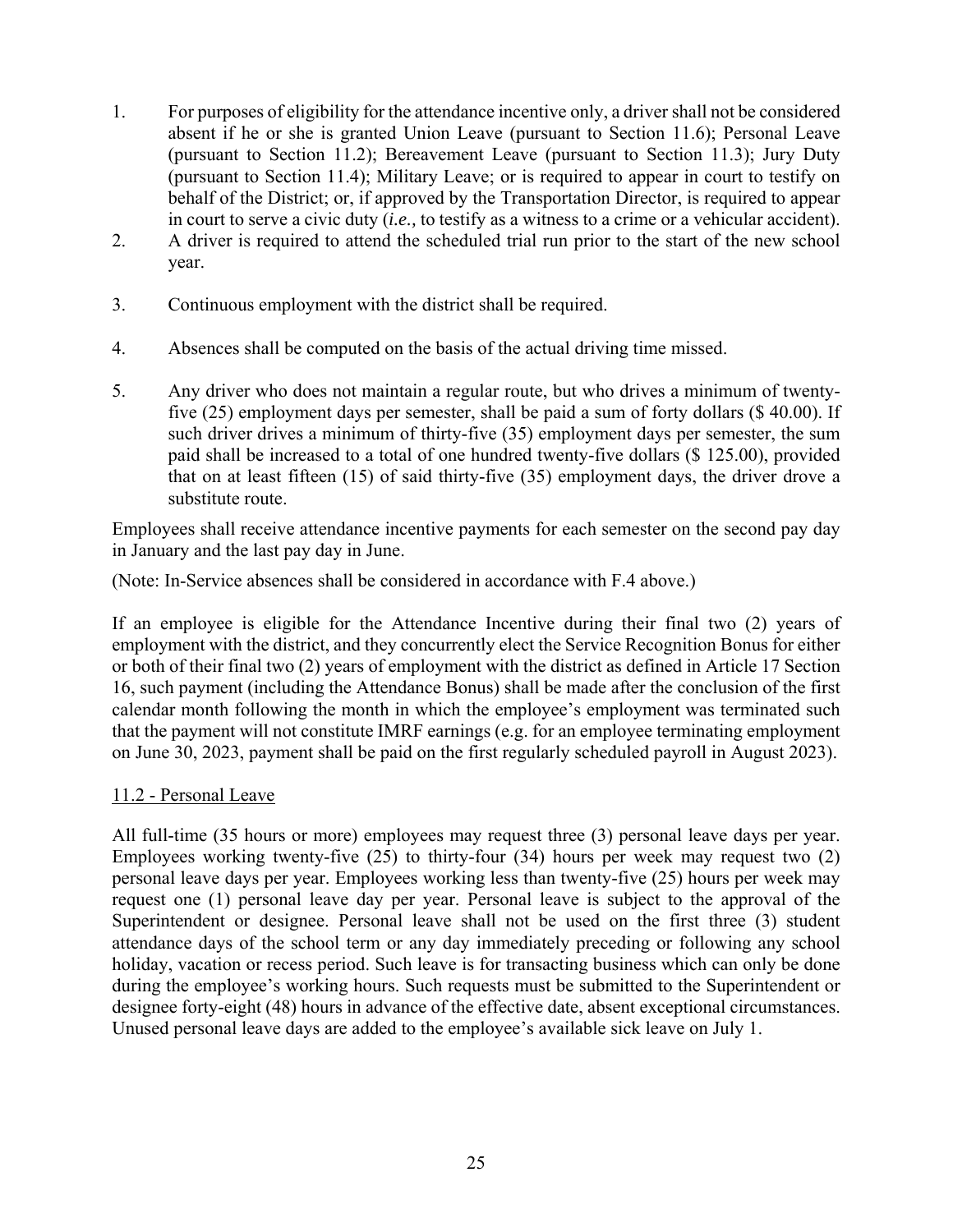## 11.3 - Bereavement Leave

Each employee, with the exception of drivers who do not maintain a daily route, shall be entitled to three (3) bereavement leave days with full pay for death in the immediate family or household as defined in Section 11.1 above. Such leave shall be non-cumulative from year to year. The employee taking such leave shall notify the Director of Transportation as soon as is feasible of his/her intention to take such leave. Any additional days shall be deducted from the employee's cumulative sick leave. For a death that occurs to a relative not defined in Section 1 of this Article or to a friend, each employee shall be entitled to bereavement leave with full pay for two (2) days. Such latter bereavement leave shall be limited to one (1) non-cumulative occurrence per year. 11.4 - Jury Duty

Any employee, with the exception of drivers who do not maintain a daily route, required to serve jury duty during his/her work hours shall continue to receive regular daily compensation for such hours provided any other compensation for such jury duty (excluding travel and meal allowance) shall be endorsed and remitted to the business office.

#### 11.5 - Leaves of Absence

Leaves of absence without pay may be granted to an employee in the District by the Board at its discretion and under the terms determined solely by the Board. Each leave request shall be considered on its individual merit and the granting or denying of such request shall be without precedential effect. The employee shall be given an opportunity to continue insurance coverage in the District's insurance program during a Board approved leave of absence but shall be required to pay all premiums connected with this coverage. All premiums must be paid in advance of the month due. In the event that an employee who is granted a leave of absence under this Section 11.5 is also eligible for leave pursuant to the *Family and Medical Leave Act* ("FMLA"), the rules and regulations governing FMLA leaves shall apply.

When possible, an Employee's request for a leave of absence shall be submitted thirty (30) days in advance of the first day of the requested leave.

#### 11.6 - Union Leave

The Union shall be entitled to forty (40) hours of Union leave per year without loss of salary or other leave days, to send a representative to local, state or national conferences, conventions or workshops, provided that the Union President notifies the Superintendent, or his/her designee, four (4) days prior to the absence and that the Union reimburses the District for the cost of substitutes if they are hired. Unused Union leave shall not accumulate from year to year.

#### 11.7 - Inclement Weather Leave

When school is closed due to inclement weather any employee required to work and not contacted by the Director of Transportation or designee prior to arriving at work shall be compensated two (2) hours of show up time at their rate of pay. However, only actual hours worked shall be considered for purposes of overtime eligibility and compensation.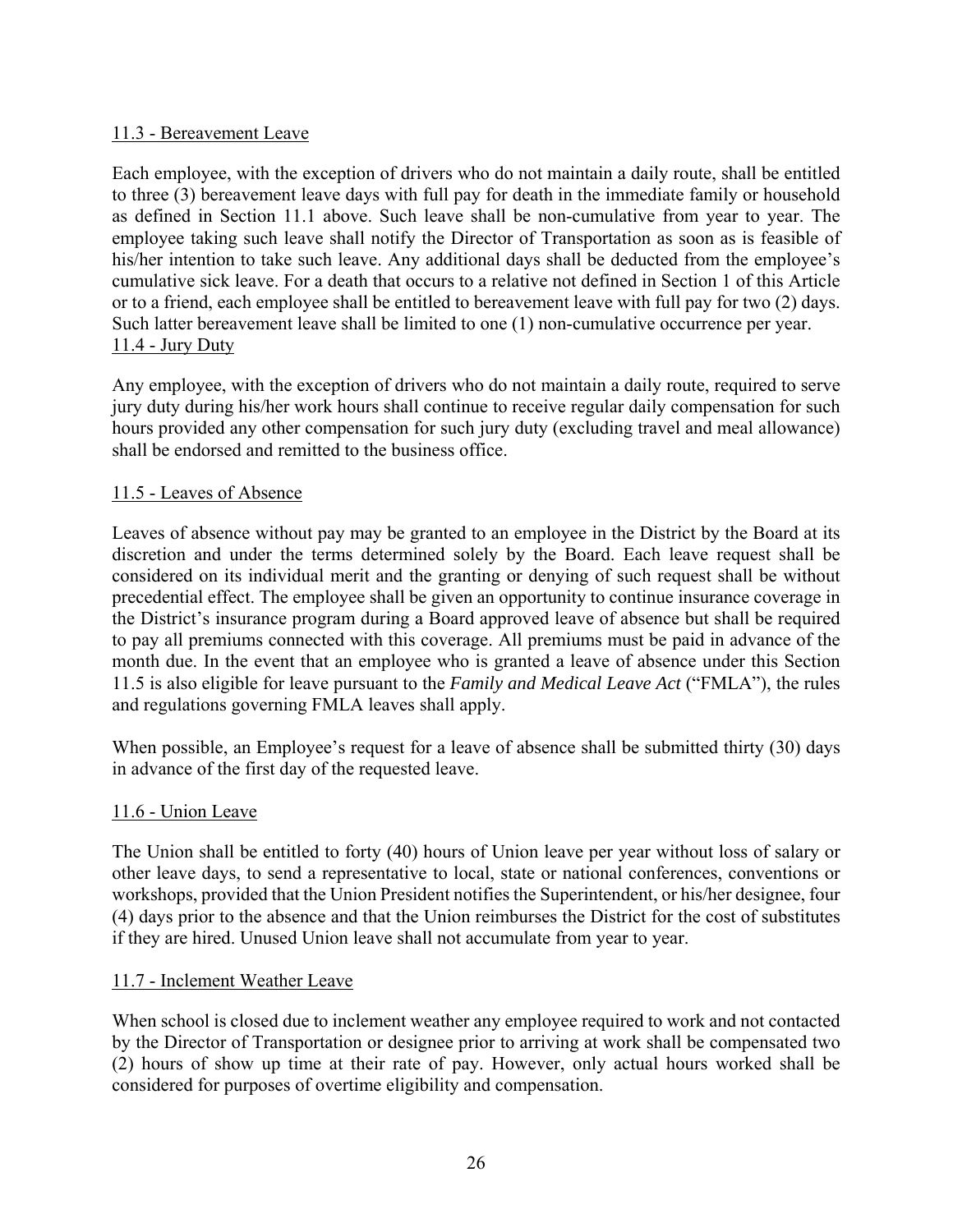Mechanics may be required to report to work on a modified work schedule on days when inclement weather, or other factors may impact the operation of the bus fleet. On those days, the mechanics will be expected to work their regularly scheduled number of hours, with their end times based on their modified start time. (Example – report to work at 2:00 a.m.; work an 8-hour shift, including a one (1) hour off-duty break, and leave work at 11:00 a.m.) At the beginning of the school year, the affected employees, bargaining unit representatives and the Transportation Administration will meet to discuss an equitable staggered shift schedule to be implemented during the year in the event of inclement weather.

On emergency days when school buildings are closed for in-person learning due to snow/cold but the school day is conducted remotely (i.e., an e-learning day under Section 10-20.56 of the *School Code*), employees shall be paid for their regular number of work hours to perform work assigned by their supervisor. Employees who do not perform the assigned work shall not be paid.

## **ARTICLE 12 - GENERAL WORKING CONDITIONS**

## 12.1 - Interaction with Students

Any employee who has allegedly been the subject of gross disobedience or misconduct by a student shall report such incident to the Director of Transportation. The Director of Transportation shall make available to the employee(s) the most current yearbook to assist in the identification of the individual student. The Director of Transportation shall promptly investigate the matter and notify the employee of his or her recommendation. If the employee feels that the action is not appropriate, the employee may appeal such decision to the Superintendent. The Superintendent's decision shall be final.

## 12.2 - Student Discipline Study Committee

This committee shall consist of five (5) employees appointed by the Union President and the Director of Transportation may participate. The committee shall meet in November and February or as needed to discuss problems and to make recommendations for procedures to insure the safety of bus passengers. The committee shall make at least two (2) separate recommendations, if any, to the Director of Transportation. If the Director fails to respond to the committee, or if the Director's response is considered unsatisfactory by the committee, such recommendations may be submitted to the Board and Union.

## 12.3 - Handbook

The Bus Driver's Handbook shall not be considered a part of this Agreement.

## 12.4 - Contracts/Subcontracts

No work customarily performed by members of the bargaining unit shall be subcontracted on or after the effective date of this Agreement without the Board having first given advanced notice to the Union and only after having afforded the Union an opportunity to bargain the proposed subcontracting.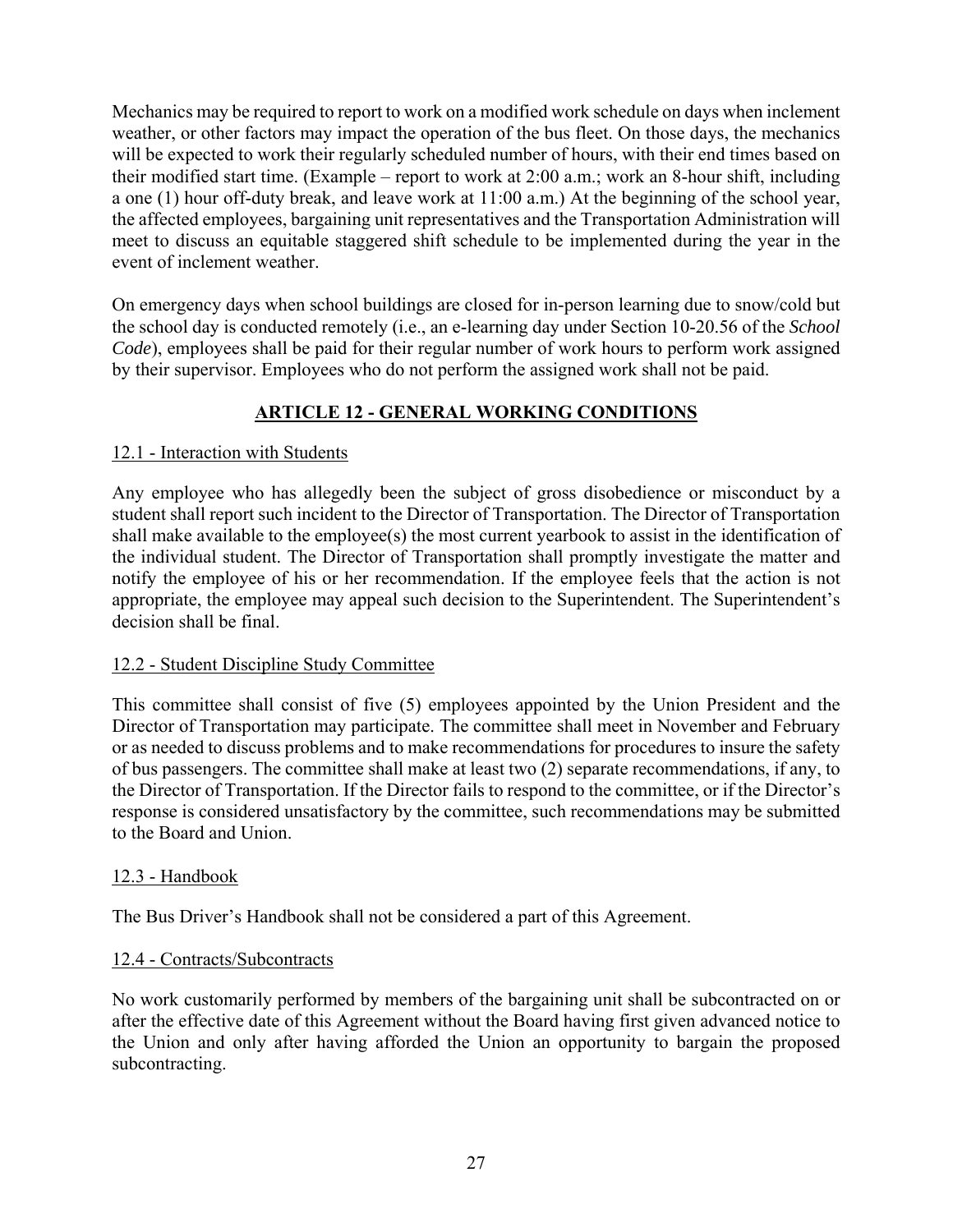### 12.5 - Safety and Accident Committee

A safety and accident committee shall be established to identify safety concerns, accident problems, and route complications. The committee shall make recommendations to the Director of Transportation. The committee consisting of three (3) employees appointed by the Union President and three (3) members appointed by the Director shall meet quarterly unless it is mutually agreed that no meeting is necessary.

## **ARTICLE 13 - OVERTIME**

#### 13.1 Overtime Hours

Overtime shall be work performed by an employee which is in excess of forty (40) hours in one (1) week. Employees shall not be required to alter their normally scheduled hours of work without their consent in order to require use of compensatory time in lieu of overtime pay. This Article shall not preclude changing an employee's regular work week and is subject to the language in Article 11.7, Inclement Weather Leave.

#### 13.2 Overtime Hours for Mechanics

All overtime hours for mechanics must be pre-approved on a weekly basis by the Director of Transportation prior to the work being completed. In order to facilitate and document the approval process, a *Mechanic's Overtime Request Form* must be submitted no later than the Friday prior to the work week for each Mechanic for whom overtime is being requested. The Mechanic's Overtime Request Form must include the specific number of hours being requested per day and the rationale for the request. The Director of Transportation (or his/her designee) will have sole discretion as to whether the request for overtime for a specific day and/or week will be approved or not.

Any hours of overtime that are worked without pre-approval will not be paid. Extenuating circumstances may arise during the course of the week which may cause the Director of Transportation or his/her designee to grant approval for additional overtime hours during the workweek. However, these additional hours must also receive written approval by the Director of Transportation or his/her designee, prior to compensation for the work performed being issued.

## 13.3 - Overtime Rate

Overtime shall be compensated at one and one-half  $(1-1/2)$  times the employee's hourly rate.

#### 13.4 - Weekends

The overtime rate of one and one-half (1-1/2) times the employee's hourly rate shall also apply to work performed on Saturdays and Sundays by full-time employees provided such weekend hours are in excess of forty (40) hours per week.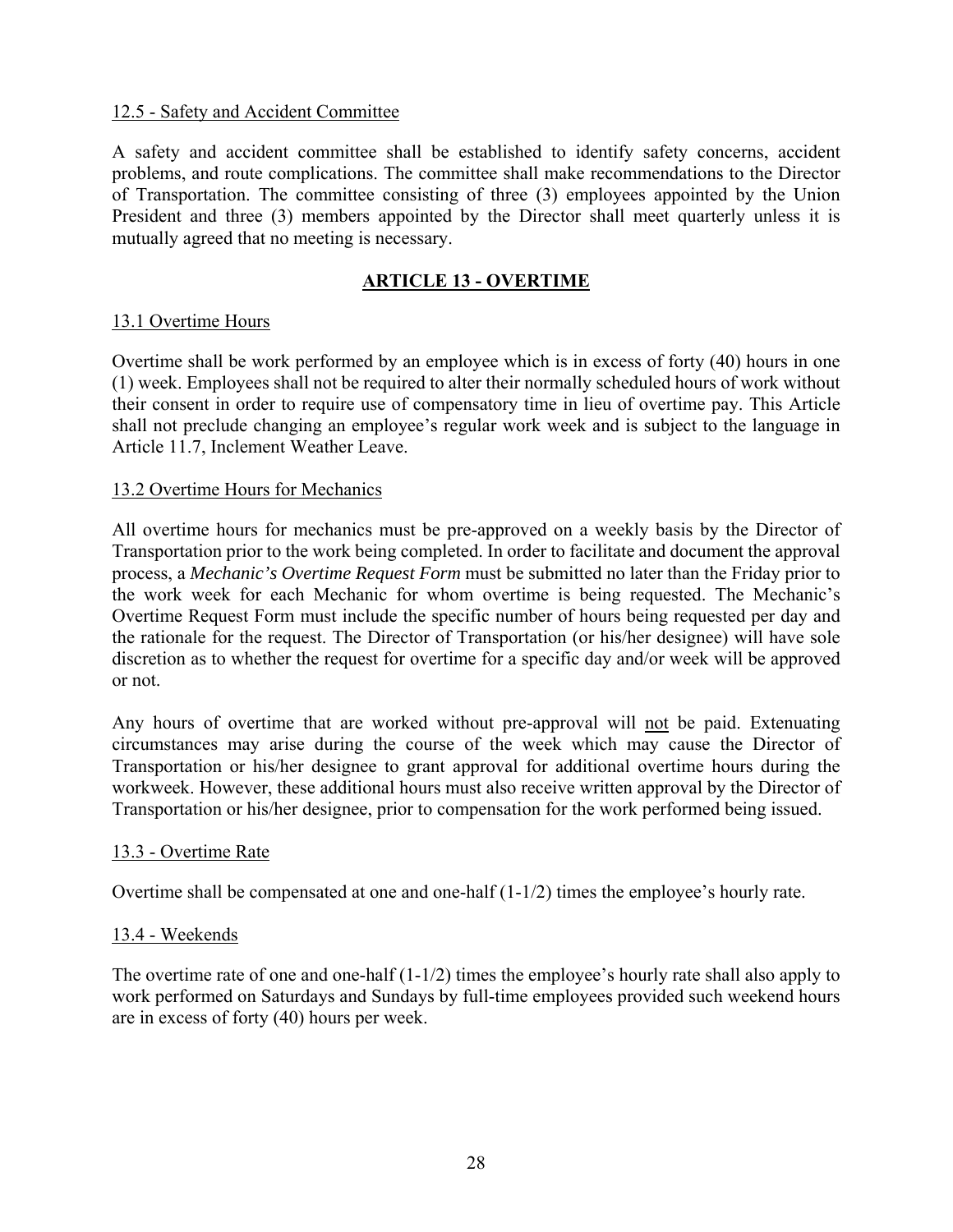## **ARTICLE 14 - VACATION AND HOLIDAYS**

#### 14.1 - Vacations

Employees serving full-time or part-time in twelve-month positions are entitled to paid vacation benefits as follows:

One (1) year to five (5) years completed on the anniversary of the employee's date of hire -ten (10) vacation days;

Six (6) years to ten (10) years completed on the anniversary of the employee's date of hire -fifteen (15) vacation days;

Eleven (11) years to fifteen (15) years completed on the anniversary of the employee's date of hire - twenty (20) vacation days;

Sixteen (16) years or more completed on the anniversary of the employee's date of hire twenty-five (25) vacation days.

All vacation shall be approved in advance by the Superintendent or his designee. Vacation time shall be used within one (1) year of the time earned. Employees should take vacations during the summer months. However, if an employee wishes to take a vacation during Christmas recess, spring break, or during the school year, the Director of Transportation and Superintendent must approve the request and there must be sufficient personnel to carry out the duties of the employees on vacation as determined by the Director of Transportation. An employee, who terminates his/her employment or retires prior to the anniversary of his/her date of hire, shall earn vacation time on a prorated basis for that fraction of the year for which the employee works. Such employee shall be granted full pay for earned and unused vacation time. Vacation time taken but not earned at the time of termination or retirement shall be deducted from the employee's final paycheck.

The carrying over of vacation days from one work year to the next, shall be limited to carrying over a maximum of one year's allocation of vacation days.

#### 14.2 - Holidays

A. All full-time twelve-month employees shall be entitled to the following paid holidays provided they fall within a five (5) day work week:

| Labor Day                    | New Year's Eve $(1/2)$        |
|------------------------------|-------------------------------|
| Independence Day             | New Year's Day                |
| Columbus Day                 | Martin Luther King's Birthday |
| Veterans' Day                | Lincoln's Birthday            |
| Thanksgiving Day & Day After | Casimir Pulaski Day*          |
| Christmas Eve                | Good Friday                   |
| Christmas Day                | Memorial Day                  |

\* During any year in which the District requests and receives a waiver from the Illinois State Board of Education to hold classes on Casimir Pulaski Day, said day shall not be considered a holiday. In such an event, all head mechanics/shop foremen, mechanics and mechanic's assistants will be granted a "floating holiday", with a date to be designated by the Superintendent or designee. All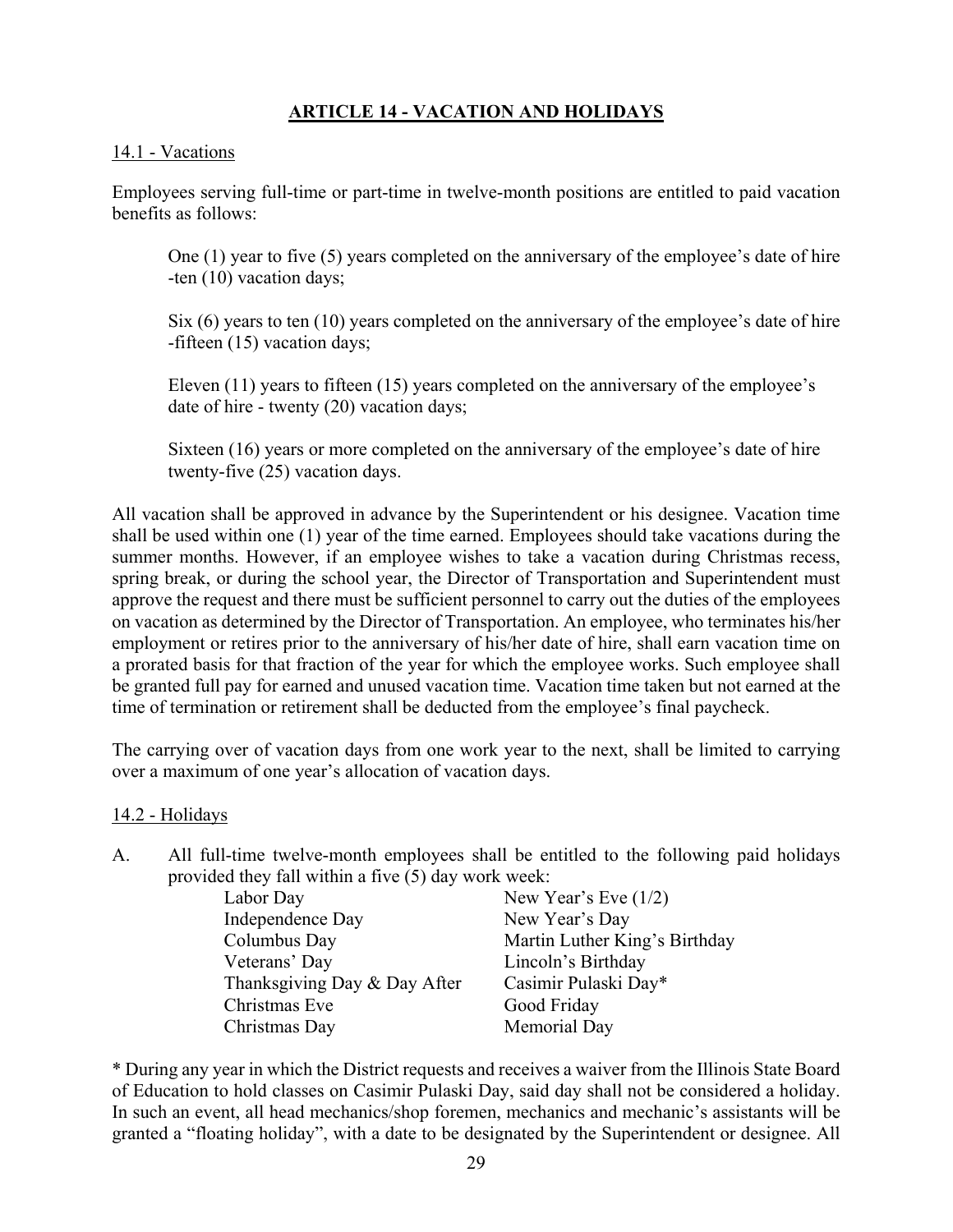regular route drivers shall substitute the Day after Christmas for Casimir Pulaski Day. Only those employees who would have been entitled to Casimir Pulaski Day as a paid holiday shall be entitled to the Day after Christmas.

- B. All full-time employees not employed on a twelve-month basis shall be entitled to paid holidays identified in (A), with the exception of Christmas Eve and New Year's Eve, if the holiday falls within the time period for which the employee is employed.
- C. Part-time employees working at least twenty-five (25) hours per week shall be entitled to the following paid holidays, if the holiday falls within the time period for which the employee is employed:

| Veteran's Day    | New Year's Day            |
|------------------|---------------------------|
| Thanksgiving Day | Good Friday               |
| Christmas Day    | Memorial Day or Labor Day |

D. Part-time employees working at least twenty (20) hours per week but less than twenty-five hours per week, shall be entitled to the following paid holidays, if the holiday falls within the time period for which the employee is employed:

> Thanksgiving Day Christmas Day New Year's Day

- E. Any employee who is required to work on a holiday shall receive holiday pay plus one and one-half (1 1/2) times the employee's regular rate for hours worked provided such hours are in excess of forty (40) hours per week.
- F. If the holiday falls on the weekend, an alternate holiday shall be set by the Superintendent.

## **ARTICLE 15 - CONTRACT NEGOTIATIONS/ADMINISTRATION**

#### 15.1 - Negotiation Information

Upon written request of the Union President, the Board shall furnish the Union President the following documents:

- A. Board agendas;
- B. Official minutes of Board meetings;
- C. Individual school handbooks;
- D. Board policy manual and revisions;
- E. Annual financial publication;
- F. Salary, longevity & fringe benefit costs.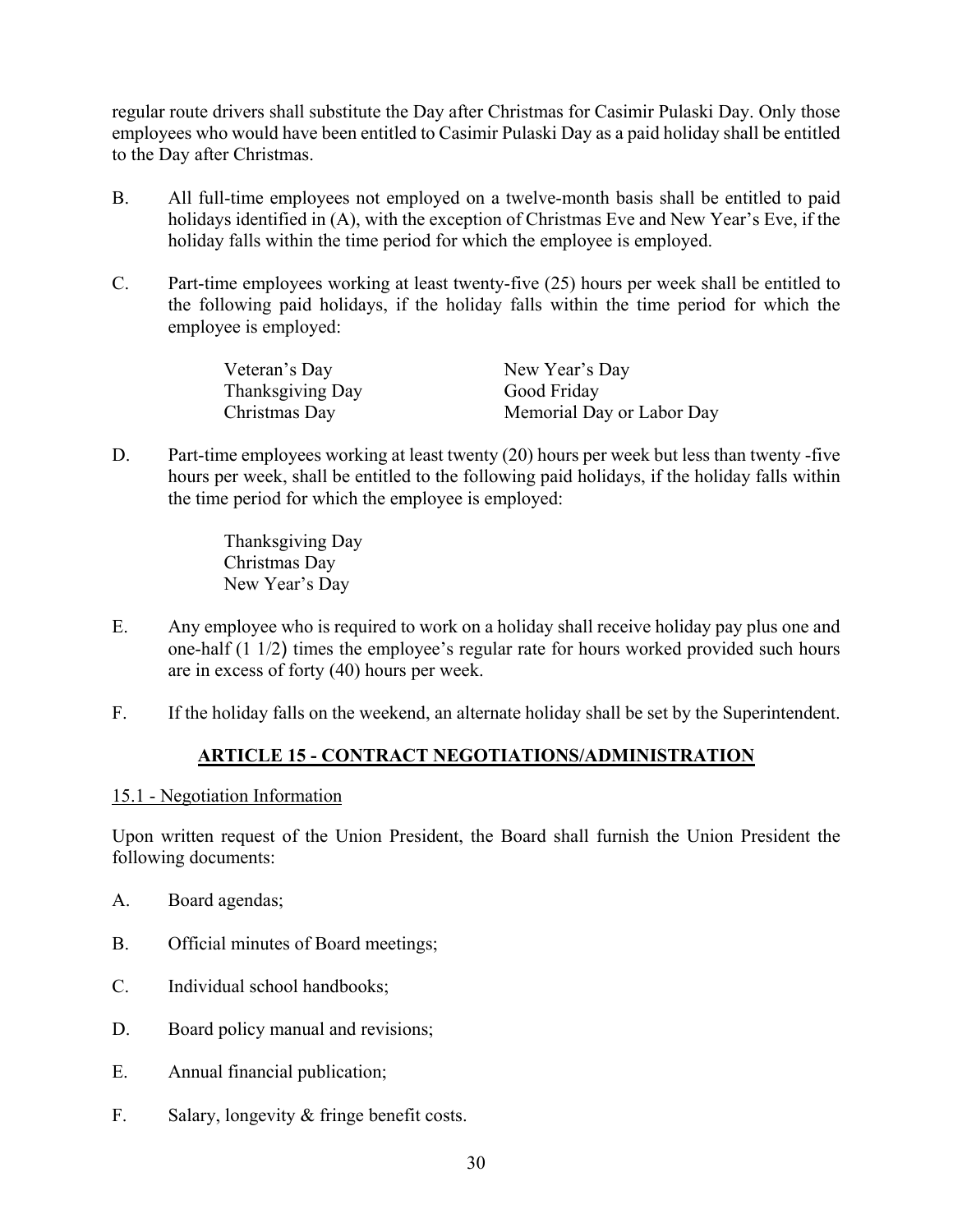## 15.2 - Mediation

If an agreement is not reached by forty-five (45) days prior to the scheduled start of the next school year, either party shall have the right to request mediation. Upon such request, both parties shall jointly forward a request for a mediator to the Federal Mediation and Conciliation Service (FMCS). If a Federal Mediator is not available, both parties shall immediately attempt to select a new mediator who is mutually agreeable. If the parties cannot agree, the Illinois Educational Labor Relations Board (IELRB) shall provide a mediator per its rules and regulations. Nothing in this section shall prohibit either party from declaring that mediation has been exhausted.

## **ARTICLE 16 - SALARY/FRINGE BENEFITS**

## 16.1 - Errors in Pay

Any errors in the computation of employees' wages shall be corrected as soon as possible upon discovery of the error

#### . 16.2 - In-Service Training

Each year the Board shall provide employees with in-service training with pay. If the in-service training is on Saturday or Sunday, the Board shall pay the appropriate rate of pay. The topic(s) for such in-service shall be recommended by a joint advisory In-Service Committee, one-half (1/2) of which shall be employee appointed by the Union President and one-half (1/2) appointed by the Superintendent or designee. The In-Service Committee, in consultation with the Director of Transportation, shall also determine the dates on which such training is scheduled.

All drivers shall attend scheduled Mandatory In-Service Driver's Meetings. All meetings shall be scheduled and posted no later than one (1) month in advance. Failure to attend Mandatory In-Service Driver's Meetings shall result in disciplinary action.

## 16.3 - Insurance

## A. Hospitalization/Major Medical Insurance:

A group hospitalization/major medical insurance plan shall be procured by the Board and made available to all eligible full-time employees (35 hours or more). Except as the Union shall otherwise specifically agree in writing, the benefits shall be no less than those agreed to between the parties on July 1, 2021. In the event the changes made in 2021 are not enough to keep the Hospitalization / Major Medical Insurance under the *Affordable Care Act* (ACA) cap, the Insurance Committee will convene to determine what additional items would be needed to reduce the premiums below the *Affordable Care Act* cap. The Board shall contribute toward the applicable annual premium rates as established by the District's insurance consultant or plan administrator as may exist from time to time. The Board shall pay ninety percent (90%) of the annual premium for individual coverage and eighty percent (80%) of any additional premium for any family coverage.

Upon request, every employee shall receive a copy of the policy and its specific coverage and cost. Employees who work at least nine (9) months a year and at least twenty (20) hours per week may participate in group health coverage at their own cost. Premiums shall be paid on a timely basis as determined by the business office.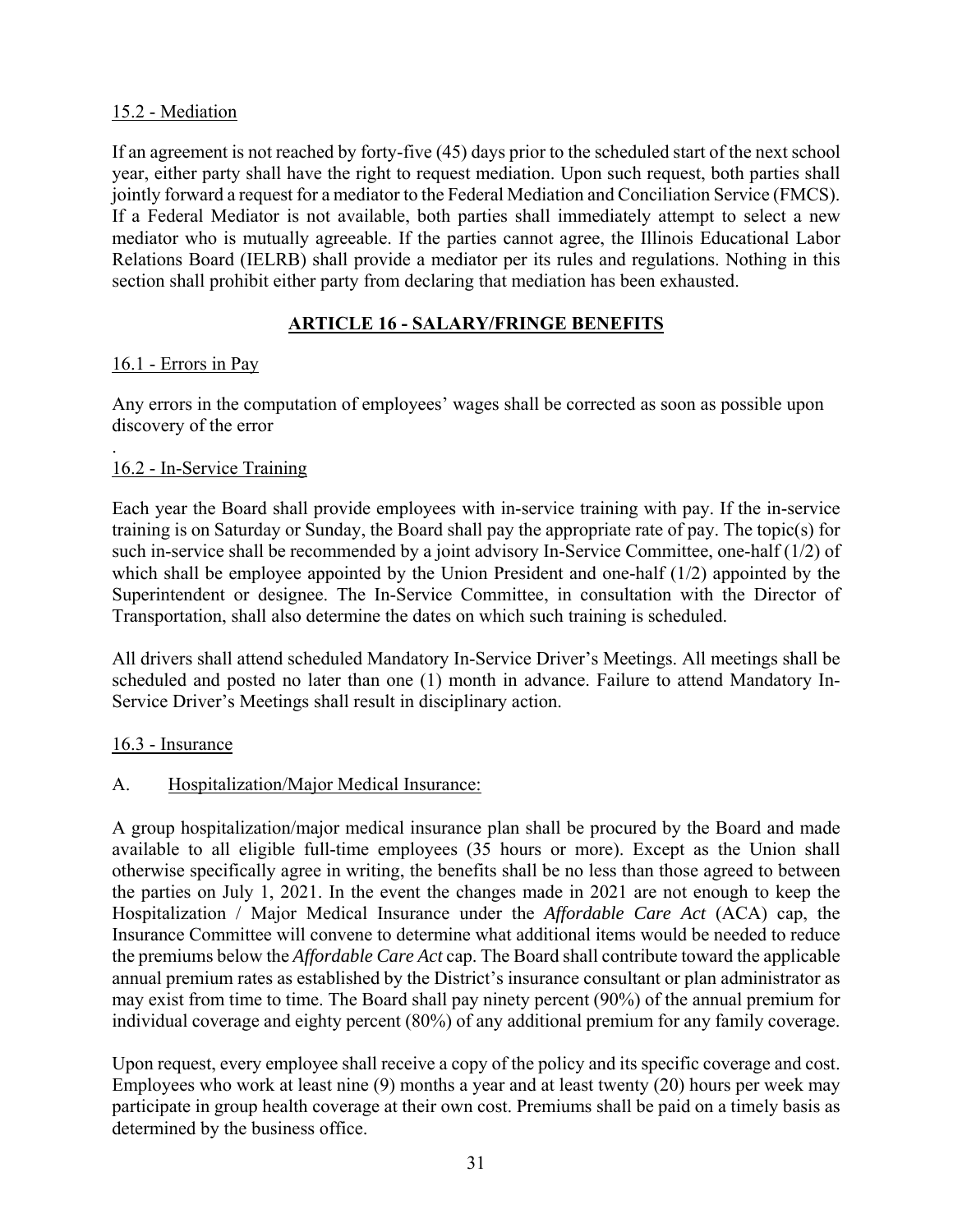Retiring employees, at least fifty-five (55) years old, who have served the District for ten (10) years or more, may continue to carry the group health care insurance at their own cost provided premiums are paid at least one month in advance, until such employees become eligible for Medicare or under such circumstances and for such period of time as may be permitted by law, whichever is greater (See 215 ILCS 5/367j).

The Union President shall appoint one (1) person to the District Insurance Committee.

## B. Life Insurance:

The Board shall pay the premium for term life and accidental death and dismemberment insurance for employees according to the amounts listed below:

| 35 hours or more | \$25,000 |
|------------------|----------|
| 25-34 hours      | \$10,000 |

## C. Dental Insurance:

The Board shall pay the full premium for single dental insurance coverage for each full-time employee. Family coverage shall be available with the employee paying the premium differential between the Board contribution and the family coverage premium. Employees who work at least nine (9) months a year and at least twenty (20) hours per week may participate in the District's dental plan at their own cost. Premiums shall be paid on a timely basis as determined by the business office. For the 2011-2012 year, except as the Union shall otherwise specifically agree in writing, the benefits shall be no less than those agreed to between the parties during the 2010-2011 year.

## D. Flexible Benefit Spending Plan:

Employees may participate in a district sponsored flexible benefit spending plan. The initial fee and monthly employee fees shall be paid by the Board.

## 16.4 - Payroll Deductions

Upon written authorization from an employee, the Board shall deduct from the employee's compensation for one of the following:

- A. Credit Union approved by the Superintendent or designee.
- B. Tax Sheltered Annuity approved by the Superintendent or designee.
- C. United Fund.
- D. District Health insurance for part-time employees.

Such authorization shall be submitted no later than ten (10) working days prior to the effective payroll. Such authorization shall not be changed more than two (2) times per fiscal year.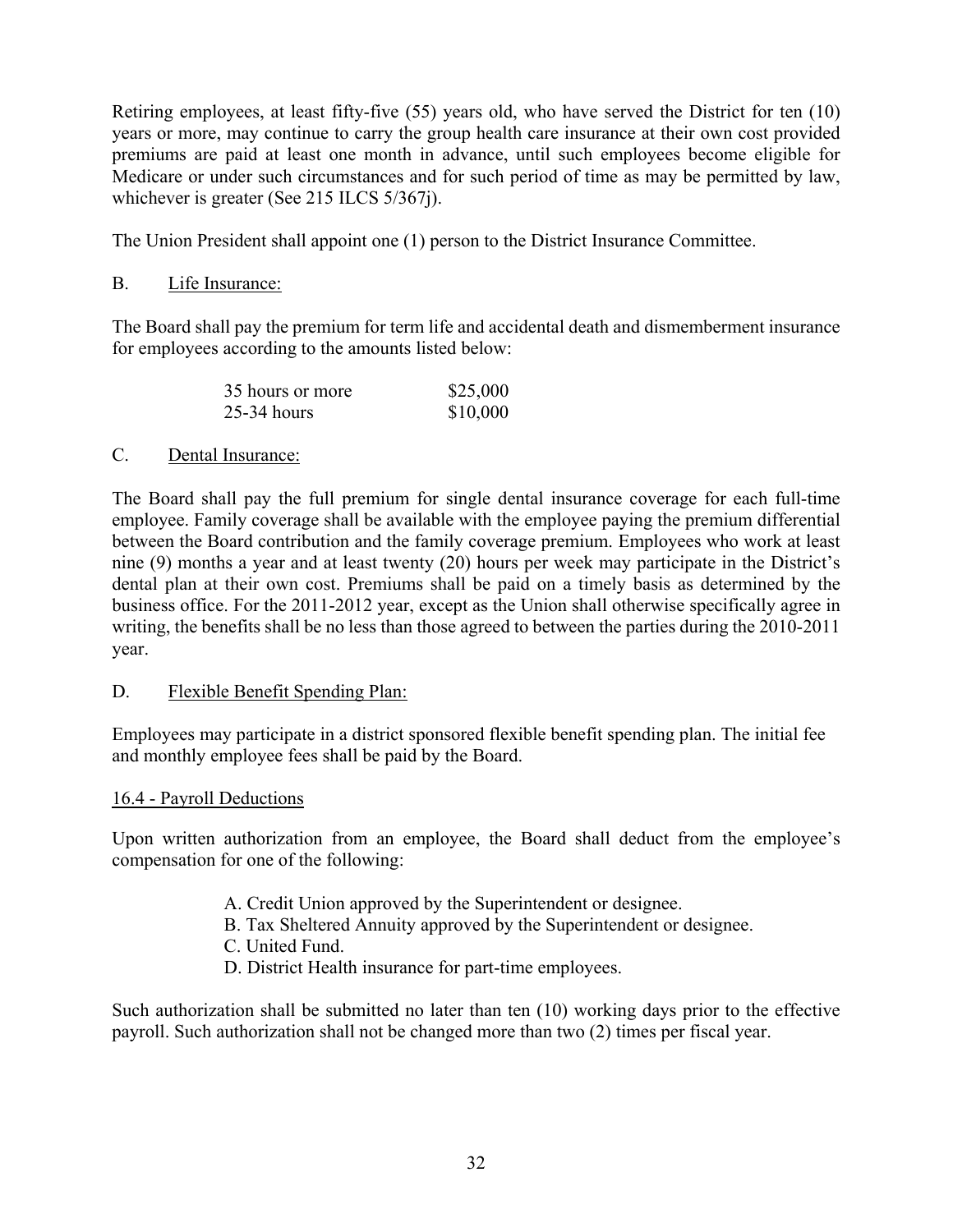### 16.5 - Time Sheets

For any bargaining unit member to receive his/her paycheck, he/she must consistently utilize the Transportation Department time clock to record daily hours worked, (Sunday through Saturday.) Each bargaining unit member shall receive a weekly copy of his/her tabulated time clock record from the Director of Transportation (or designee) three (3) business days after the last day of the work week of the designated payroll period. The bargaining unit member shall be required to review their time clock record for accuracy. Bargaining unit members should report any errors/discrepancies to the Director of Transportation (or his/her designee) within forty-eight (48) hours of receiving their time clock record.

#### 16.6 - Pay Day

Salaries shall be paid on a twelve (12) month basis by means of direct deposit for all twelve (12) month Employees subject to direct deposit guidelines. A statement indicating the amount of direct deposit and legally required withholdings in a form established by the District shall be distributed to the Employees over twenty-four (24) pay periods (semi-monthly on the  $10<sup>th</sup>$  and  $25<sup>th</sup>$  of each month, except when such date falls on a non-working day. In such instances, the first previous District business day shall be the pay day.

For all other Employees covered by this Agreement, checks shall be distributed semi-monthly on the  $10<sup>th</sup>$  and the  $25<sup>th</sup>$  of each applicable month, except when such date falls on a non-working day. In such instances, the first previous District business day shall be the pay day.

Payment of an Employee's compensation by direct deposit shall be voluntary until such time as it is determined that the law allows the District to make payment of an Employee's compensation by direct deposit mandatory. Until such time, the Business Services Office shall provide Employees with an appropriate form by which to elect direct deposit.

## 16.7 - IMRF-FICA

For each employee of the District who works at least six hundred (600) hours per year, the Board shall deduct from the compensation of each employee, the amount the employee is required by law to contribute to the Illinois Municipal Retirement Fund (IMRF). The Board shall deduct, from the compensation of each employee, the amount the employee is required by law to contribute under the *Federal Insurance Contribution Act* (FICA) towards Social Security.

#### 16.8 - Longevity

Employees (excluding drivers who do not maintain a daily route) who have worked in the District for six (6) or more years shall receive a longevity allowance each year on their anniversary date according to the following schedule:

| Upon completion of:          | 2021-2024 |
|------------------------------|-----------|
| 6 to 9 years in District     | \$275.00  |
| 10 to 14 years in District   | \$375.00  |
| 15 to 19 years in District   | \$475.00  |
| 20 or more years in District | \$575.00  |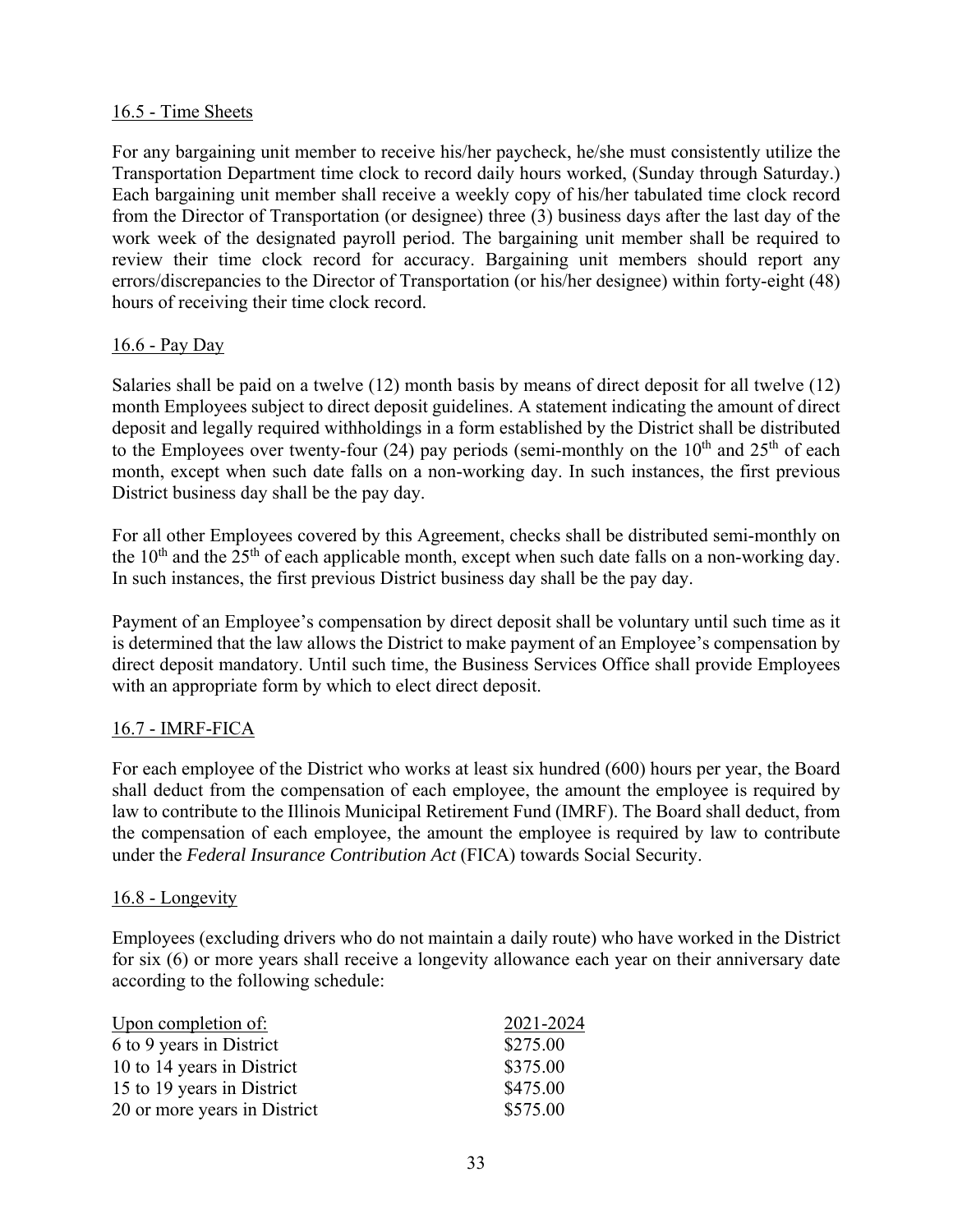If an employee is eligible for the Longevity payment during their final two (2) years of employment with the district, and they concurrently elect the Service Recognition Bonus for either or both of their final two (2) years of employment with the district as defined in Article 17 Section 16, such payment (including the Longevity payment) shall be made after the conclusion of the first calendar month following the month in which the employee's employment was terminated such that the payment will not constitute IMRF earnings (e.g. for an employee terminating employment on June 30, 2023, payment shall be paid on the first regularly scheduled payroll after the first week in August 2023).

## 16.9 - Employee Requirements

If an existing or newly hired employee is required to take a physical exam, fingerprinting or drug test for employment purposes, the Board shall pay the cost of such items at the Board designated facility. The Board shall pay the cost of a CDL, physical exam and Bus Drivers Permit for all drivers who maintain a daily route and for head mechanics/shop foremen, mechanics and mechanic's assistants. The CDL portion of this provision shall apply to new employees only if retained in employment for a period of more than ninety (90) calendar days. Drivers who do not maintain a daily route shall have their physical paid for by the District, providing seniority criteria has been met for the previous and/or current semester. Drivers who do not meet the seniority criteria for the previous and/or current semester shall pay for their physical exam, their annual refresher class fees, their state bus driver permit renewal fees and their CDL renewal fees. The Board shall reimburse physical exam costs after the driver meets the seniority criteria for the current fiscal year, upon submission of a receipt to the transportation office.

When an employee is required to perform a mandatory random drug screening, he/she shall be compensated for two (2) hours at the employee's regular hourly rate.

## 16.10 -Travel Reimbursement

Employees required to travel by use of personal vehicle on school business shall be compensated at the IRS allowable rate per mile, provided such travel and expense is pre-approved by the Superintendent or his designee.

## 16.11 - Uniform Allowance

Mechanics required to wear a uniform shall have the uniforms and uniform cleaning provided by the Board. Additionally, each mechanic shall receive \$200 in annual allowance toward the cost of steel toed safety shoes, and safety glasses, which he/she shall be required to wear. The reimbursement shall be paid by October 1<sup>st</sup> of each year and will be prorated monthly for employees hired after October 1<sup>st</sup>. Each employee must submit a receipt of purchase for the safety equipment to the district in order to receive reimbursement.

#### 16.12 - Pay for Unused Sick Leave

Employees terminating service with the District at age fifty-five (55) or older shall receive fifty dollars (\$50) per day for each unused sick day above two hundred forty (240).

Such payment shall be made one week after the conclusion of the first calendar month following the month in which the employee's employment was terminated such that the payment will not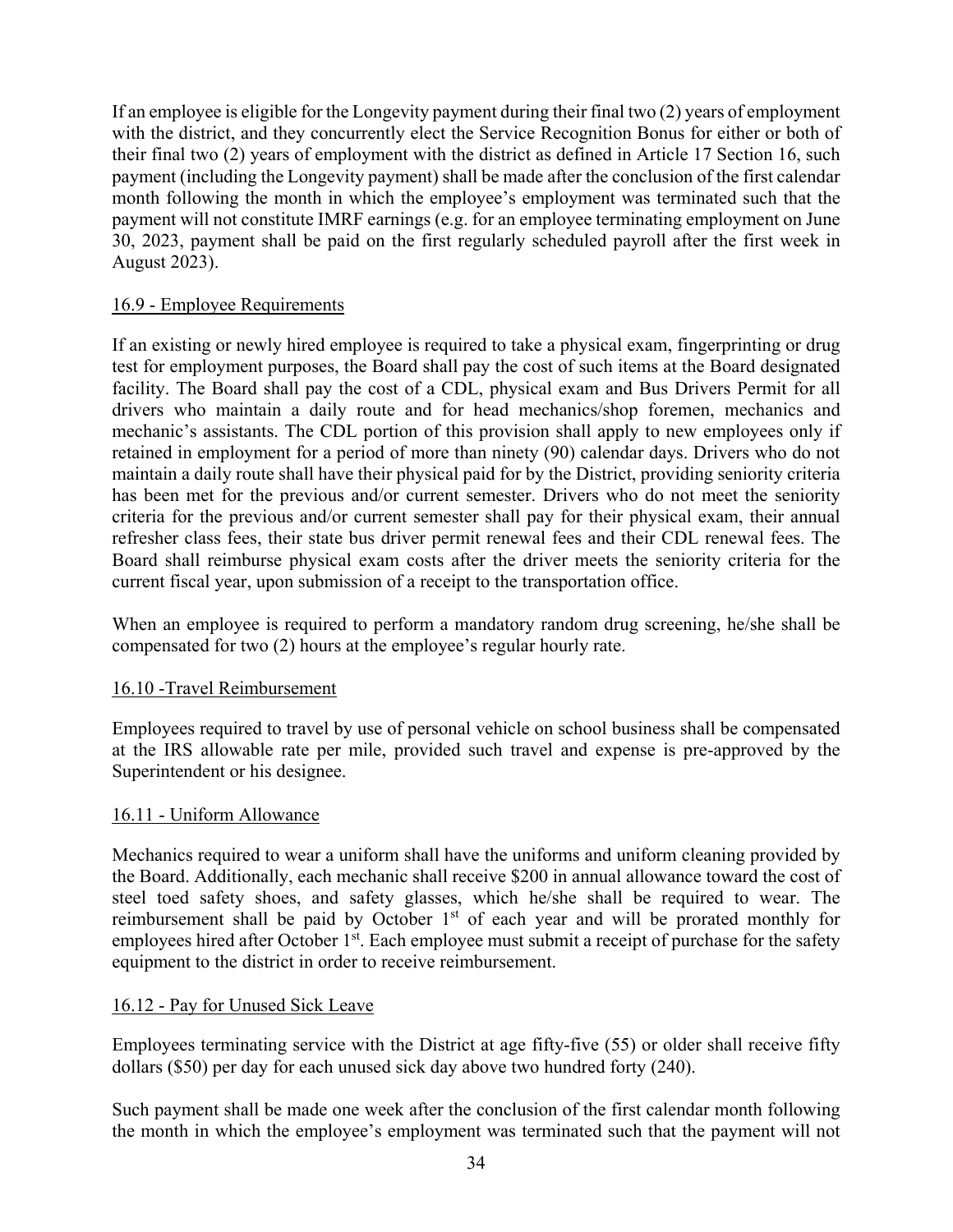constitute IMRF earnings (e.g. for an employee terminating employment on June 30, payment shall be paid on the first regularly scheduled payroll in August).

## 16.13 - New Employees

Any new employee hired by the District shall be paid the minimum hourly rate of pay as designated in Section 16.14 unless the District gives the employee credit for prior experience. Compensation for such credit shall not exceed the rate of an employee in the same job category with the same years of experience, unless the new employee has special or unique qualifications.

At the end of the training period if the employee is retained for more than ninety (90) calendar days he/she shall receive a maximum of thirty (30) hours at a rate of the higher of the Illinois or federal minimum wage for the District provided behind the wheel training.

#### 16.14 - Minimum Starting Pay

A. Starting Salary

See Appendix A (Pgs.)

- B. Compensation
	- 1. Criteria for Step Advancement

Should a bargaining unit member not work sufficient hours in a year to meet the seniority accrual requirements as specified in Article 5.6, they shall not be advanced a step for the subsequent year.

2. Hourly Rate

2021-2022 The 2021-2022 base hourly rate for all returning employees in the bargaining unit shall be increased by 3.5%.

2022-2023 The 2022-2023 base hourly rate for all returning employees in the bargaining unit shall be increased by 3.4%.

Compensation for the 2023-2024 school year shall be calculated in accordance with the following formula:

#### 2023-2024 Hourly Rate Increase

The 2023-2024 hourly rate increase shall be equal to the percentage attributable to the 2023-2024 fiscal year as determined by the Property Tax Extension Limitation Law (PTELL)\* , commonly referred to as the "tax cap," except that the hourly rate increase shall be no less than 3.0% and no more than 3.75%. Within 30 days following formal notice of said percentage to the District, the District shall notify the WTEC of the applicable percentage of increase that will be applicable for the ensuing 2023-2024 school year.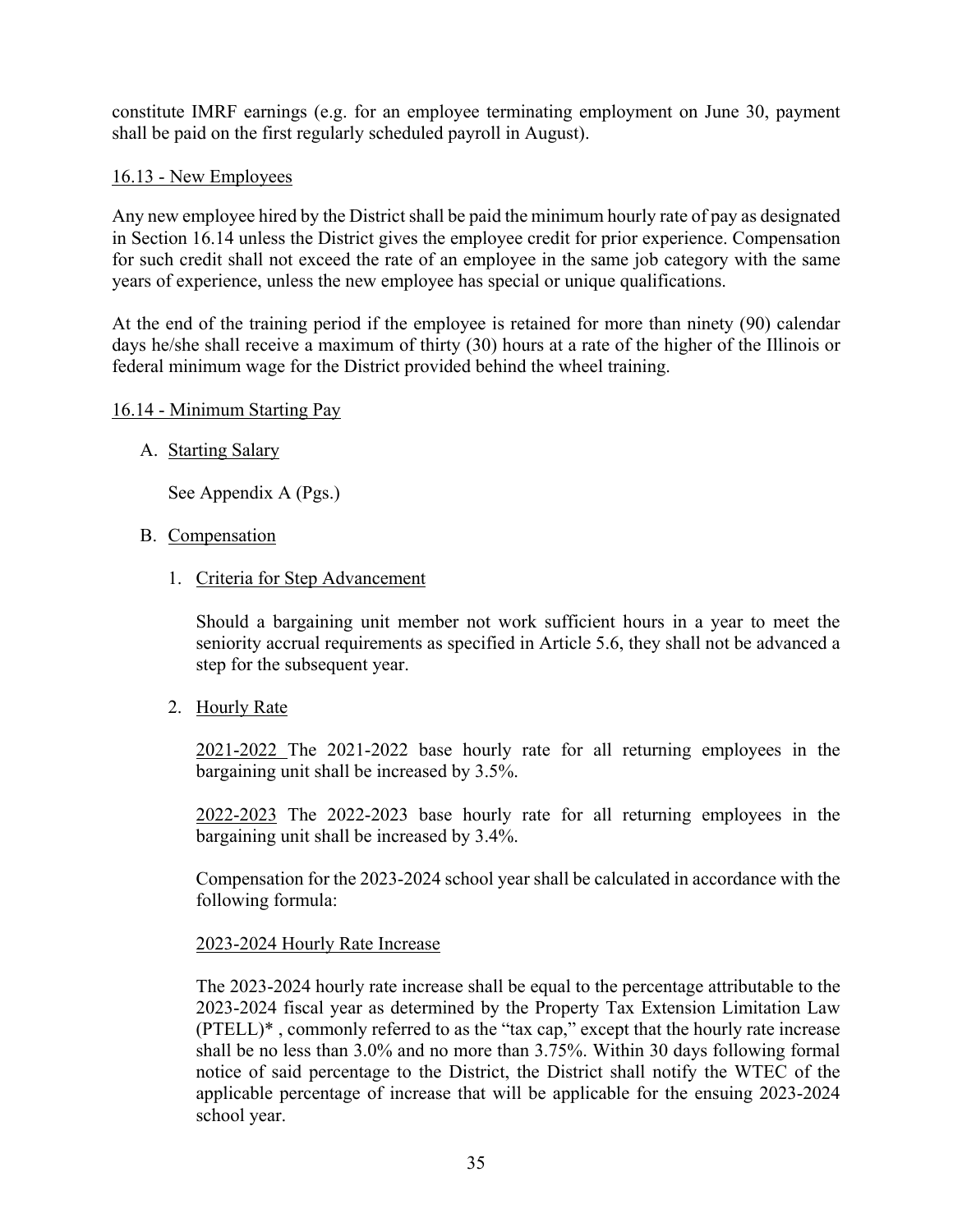In the event that the PTELL is amended or repealed, so as to affect the interpretation of this Agreement, within 30 days after the effective date of such amendment or repeal, the District and WTEC shall mutually agree upon a date and time to negotiate over the impact of the aforementioned amendment or repeal.

However, due to penalty provisions of the Illinois Municipal Retirement Fund (IMRF), no employee upon reaching a date of employment within ten (10) years of first becoming eligible for IMRF retirement (early or ordinary) shall be entitled to receive an increase in regular total IMRF creditable earnings greater than the higher of 6% or 1.5 times the CPI-U of the prior year's regular IMRF creditable earnings for any year of this Agreement, regardless of any other provisions or salary schedules of this Agreement or policy or practice of the District. Any such earnings over the higher of 6% or 1.5 times the CPI-U shall be considered forfeited, but shall not preclude the employee from future schedule advancement and future earnings, subject to the annual application of the limitations of this provision. Total earnings may exceed the parameters set forth above if due to an IMRF penalty exempt change of status, including but not limited to overtime or overload, a promotion, an increase in responsibility or workload (category change), or an increase in hours worked.

\* "PTELL" refers to the Property Tax Extension Law Limitation and equals the percentage change in the national Consumer Price Index (CPI) for all urban consumers for all items as published by the United States Department of Labor, Bureau of Labor Statistics. The applicable December-to-December change is generally available in the middle of January.

## 16.15 - Service Recognition

Retiring employees meeting the eligibility requirements set forth below may elect to participate in one of the Service Recognition Bonus options as set forth below. Employees are not obligated to participate in the Service Recognition Bonus.

If an a employee: (1) will reach at least age 55 no later than June 30 of the school year in which the employee plans to retire from the District; (2) has at least ten (10) years of continuous service with the District no later than June 30 of the school year in which the employee plans to retire from the District; and (3) has submitted an irrevocable written notice of retirement to the Human Resources Department on or before December 1<sup>st</sup> of the school year two years prior to the year in which he/she plans to retire, then the employee may elect to participate in this Service Recognition Bonus. Under this plan, the employee shall move off of any salary schedule of earnings provided for other employees in his/her category of employment and shall instead have his/her hourly rate increased by six (6%) over the prior school year's hourly rate (less any compensation not earned) in each of the next two school years immediately prior to the employee's retirement. Such increases in hourly rate shall be made only to the extent they will not cause the district an IMRF penalty.

If an employee elects the Service Recognition Bonus for their final two (2) years of employment with the district, and they are concurrently eligible for an Attendance Incentive as defined in Article 11 Section 1 F, such payment shall be made after the conclusion of the first calendar month following the month in which the employee's employment was terminated such that the payment will not constitute IMRF earnings (e.g. for an employee terminating employment on June 30, payment shall be paid on the first regularly scheduled payroll in August).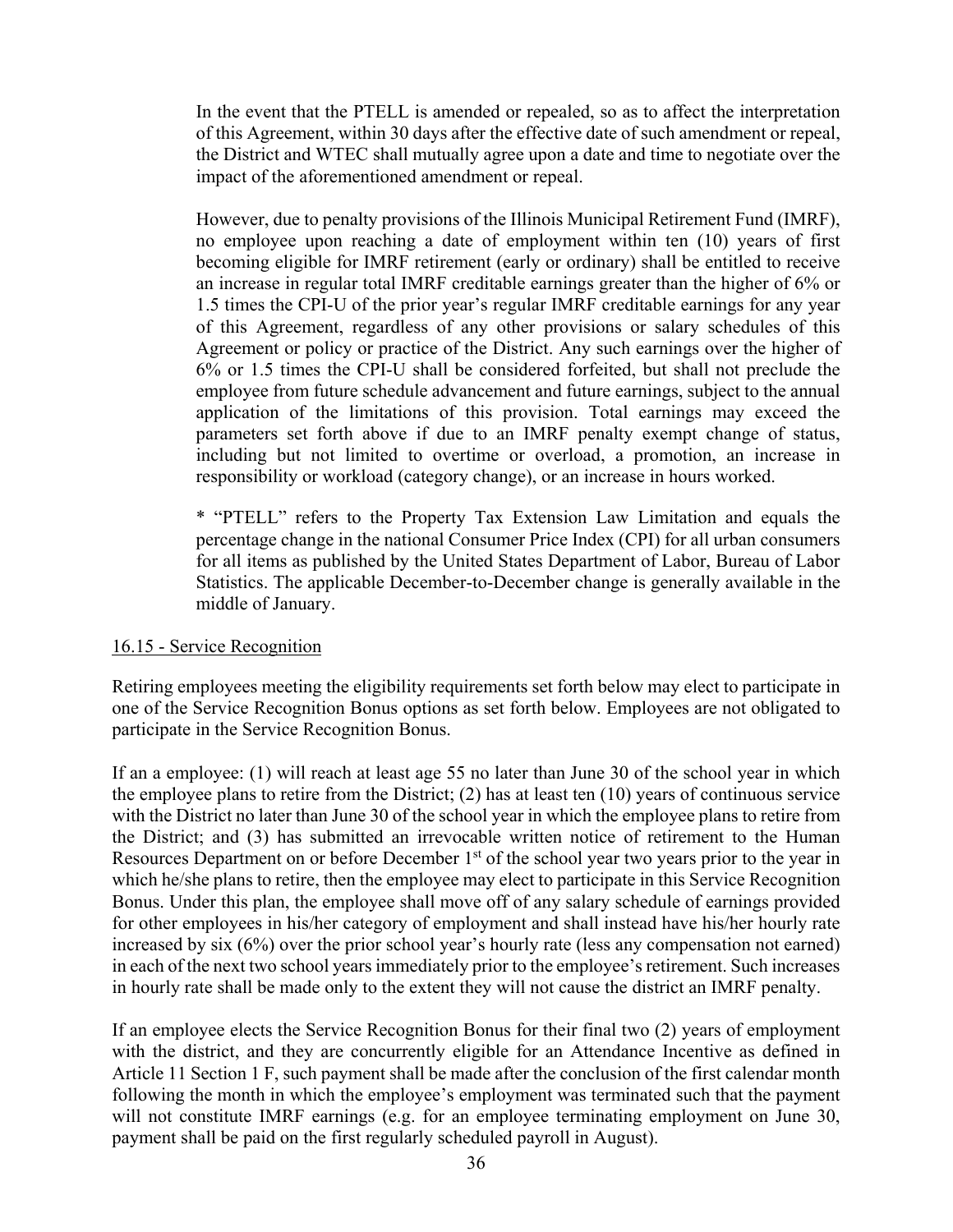If an employee: (1) will reach at least age 55 no later than June 30 of the school year in which the employee plans to retire from the District; (2) has at least ten (10) years of continuous service with the District no later than June 30 of the school year in which the employee plans to retire from the District; and (3) has submitted an irrevocable written notice of retirement to the Human Resources Department on or before December 1<sup>st</sup> of the school year in which he/she plans to retire from the District, the employee may elect to participate in this Service Recognition Bonus. Under this plan, the employee shall move off of any salary schedule of earnings provided for other employees in his/her category of employment and shall instead have his/her hourly rate increased by six (6%) over the prior school year's hourly rate (less any compensation not earned) in the school year immediately prior to the employee's retirement. Such increases in hourly rate shall be made only to the extent they will not cause the district an IMRF penalty. In addition, the Board shall pay a six percent (6%) post retirement Service Recognition Bonus to such employee. The six percent (6%) post-retirement Service Recognition Bonus will be calculated based on the employee's year's earnings for positions covered by the Woodstock Transportation Employees Council (WTEC). Such payment shall be made after the conclusion of the first calendar month following the month in which the employee's employment with the District terminated such that the payment do not constitute IMRF earnings (e.g. for an employee terminating employment on June 30, such payment shall be made on the first regularly scheduled payroll in August).

If an employee elects the Service Recognition Bonus for their final year of employment with the district, and they are concurrently eligible for an Attendance Incentive as defined in Article 11 Section 1 F, such payment shall be made after the conclusion of the first calendar month following the month in which the employee's employment was terminated such that the payment will not constitute IMRF earnings (e.g. for an employee terminating employment on June 30, payment shall be paid on the first regularly scheduled payment in August).

## 16.16 - Tuition Reimbursement

Employees covered by this Agreement shall be reimbursed for course work related to their current job and approved in advance by the Director of Transportation. Reimbursement for tuition costs shall not exceed one hundred (\$100.00) dollars per year and shall be paid within 30 days after submitting proof of having passed the course.

## 16.17 - Evacuations

Employees with a school bus driver's permit will perform at least one (1) bus evacuation drill per year with students and shall be paid a minimum of one (1) hour and for each one-quarter (1/4) hour worked thereafter, if not during their scheduled work hours. Employees who volunteer to perform additional bus evacuation drills (*i.e.,* beyond one (1)) shall be paid a minimum of (2) hours and for each one-quarter (1/4) hour worked thereafter.

#### 16.18 - Tool Allowance

Each mechanic shall receive a \$550 tool allowance per fiscal year (July  $1<sup>st</sup>$  - June 30<sup>th</sup>). The tool allowance covers costs to replace personal tools that are damaged, worn, or obsolete due to work performed by the district, with prior approval from the transportation office.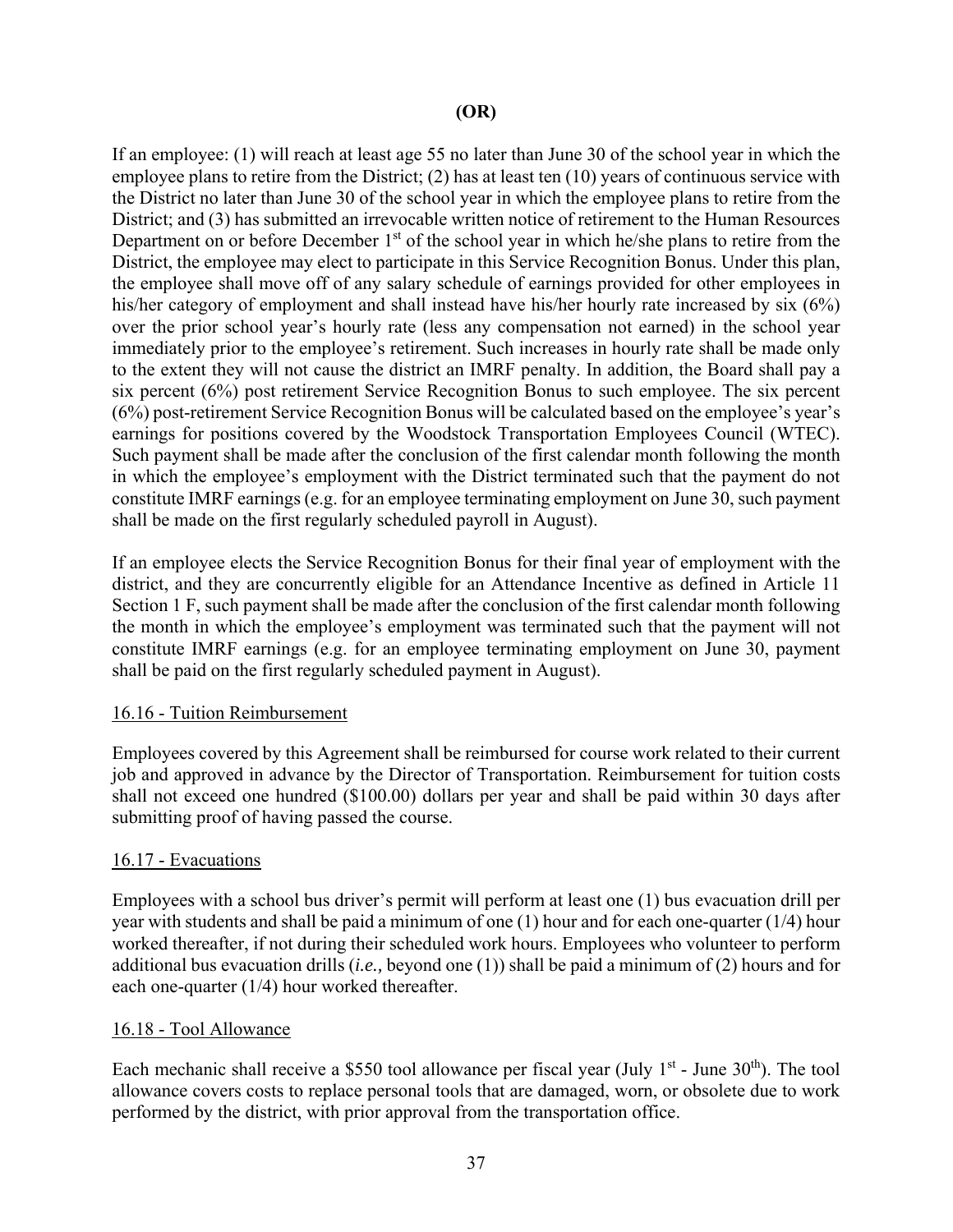#### 16.19 - Lunch/Breaks

All forty (40) hour, 12-month employees shall be entitled to a duty free lunch hour and two (2) fifteen (15) minute breaks daily, workload permitting. In the event the employee's supervisor determines that the workload prohibits a break, the employee shall receive additional pay for such break time based on the employee's regular salary.

### **ARTICLE 17 - DURATION**

#### 17.1 - Duration

This agreement shall be in effect as of July 1, 2021 and shall continue in full force and effect until June 30, 2024.

#### 17.2 - Separability

Should any article, section or clause of this Agreement be declared illegal by a forum of competent jurisdiction, then that article section, or clause shall be deleted from this Agreement to the extent it violates the law and upon the request of either party, negotiations may be renewed to consider the impact thereof. The remaining articles, sections, and clauses shall remain in full force and effect.

#### **IN WITNESS WHEREOF:**

**DATED: June 22, 2021** 

# **WOODSTOCK TRANSPORTATION EMPLOYEES' COUNCIL.** LOCAL 1642, IFT/AFT

**BOARD OF EDUCATION DISTRICT 200 WOODSTOCK, ILLINOIS** 

**PRESIDENT** 

RETARY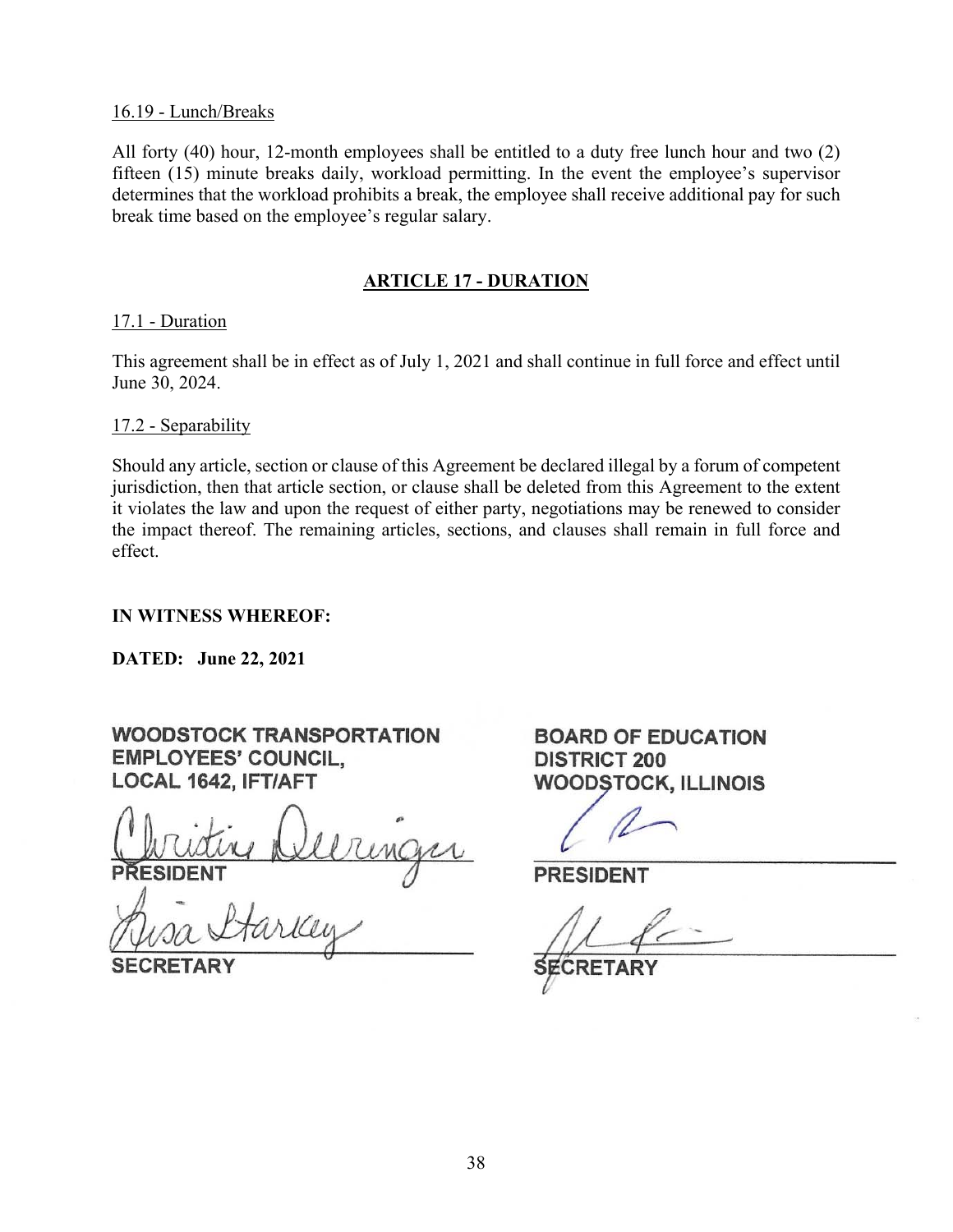# **APPENDIX A July 1, 2021 - June 30, 2024 Starting Salary Schedule**

|                   | 2021-22 | 2022-23 | 2023-24 |
|-------------------|---------|---------|---------|
| <b>Bus Driver</b> | \$18.25 | \$18.47 | \$18.70 |
|                   |         |         |         |
| Asst              |         |         |         |
| Mechanic          | \$17.92 | \$18.15 | \$18.37 |
|                   |         |         |         |
| Mechanic          | \$22.29 | \$22.56 | \$22.85 |
|                   |         |         |         |
| Head              |         |         |         |
| Mechanic          | \$26.51 | \$26.84 | \$27.17 |
|                   |         |         |         |
| `rainer           | \$2.79  | \$2.83  | \$2.86  |

# **BUS DRIVERS & MECHANICS**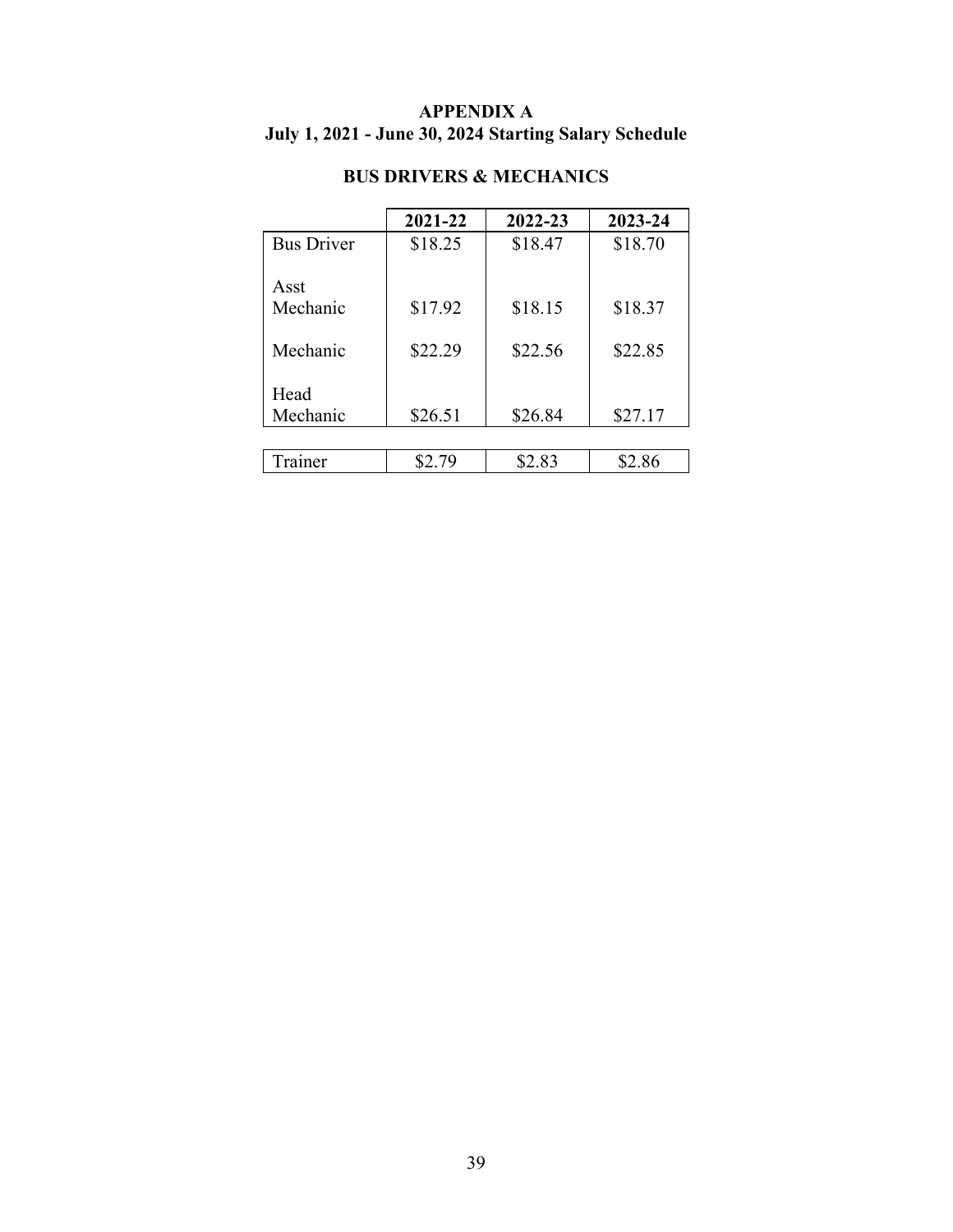# **INDEX**

| А                                              |          |
|------------------------------------------------|----------|
| <b>Assigned Trips</b>                          | 16       |
| Availability of Financial Data                 | 4        |
|                                                |          |
| в                                              |          |
| <b>Bereavement Leave</b>                       | 22       |
|                                                |          |
| C                                              |          |
| Canceled Routes and Canceled Extension Routes  | 14       |
| Categories of Employees                        | 4        |
| Continuous Service Interruption                | 5        |
| CONTRACT NEGOTIATIONS/ADMINISTRATION           | 26       |
| Contracts/Subcontracts                         | 24       |
| Copy of Agreement                              | 2        |
| Cost of Arbitration<br>Courtesy and Respect    | 10<br>23 |
|                                                |          |
| D                                              |          |
| Definition of Full-Time and Part-Time Employee | 1        |
| Dental Insurance                               | 28       |
| DISCIPLINARY ACTION                            | 11       |
| Disciplinary Appearance                        | 11       |
| Disciplinary Notice                            | 11       |
| Disciplinary Procedure                         | 11       |
| <b>DURATION</b>                                | 34       |
| Е                                              |          |
|                                                |          |
| <b>Effects of Seniority</b><br>Errors In Pay   | 5<br>27  |
| Evacuations                                    | 34       |
| <b>Evaluation Committee</b>                    | 8        |
| <b>Evaluation Rebuttal</b>                     | 8        |
| <b>Evaluation Receipt and Signature</b>        | 8        |
| <b>Evaluation Schedule and Conference</b>      | 7        |
| F                                              |          |
|                                                |          |
| Failure to Report                              | 11       |
| Flexible Benefit Spending Plan                 | 28       |
| Freedom of Union Membership                    | 2        |
| G                                              |          |
| <b>GENERAL WORKING CONDITIONS</b>              | 23       |
| Grievance Definition                           | 8        |
| Grievance Procedure                            | 19       |
| <b>GRIEVANCE PROCEDURE</b>                     | 8        |
| Grievance Process                              | 8        |
|                                                |          |
| н                                              |          |
| Handbook                                       | 23       |
| Holidays                                       | 25       |
| Hospitalization/Major Medical Insurance        | 27       |
| Hot Trip                                       | 19       |

| ı                                                        |              |
|----------------------------------------------------------|--------------|
| <b>IMRF-FICA</b>                                         | 29           |
| Inclement Weather Leave                                  | 23           |
| In-Service Training                                      | 27           |
| Insurance                                                | 27           |
|                                                          |              |
| J                                                        |              |
| Job Description                                          | 7            |
| JOB DESCRIPTION PROCEDURES/EVALUATION                    |              |
| <b>PROCEDURES</b>                                        | 7            |
| Jury Duty                                                | 22           |
|                                                          |              |
| L                                                        |              |
| Labor Management Meetings                                | 3            |
| <b>LEAVES</b>                                            | 20           |
| Leaves of Absence                                        | 22           |
| Life Insurance                                           | 28           |
| List of Employees                                        | 3            |
| Location of Arbitration<br>Longevity                     | 11<br>30, 33 |
| Lunch/Breaks                                             | 34           |
|                                                          |              |
| М                                                        |              |
| Mailboxes, Inter-School Mail and Bulletins               | 2            |
| <b>MANAGEMENT RIGHTS</b>                                 | 1            |
| Mediation                                                | 27           |
| Minimum Starting Pay                                     | 31           |
| N                                                        |              |
|                                                          |              |
| Negotiation Information                                  | 26           |
| New Employees                                            | 31           |
| Newly Created Routes and Extension Routes<br>No Lock-Out | 14           |
| NO STRIKE AND NO LOCKOUT                                 | 1<br>1       |
|                                                          |              |
| O                                                        |              |
| OVERTIME                                                 | 24           |
| Overtime Hours                                           | 24           |
| Overtime Rate                                            | 24           |
|                                                          |              |
| Р                                                        |              |
| Pay Day                                                  | 29           |
| Pay for Unused Sick Leave                                | 31           |
| Payroll Deductions                                       | 29           |
| Personal Leave                                           | 21           |
| PERSONNEL FILE                                           | 6            |
| Personnel File Copy                                      | 8            |
| Physical Exam                                            | 30           |

Placement of Material in File 6 Privacy of Material in File 7